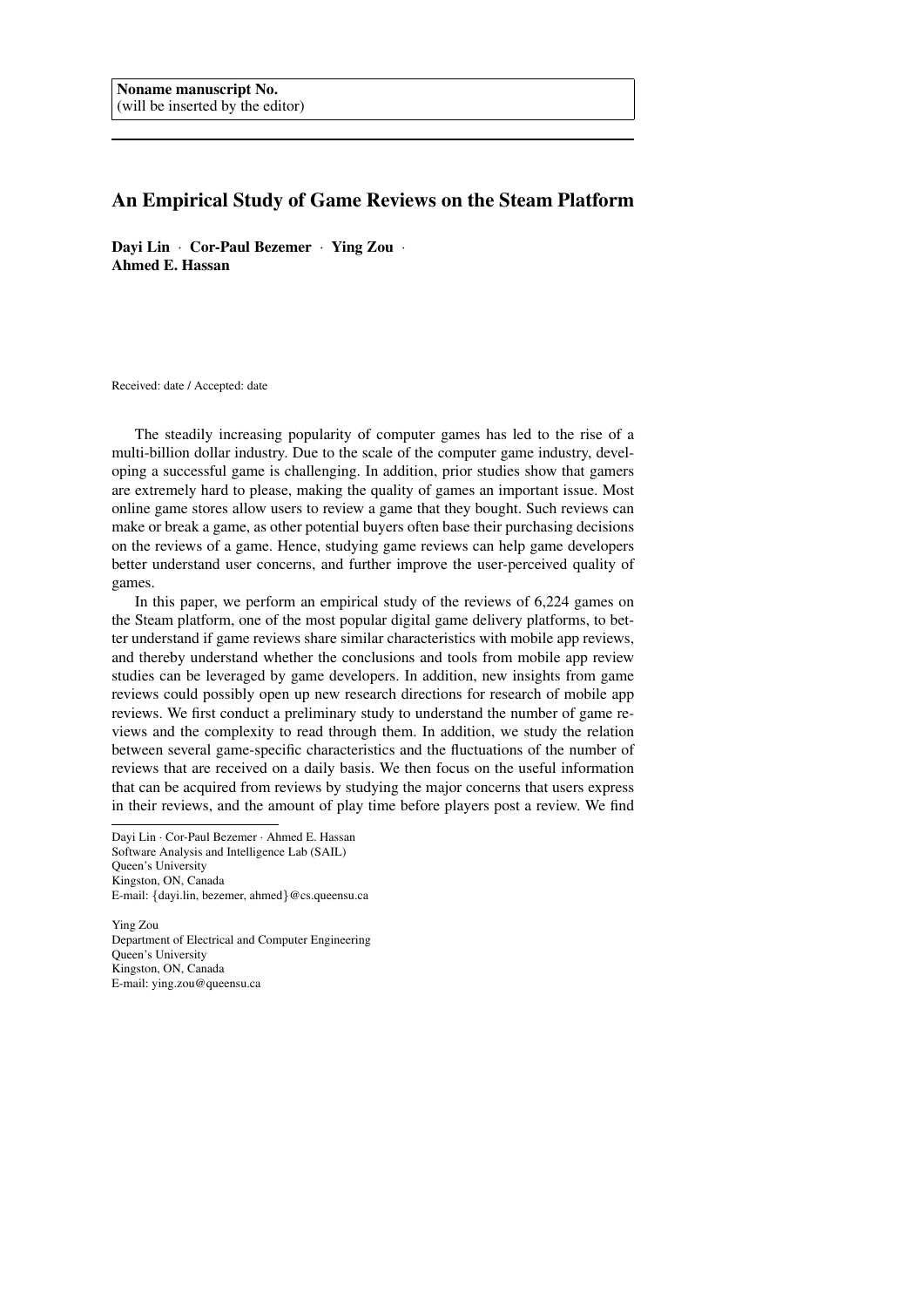that game reviews are different from mobile app reviews along several aspects. Additionally, the number of playing hours before posting a review is a unique and helpful attribute for developers that is not found in mobile app reviews. Future longitudinal studies should be conducted to help developers and researchers leverage this information. Although negative reviews contain more valuable information about the negative aspects of the game, such as mentioned complaints and bug reports, developers and researchers should also not ignore the potentially useful information in positive reviews. Our study on game reviews serves as a starting point for other game review researchers, and suggests that prior studies on mobile app reviews may need to be revisited.

Keywords game reviews · computer games · Steam

#### 1 Introduction

Computer games are a rapidly growing application genre. With the revenue of the game industry reaching \$91 billion in 2016 [\[43\]](#page-36-0), PC gaming is expected to grow at a rate of 6.3% annually through 2020 [\[51\]](#page-36-1).

However, due to the scale of the computer game industry, developing a successful game is challenging. In addition, prior work has shown that gamers are a group of users that is extremely difficult to satisfy [\[6\]](#page-33-0), making the quality of games an important issue. In order to improve the user-perceived quality of games, a better understanding of the concerns of gamers is essential for game developers. However, the majority of recent research on the quality of games has focused on quality issues from the perspective of *developers* [\[24,](#page-34-0) [26,](#page-35-0) [56\]](#page-37-0), while few studies are related to the particular issues that *users* face when playing games [\[24,](#page-34-0) [56\]](#page-37-0).

Similar to mobile app distribution platforms, such as the Apple App Store and Google Play, many online game distribution platforms allow users to post reviews of a game. These game reviews provide a rich data source that can be leveraged to better understand user-reported issues. Prior work on mobile app reviews has shown the value of studying reviews [\[19,](#page-34-1) [22,](#page-34-2) [39,](#page-35-1) [54\]](#page-36-2).

To get a deeper insight on the user-reported issues of games, in this paper we study the reviews of 6,224 games on the Steam platform, one of the most popular digital game distribution platforms. As the first work that studies game reviews from a software engineering perspective, our goal is to understand if game reviews share similar characteristics with mobile app reviews. This understanding will allow us to reason about whether the conclusions and tools from prior mobile app review studies can be leveraged by game developers, thereby helping game developers understand better how to leverage user reviews for improving the user-perceived quality of their games. In addition, our study could serve as a starting point for more longitudinal studies of game reviews, and possibly open up new research directions for research of mobile app reviews.

In the first part of this paper, we conduct a preliminary study on the number, length, language and readability of game reviews. In addition, we study whether there are game-specific characteristics that have a relation with the number of daily reviews. Our preliminary study shows that most games receive a limited number of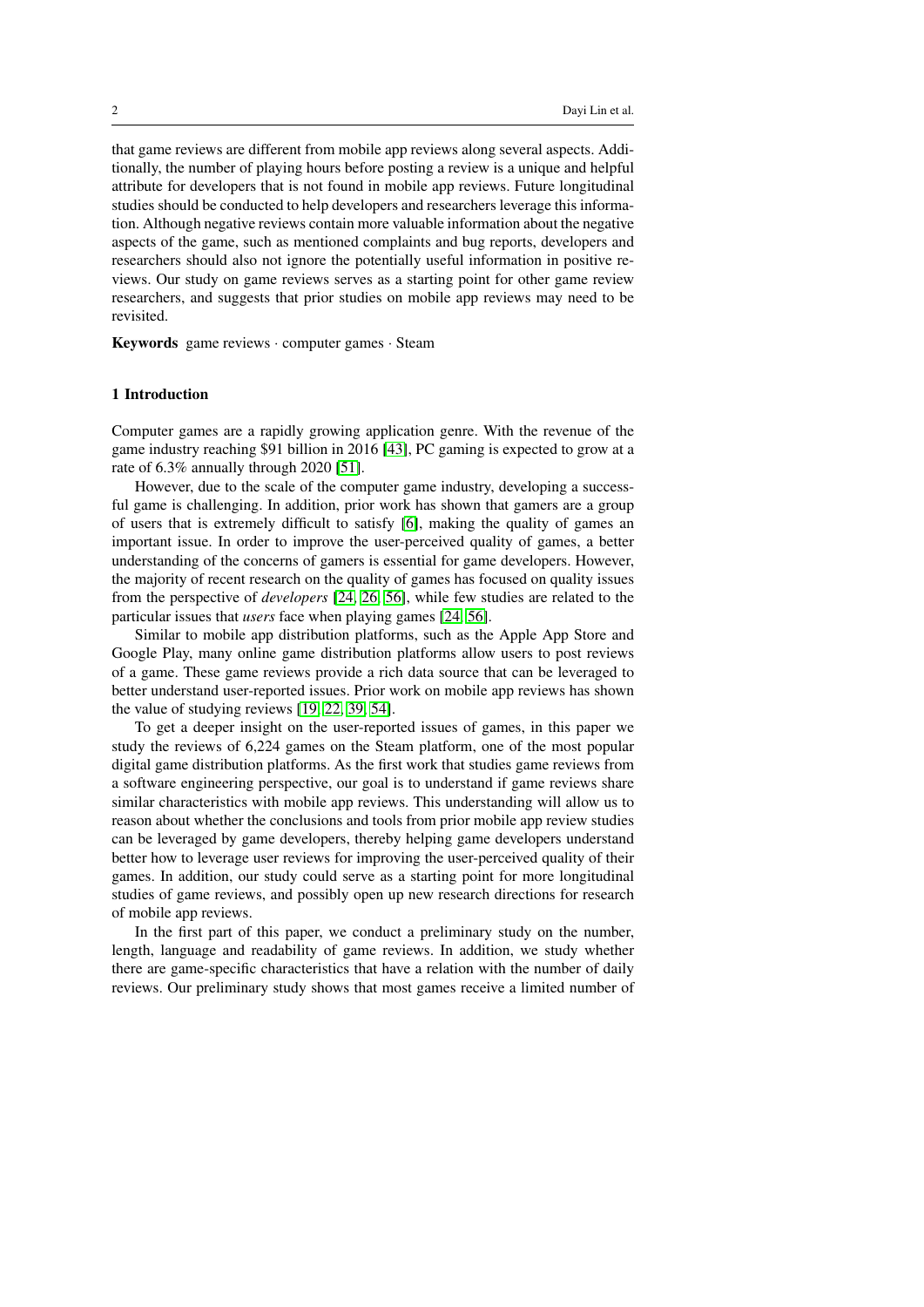reviews each day, with a relatively short length and high readability. There are several different aspects between game reviews and mobile app reviews . In addition, we observe that developers should be prepared to get a peak in the number of received reviews after a sales event.

In the second part of this paper, we first study what gamers talk about in their reviews, to understand if gamers address different things in their reviews than mobile app users. Second, we study how long players play a game before they post a review. This information is unique compared to mobile app reviews, and may provide interesting insights for researchers to help developers design the storyline and levels of a game. In particular, we address the following two research questions (RQs):

- RQ1: What are gamers talking about in reviews? We manually identify six categories of reviews. Although negative reviews contain more valuable information for developers, the portion of useful information in positive reviews, such as suggestions for further improving the game design, also should not be ignored by developers. Players appear to value game design over software quality (i.e., the number of bugs in a game).
- RQ2: How long do players play a game before posting a review? Gamers play a game for a median of 13.5 hours before posting a review. The first hour playing experience is more important for free-to-play games, as we observe a peak in the number of received reviews for free-to-play games after approximately one hour of playing. Developers should pay particular attention to the design of the first 7 hours of gameplay, as the majority of negative reviews are posted within that period.

Paper Organization. The rest of this paper is organized as follows. Section [2](#page-2-0) provides a brief description of the Steam platform. Section [3](#page-4-0) presents the methodology that we used during our empirical study. Section [4](#page-7-0) presents the results of our preliminary study. Section [5](#page-18-0) presents the results of our empirical study. Section [6](#page-29-0) discusses related work. Section [7](#page-30-0) discusses the threats to validity of our study. Finally, Section [8](#page-32-0) concludes the paper.

### <span id="page-2-0"></span>2 The Steam Platform

Steam is a digital game distribution platform, developed by Valve Corporation. Steam is considered to be one of the largest digital distribution platforms for PC gaming, with over 8,000 games available and over 184 million active users [\[48\]](#page-36-3). Steam offers digital rights management (DRM), multiplayer gaming, and social networking services, through two major components of the Steam platform: the Steam Store [\[53\]](#page-36-4), and the Steam Community [\[52\]](#page-36-5). Table [1](#page-3-0) shows a comparison between the number of games on Steam and on several other PC gaming distribution platforms.

Users can purchase games from the Steam Store. The games that are purchased from the Steam Store, along with the games that are purchased from third-party vendors and then activated through the Steam platform, are playable for a user after logging in on Steam using the Steam client. The Steam client will verify ownership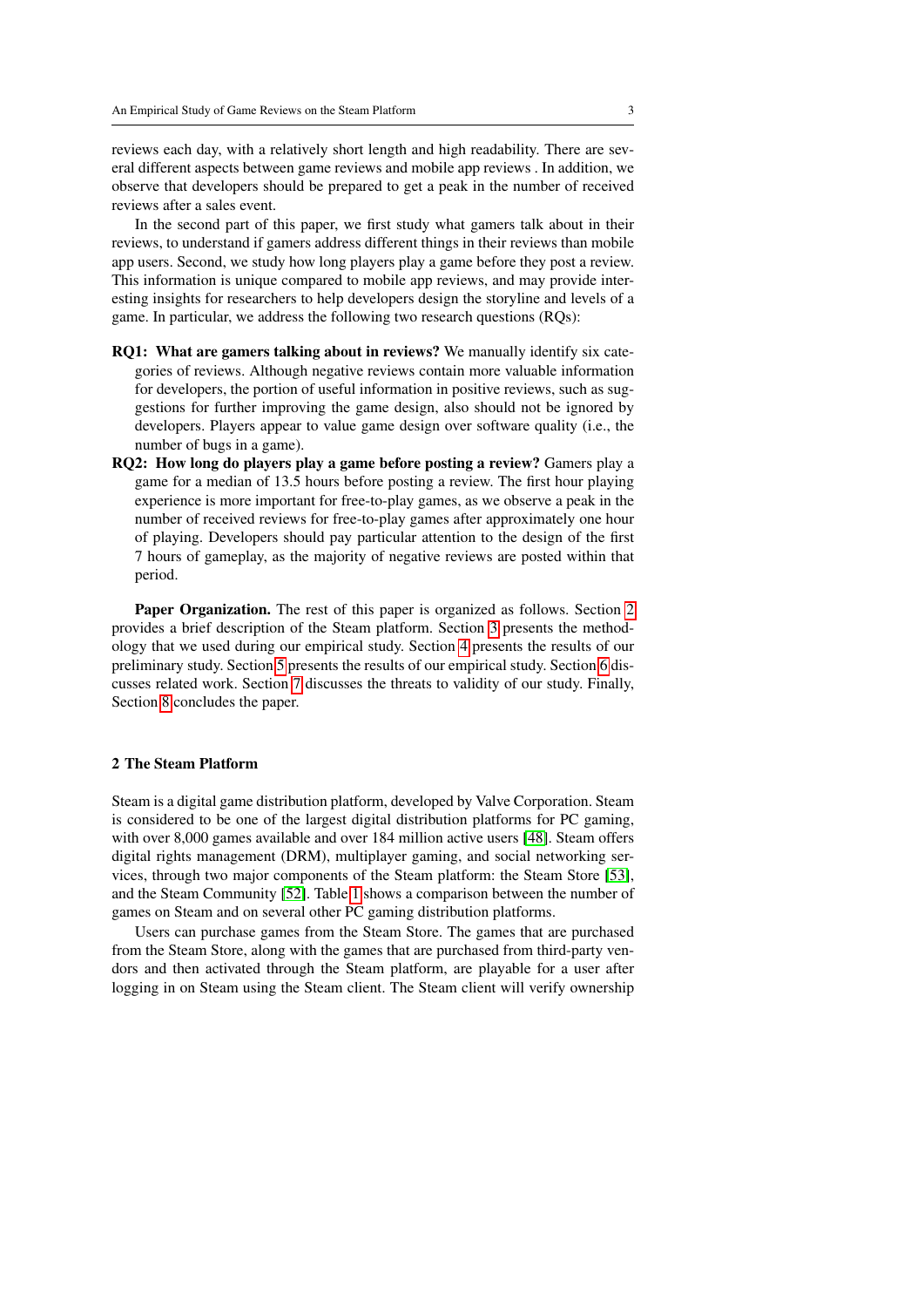| <b>Platform</b>                   | <b>Number of PC Games</b> |
|-----------------------------------|---------------------------|
| Steam                             | 18,711                    |
| Green Man Gaming <sup>1</sup>     | 5,978                     |
| GamersGate <sup>2</sup>           | 5,921                     |
| Good Old Games (GOG) <sup>3</sup> | 2,232                     |
| Direct2Drive <sup>4</sup>         | 1,552                     |
| GameStop <sup>5</sup>             | 1,103                     |
| Origin $6$                        | 318                       |

<span id="page-3-0"></span>Table 1: Comparison between the number of games on Steam and on other PC gaming distribution platforms (as of Dec 19, 2017)

 $1$ <https://www.greenmangaming.com>

<sup>2</sup> <https://www.gamersgate.com/>

<sup>3</sup> <https://www.gog.com/>

<sup>4</sup> <https://www.direct2drive.com/>

<sup>5</sup> <http://www.gamestop.com/>

 $6$ <https://www.origin.com/>

of the game and automatically install any available updates. It is mandatory to install the latest update in order to play a game through Steam.

In addition, users can enjoy social network-like features such as friends lists through the Steam Community. Game developers and journalists can publish news updates for games on so-called channels. In general, although it is not mandatory for developers to post announcements about game updates to one or more channels (e.g., to the *Product Update* channel), developers often do post news updates about their games to keep users informed about the latest news about their games.

The Steam Community also permits users to post reviews of games once they played them. Different from other popular application distribution platforms which use a 5-star rating system for reviews, players are asked to provide their overall feeling about the game: "Recommended" (i.e., a positive review), or "Not Recommended" (i.e., a negative review). The number of playing hours of the reviewed game, the number of played games, and the number of previously posted reviews by the reviewer at this moment are shown alongside the review. The positive review rate  $(\frac{\text{# of recommended reviews}}{\text{# of all reviews}})$  is displayed on the Steam Store page of the game, to advise potential customers. A user can only provide one review of a game, across all versions of the game. The user is allowed to update the review at a later time.

In order to publish a game in the Steam Store, developers need to undergo a tax and identity verification process and pay a product submission fee of \$100 for each game. In addition, the game must go through review periods where Steam personnel play each game to check that it is configured correctly, matches the description that is provided on the store page, and does not contain malicious content [\[1\]](#page-33-1). The strict process of publishing a game on the Steam Platform ensures the quality of the games that are available on the Steam Store.

Mobile app stores, such as the Apple App store and the Google Play store, have similar review processes. However, compared to the Apple App Store, which requires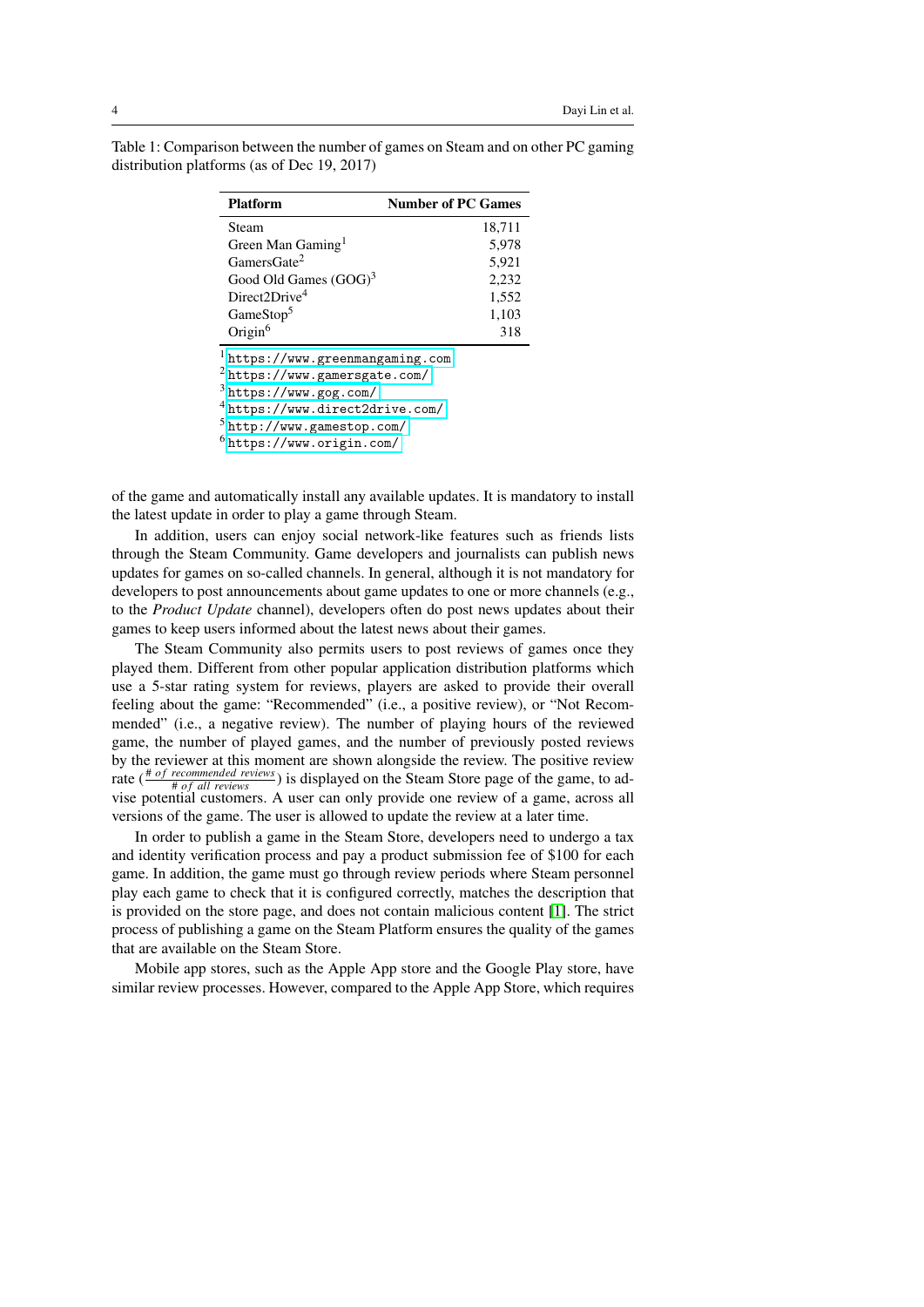<span id="page-4-1"></span>

Fig. 1: Overview of our study

an annual developer membership fee of \$99 [\[21\]](#page-34-3), or Google Play which has a onetime membership fee of \$25 [\[15\]](#page-34-4), Steam requires a submission fee for each product submission.

# <span id="page-4-0"></span>3 Methodology

This section introduces the methodology of our empirical study of game reviews. We detail how we extracted and processed data. Table [2](#page-5-0) presents the description of our collected dataset. Figure [1](#page-4-1) gives an overview of our methodology.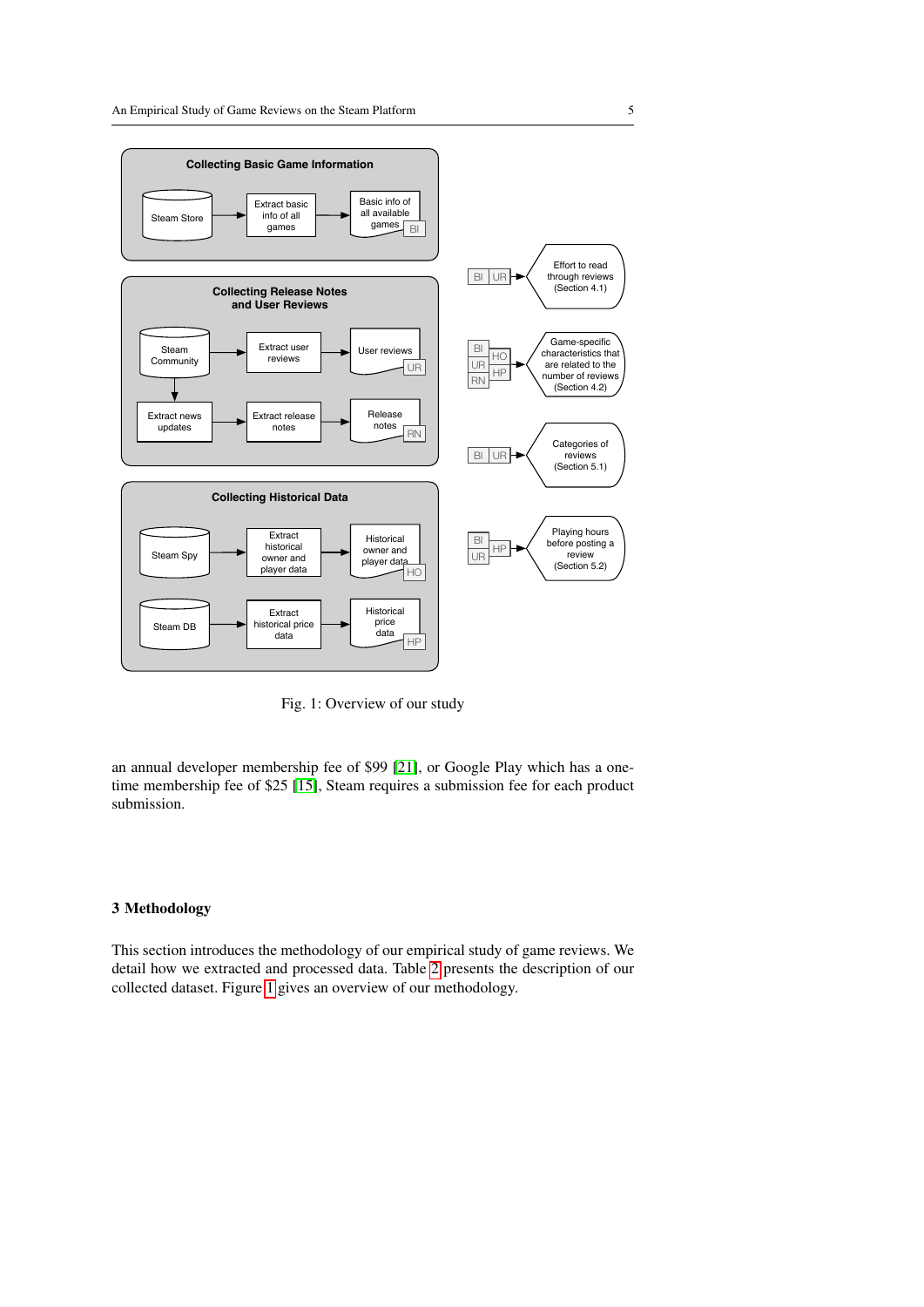<span id="page-5-0"></span>

| # of studied games                            | 6,224      |
|-----------------------------------------------|------------|
| # of news updates                             | 98,823     |
| # of release notes                            | 37,613     |
| # of reviews                                  | 10,954,956 |
| # of positive reviews                         | 9,393,546  |
| # of negative reviews                         | 1,561,410  |
| # of English reviews                          | 6,768,768  |
| # of reviews with accurate playing hours data | 28,159     |

Table 2: Dataset description

### 3.1 Collecting Basic Game Information

We took a snapshot of all the 8,025 games that were available in the Steam Store on March  $7<sup>th</sup>$ , 2016 using a customized crawler. It is important to select high-quality subjects when conducting software engineering research [\[36\]](#page-35-2). As a result, prior studies on digital distribution platforms, such as mobile app stores, removed apps that do not have enough downloads as these apps are likely to be toy or personal projects. We removed games that had less than 25 reviews from our study, to avoid a possible bias in our results due to a small number of reviews. In total, we studied 6,224 games. We collected the title, developer, publisher, tags, genres, and current early access status (i.e. whether a game is in the early access stage or not) of games. The tags of a game are specified by its players, while the genres of a game are specified by its developer.

### 3.2 Collecting Release Notes and User Reviews

In order to obtain the update dates of games, we used the accompanying release notes that were posted on channels in the Steam Community. We used the process described in our prior work [\[26\]](#page-35-0) to extract release notes from the channels. We briefly describe the process below.

We developed a custom-written crawler to extract all 98,823 news updates for all studied games on March  $7<sup>th</sup>$ , 2016. The earliest news update that was available on March  $7<sup>th</sup>$ , 2016 was published on June 18<sup>th</sup>, 2008. We performed the following steps to extract release notes from all news updates.

- 1. We kept all news updates that were posted on the *Product Release* or *Product Update* channel.
- 2. We removed all news updates of which the title does not contain the words *update*, *release*, *patch*, *hotfix*, *change log* OR a version number.
- 3. The news updates that were left, together with the news updates from step 1 were considered as release notes.

We identified 37,613 release notes for the studied 6,224 games. We validated the precision and recall of our extraction steps in our prior work [\[26\]](#page-35-0). Our extraction steps have a precision of 89% and a recall of 87%.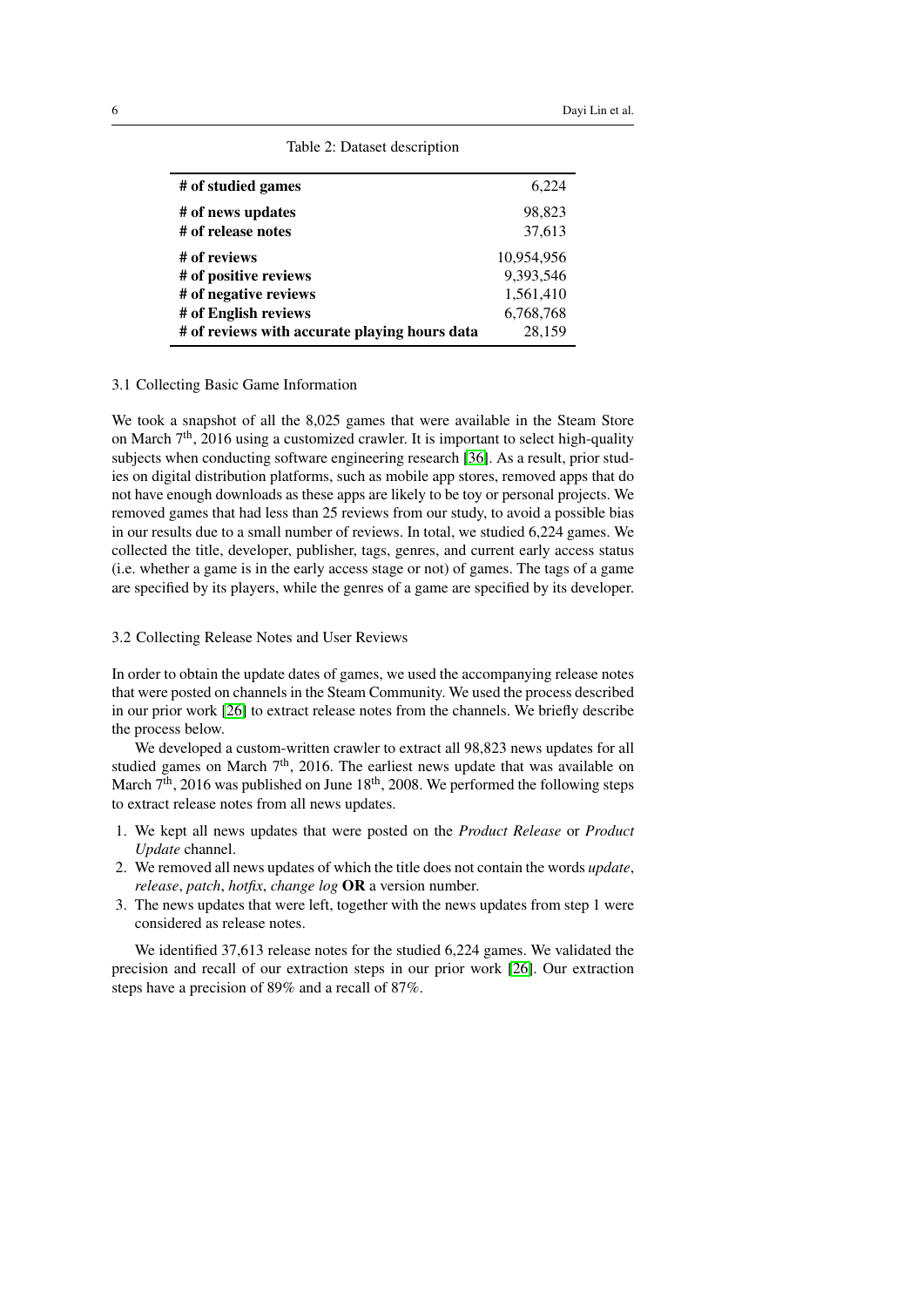We extracted all the reviews for each game from the Steam Community, and filtered-out reviews that contain no words, but only random characters such as smiley faces (e.g., ":)"), as they are non-informative and can be easily filtered-out by developers. There were in total 10,954,956 reviews across all supported natural languages. Steam provides a filter for the language of reviews for a game. We crawled the reviews in each language separately using this filter, to identify the language of each review. However, the number of playing hours (i.e., the number of hours that the reviewer played the game) that is shown with each review is not the number of playing hours at the time of posting the review, but the number of playing hours until now. Hence, in order to study the timing of gamers posting reviews, we developed another real-time crawler which only crawls reviews that are received within the last 6 minutes of the time of crawling, to collect reviews that have an accurate number of playing hours. Therefore, we were able to collect the dataset with an error margin of 6 minutes. We ran the real-time crawler for a month and collected 28,159 reviews with an accurate number of playing hours.

### 3.3 Collecting Historical Data

We collected the history of the number of owners and the number of players since March  $20^{th}$ ,  $2015$  for all games from Steam Spy [\[48\]](#page-36-3). Steam Spy is a third-party project which continuously monitors the Steam platform. The owners of a game are people who buy the game on Steam or in retail, then activate the game on Steam; or ones who receive the game through a promotion or as a gift [\[48\]](#page-36-3). Different from owners, the players of a game are people who play the game during a specific time range. Hence, the number of owners does not necessarily equal the number of players in any given day.

The user profile pages on the Steam Community show the games that a user owns. Theoretically, by going through the profile pages for all users, we can calculate the accurate number of owners for every game. However, with over 184 million users on Steam, it is not practical to churn through all profile pages in a timely manner. Therefore, Steam Spy randomly crawls a representative sample of user profile pages to estimate the number of owners [\[38\]](#page-35-3). To be more accurate, Steam Spy uses a three-day rolling sample to generate the reported numbers of owners, i.e., every day, the data from three days prior are replaced by newly-crawled data. About 1,700,000 randomly-selected profiles are crawled every three days.

We also extracted the price history since November  $27<sup>th</sup>$ , 2014 for all games from the Steam DB project [\[42\]](#page-36-6), another third-party project that monitors the Steam platform. We used the price of a game in U.S. Dollar in our study. We used the differences in the prices of games over time to identify sales events.

### <span id="page-6-0"></span>3.4 Types of Studied Reviews

We use the developer-provided game genres to distinguish two types of games. We considered games that are tagged with the "Indie" genre as indie games, and games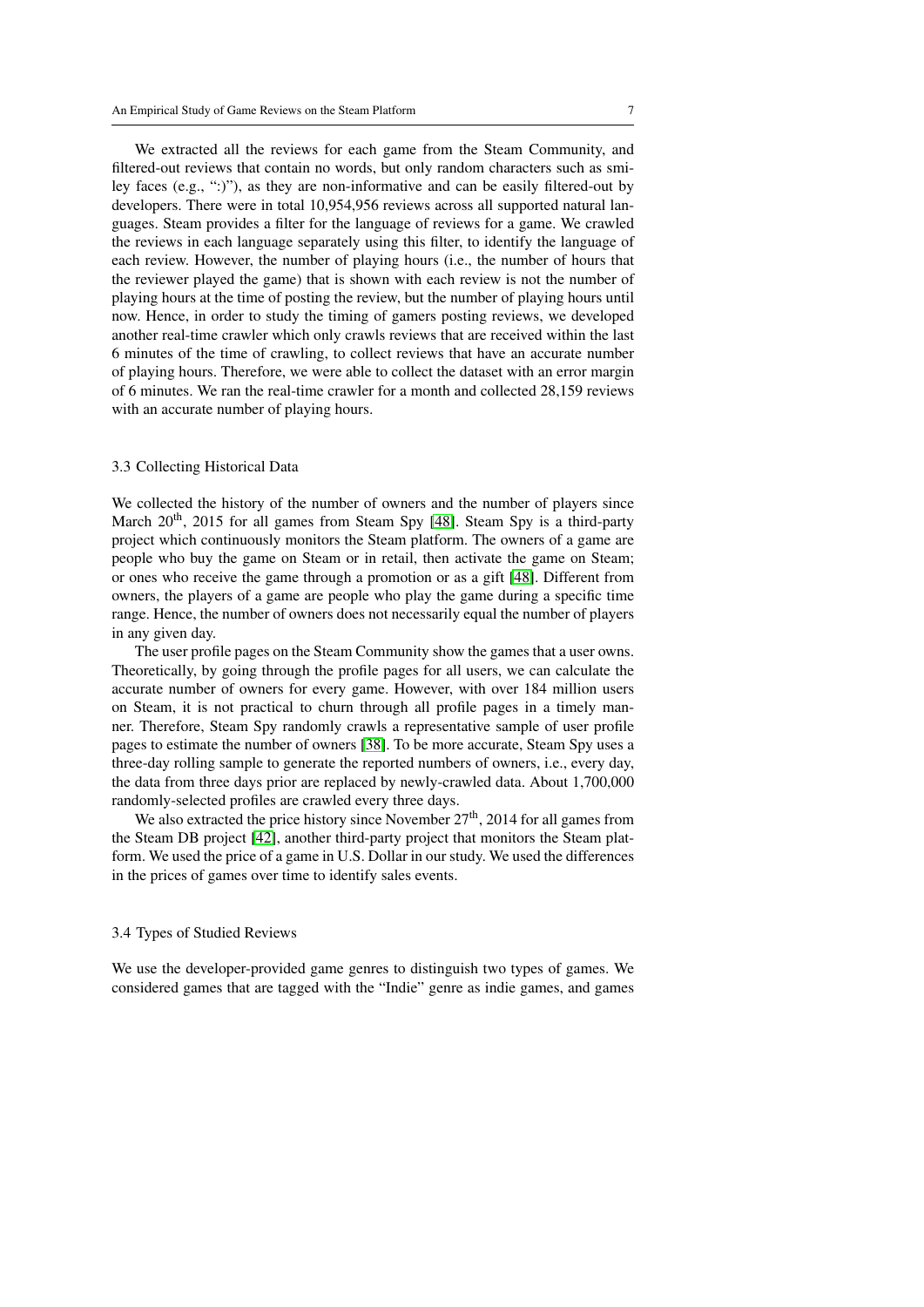that are tagged with the "Free-to-play" genre as free-to-play games. In addition, we distinguish early-access games using the crawled data (see Section [3.](#page-4-0)1). In our study, we compared all the studied reviews along the following four dimensions:

- 1. Positive reviews and negative reviews. Prior work has shown that positive reviews and negative mobile app reviews may provide different information [\[39\]](#page-35-1). We study whether positive and negative game reviews are different from each other as well.
- 2. Indie game reviews and non-indie game reviews. Because of the rise of digital distribution platforms such as the Steam platform, indie games have become an important part of the gaming industry after 2004, as these platforms offer a convenient way of distributing games from studios with a smaller budget [\[10\]](#page-33-2). To the best of our knowledge, there is no official definition of "indie" games. We use the universal definition as proposed by Stern [\[50\]](#page-36-7): *"A game that is both (a) developed to completion without any publisher or licensor interference, and (b) created by a single developer or a small team."* We assume that the "indie" genre on Steam follows this definition. As the team size and available development resources are very different between indie games and non-indie games, we study indie games and non-indie games separately from each other.
- 3. Early access reviews and non-early access reviews. Our prior work has shown that players of early access games interact differently with the Steam platform during the early access stage [\[25\]](#page-35-4). Hence, we study if early access reviews are different from non-early access reviews.
- 4. Free-to-play game reviews and non-free-to-play game reviews. We explore if paying for a game has an impact on a user's review behavior.

For each dimension, we compared the total number of reviews, and we manually studied exceptional cases or extraordinary findings. Note that a review can fall into several dimensions (e.g., a review of an indie game can also be a review of a free-toplay game).

### <span id="page-7-0"></span>4 Preliminary Study of the Characteristics of Game Reviews

In this section, we present our preliminary study of the characteristics of game reviews. As shown in prior work [\[19,](#page-34-1) [22,](#page-34-2) [34,](#page-35-5) [39,](#page-35-1) [54\]](#page-36-2), mobile app reviews contain useful information for developers to improve the quality of the apps. Similarly, we expect that game reviews will contain valuable information for game developers. It is obvious that the best solution for understanding the issues that users raise in reviews, is to manually read through all the reviews. However, popular games may receive a large number of reviews each day, making it time-consuming for developers to read through all of them. Moreover, the number of reviews that are received each day is under constant fluctuation. For example, Figure [2](#page-8-0) shows the daily number of reviews of the *Dota 2* game. The figure suggests that the number of received reviews each day is unstable, making it hard for developers to assign resources to read through reviews.

In this preliminary study, we first study the number of reviews that games receive each day, the length of the reviews, and the readability of reviews, to understand if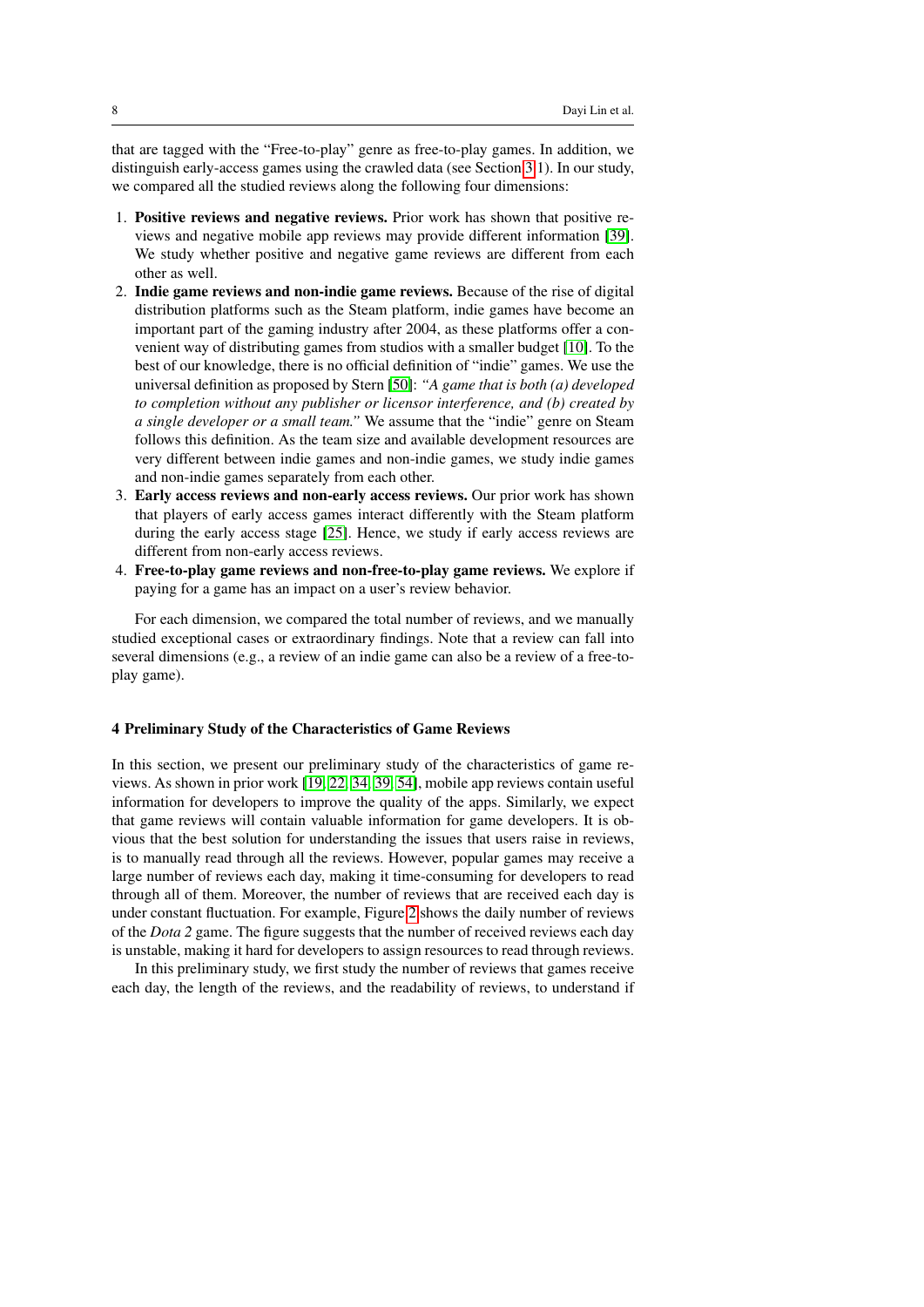<span id="page-8-0"></span>

Fig. 2: The number of reviews that the *Dota 2* game received each day. On July 19, 2014 (the peak in the figure), Steam ran a large scale sales event named "Steam Summer Sale 2014", during which players of the game could win free premium game items.

Table 3: Preliminary study dataset description

<span id="page-8-1"></span>

|                  | Indie     | Non<br>-indie | Early<br>access | <b>Non-early</b><br>access | Free<br>-to-play | Non-free<br>-to-play |
|------------------|-----------|---------------|-----------------|----------------------------|------------------|----------------------|
| # of games       | 3,628     | 2.596         | 552             | 5.672                      | 384              | 5.840                |
| # of positive    | 3.664.191 | 5,729,355     | 973,191         | 8,420,355                  | 1,784,118        | 7,609,428            |
| reviews          | (86%)     | (86%)         | $(81\%)$        | (86%)                      | (84%)            | $(86\%)$             |
| # of negative    | 601,376   | 960,034       | 229,125         | 1,332,285                  | 338,729          | 1,222,681            |
| reviews          | $(14\%)$  | (14%)         | $(19\%)$        | (14%)                      | (16%)            | (14%)                |
| # of all reviews | 4,265,567 | 6,689,389     | 1,202,316       | 9,752,640                  | 2.122.847        | 8,832,109            |

game reviews share similar characteristics with mobile app reviews. We then investigate the impact of different game-specific characteristics on the number of reviews that are received each day, to understand what drives this number, and whether the phenomenon is consistent with that of mobile app reviews. The result will answer the question of whether game developers can directly adopt conclusions from prior work on mobile app reviews, and whether prior work on automatically extracting useful information from mobile app reviews can be directly applied to game reviews. Table [3](#page-8-1) shows the description of the dataset that is used in this preliminary study along four of the studied dimensions from Section [3.4.](#page-6-0)

# <span id="page-8-2"></span>4.1 How many reviews are posted and what is their complexity?

*Approach:* We studied the number and the complexity of reviews from three perspectives: the number of reviews to read each day, the length of the reviews, and the readability of reviews. We studied the readability of all 6,768,768 English reviews, and the number and length of all 10,954,956 collected reviews.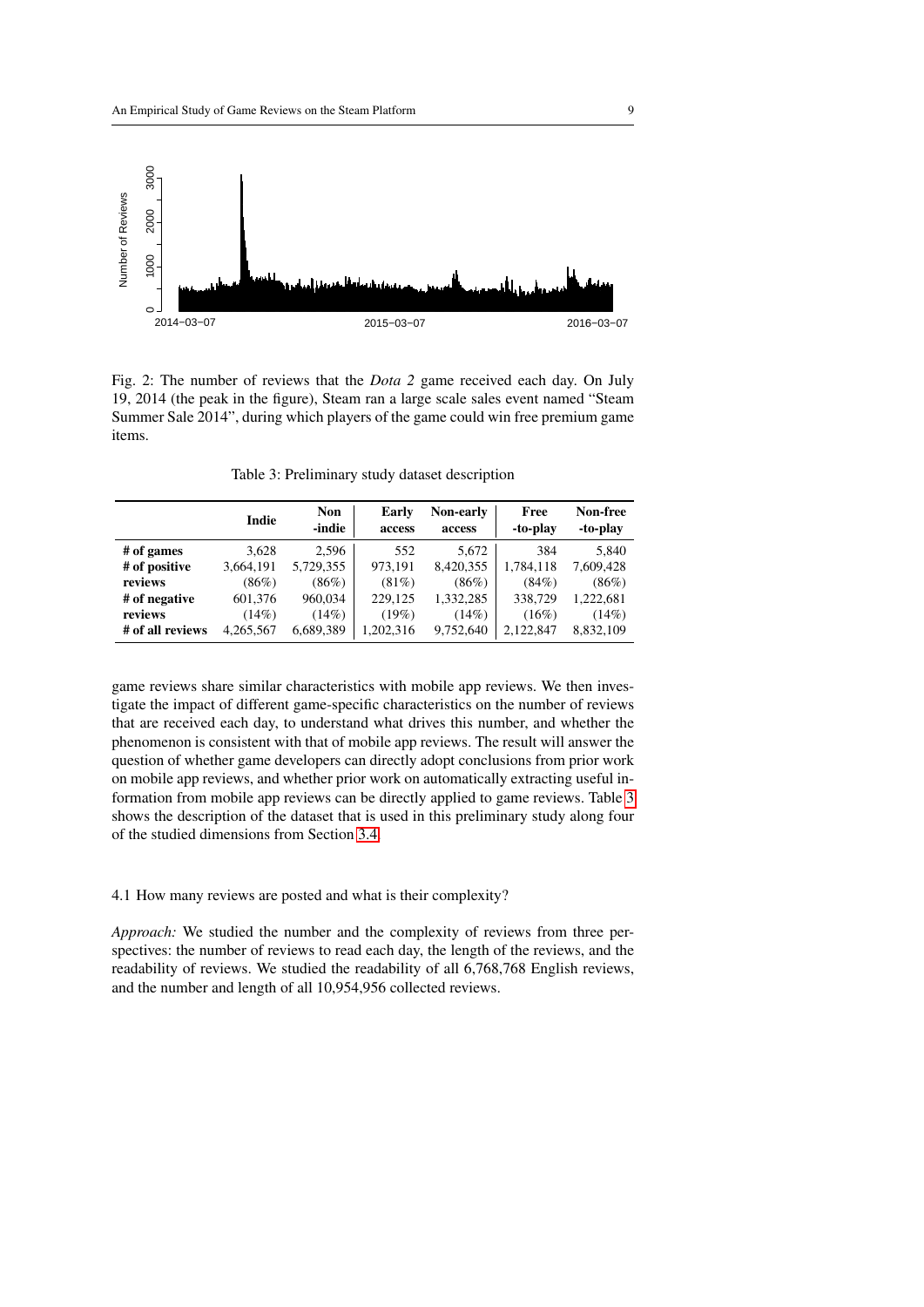<span id="page-9-0"></span>

| <b>Example</b>              | <b>Review content</b>                                                                                                                                                                                                                                                              |      |
|-----------------------------|------------------------------------------------------------------------------------------------------------------------------------------------------------------------------------------------------------------------------------------------------------------------------------|------|
| A review with<br>a low CLI  | "Very good game, but it was not as good as<br>the first one. It's a fun little game to pass<br>your time, and it's FREE."                                                                                                                                                          | 3.7  |
| A review with<br>a high CLI | "Of course, ironically in the exact same<br>way as robocraft met it's downfall, it<br>was ruined by Greedy developers trying<br>to force their playerbase to spend money<br>on microtransactions with anti-consumer<br>methods of getting the weapon parts they<br>actually want." | 14.4 |

Table 4: Examples of reviews with low and high CLI

In order to compare the scale and the complexity of different types of reviews, we used the Wilcoxon signed-rank test [\[57\]](#page-37-1) to compare the distributions for the metrics of different groups of reviews. We grouped the reviews by several different aspects including positive versus negative, early access versus non-early access, free to play versus non-free to play, and different genres. The Wilcoxon signed-rank test is a paired, non-parametric statistical test of which the null hypothesis is that two input distributions are identical. If the p-value computed by the Wilcoxon signed-rank test is smaller than 0.05, we conclude that the two input distributions are significantly different. On the other hand, if the p-value is larger than 0.05, the difference between the two input distributions is not significant. For example, we calculated the medium length of positive reviews and negative reviews of the *Counter-Strike* game, which is 18 characters and 45 characters respectively. We considered the medium length of positive and negative reviews of a game as a pair as the reviews come from the same group of players. We repeated the process for all the studied games, then applied the Wilcoxon signed-rank test to all the pairs. We used a paired test in this section because players of different games may have different review habits, hence by using a paired test we ensured that we were comparing different types of reviews for the same game.

In addition, we calculated Cliff's delta *d* [\[27\]](#page-35-6) effect size to quantify the difference in the distributions of the metrics. We used the following thresholds for interpreting *d*, as provided by Romano et al. [\[44\]](#page-36-8):

|                                                                   | $\int$ <i>negligible(N)</i> , if $ d  \le 0.147$ . |                              |
|-------------------------------------------------------------------|----------------------------------------------------|------------------------------|
| Effect size = $\begin{cases} small(S), \\ medium(M), \end{cases}$ |                                                    | if $0.147 <  d  \leq 0.33$ . |
|                                                                   |                                                    | if $0.33 <  d  \le 0.474$ .  |
|                                                                   | $\big( \text{large}(L), \big)$                     | if $0.474 <  d  \leq 1$ .    |

We quantified the readability of reviews using the Coleman-Liau index [\[11\]](#page-34-5). The Coleman-Liau index is a readability test that is designed to gauge the understandability of a piece of text. The index approximates the U.S. grade level thought necessary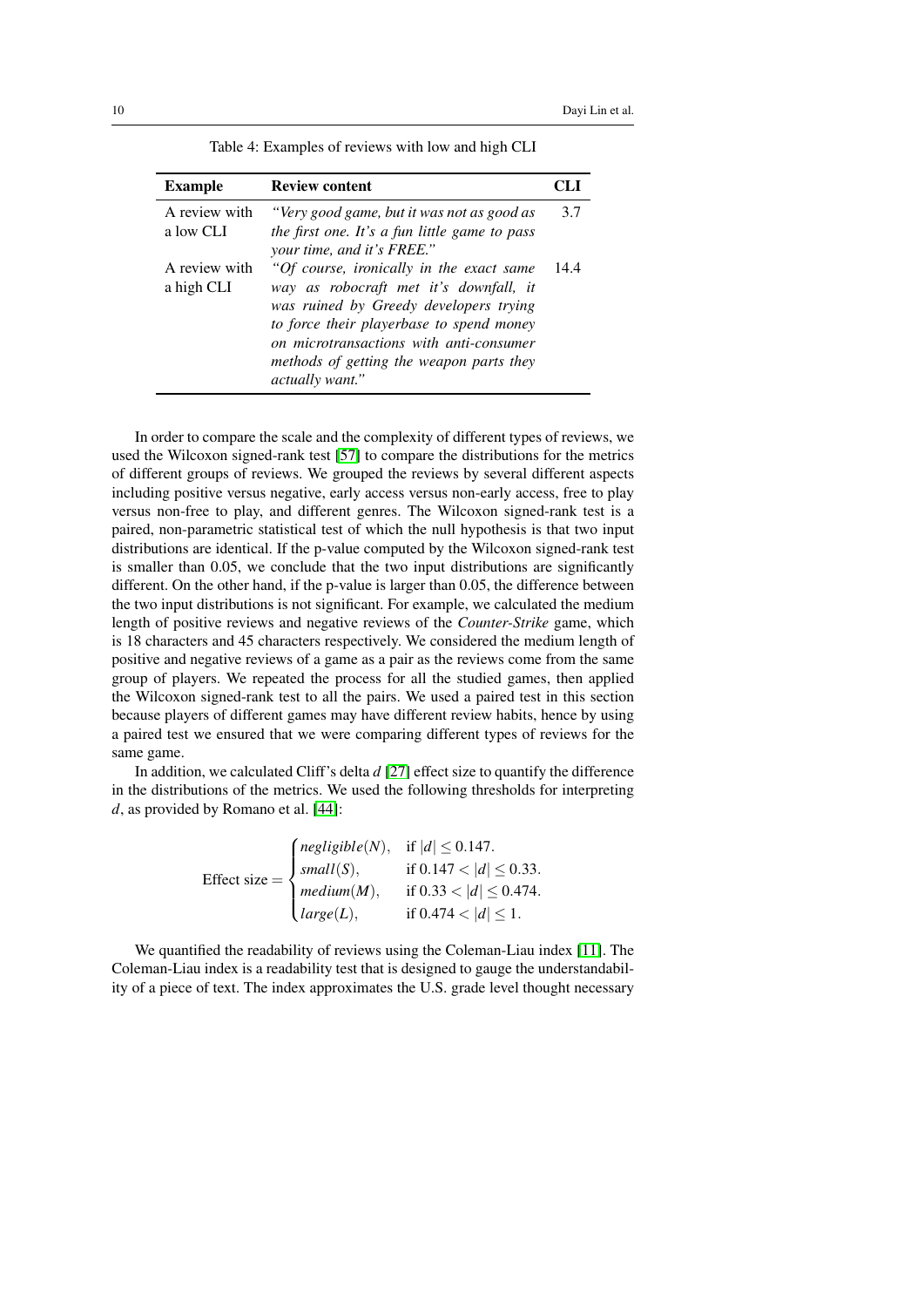<span id="page-10-0"></span>

Fig. 3: The empirical cumulative distribution function  $(Fn(x))$  of the median number of reviews that are received by each game per day

to comprehend the text. Unlike other readability tests (e.g., the Flesch reading index [\[23\]](#page-34-6)), The Coleman-Liau index (CLI) avoids the problem of inaccurately counting syllables [\[11\]](#page-34-5). The CLI is calculated using the following formula:

$$
CLI = 0.0588L - 0.296S - 15.8
$$

where *L* is the average number of letters per 100 words, and *S* is the average number of sentences per 100 words. A higher CLI indicates that the text is harder to understand, while a lower CLI indicates that the text is easier to understand. Hence, reviews with a lower CLI should be easier to read through. Table [4](#page-9-0) shows examples of reviews with a low and a high CLI respectively.

*Findings:* 96% of the games receive a median of less than 10 reviews per day. Figure [3](#page-10-0) shows the empirical cumulative distribution function of the median number of reviews that are received by each game per day. We removed 20 games with a median number of reviews per day that is greater than 100 from the figure for better demonstration. As shown in Figure [3,](#page-10-0) the distribution is extremely skewed. On average, a game receives a median of 2 reviews per day, and 96% of the games receive a median of less than 10 reviews per day. As a result, it should be practical for developers of most games to manually go through all received reviews. However, even developers of games with a relatively low number of reviews per day may not be able to go through all reviews. For example, developers of indie games may only have limited time each week to spend on a game (e.g. because they have an additional full-time job). Hence, the number of reviews that needs to be read for those games could still add up fairly quickly.

It is worth noting that the number is lower than the number of reviews received by mobile apps, which is a median of 22 reviews per day per mobile app. In particular,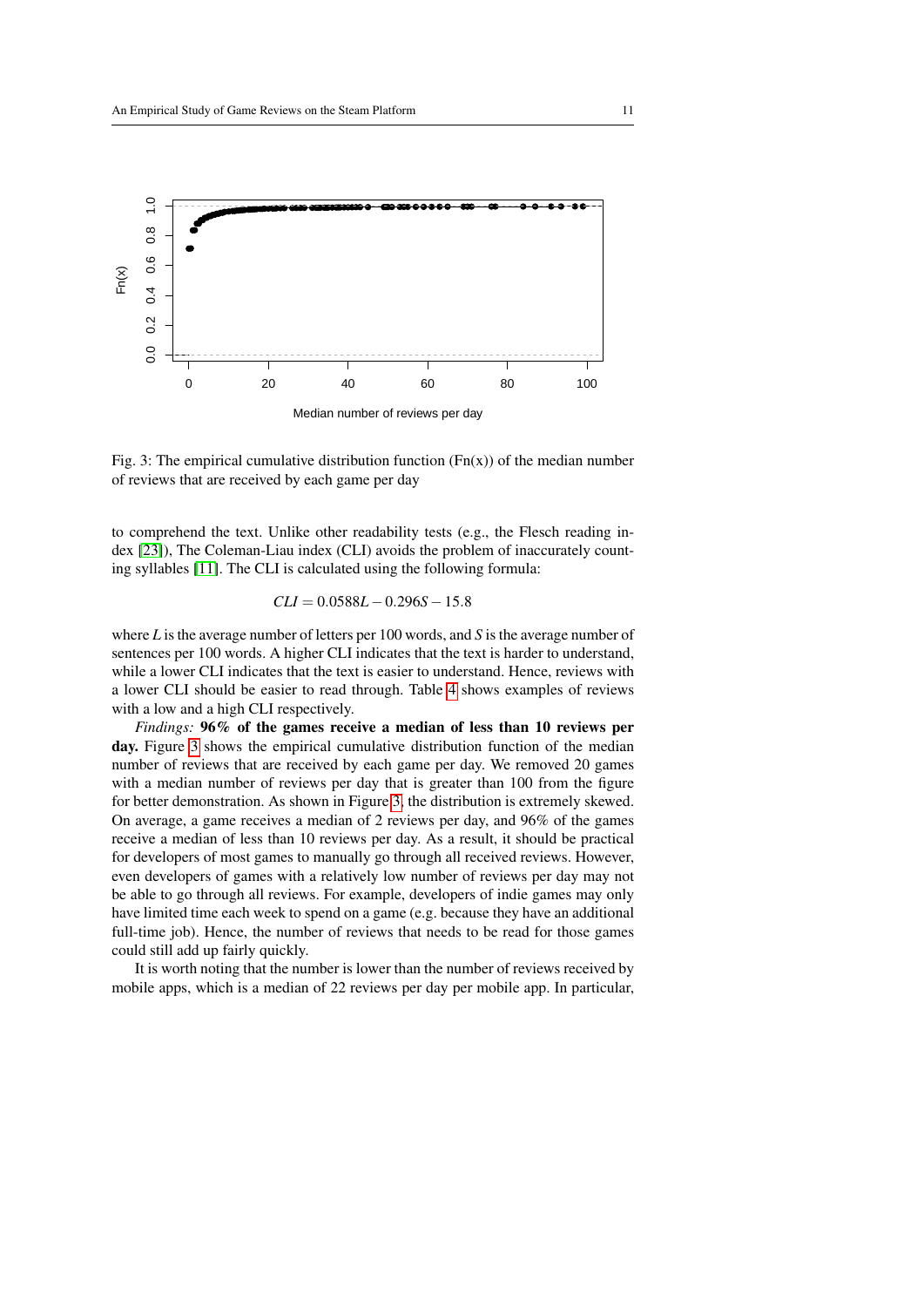<span id="page-11-2"></span>

Sum of median number of reviews per day for all games by the same developer

Fig. 4: The empirical cumulative distribution function  $(Fn(x))$  of the sum of median numbers of reviews per day for all games developed by the same developer

mobile app users published a median of 31 reviews per app per day for apps in the Games category [\[39\]](#page-35-1).

We manually examined the games that received a median of more than 100 reviews each day, and found that these games are either recently released games, or very popular games. For instance, the *Stardew Valley* game<sup>[1](#page-11-0)</sup> was released on February 26, 2016, less than two weeks before our data collection, and received a median number of 586 reviews per day, which is the highest in our dataset. On the other hand, after being released more than 3 years ago, the *Counter-Strike: Global Offensive* game[2](#page-11-1) , which has more than 25 million owners, receives a median of 514.5 reviews per day. The observation suggests that there may exist game-specific characteristics that have a relation with the number of reviews received by games, such as the lifetime and the number of owners of the games. We further study the relation of such game-specific characteristics with the number of reviews that are received by games per day in Section [4.2.](#page-15-0)

In addition, we grouped the games by developer, to study how many reviews per day a developer of multiple games would potentially need to read. For this calculation, we included games with less than 25 reviews as well, to get a more accurate overview of the total number of reviews for a developer. Figure [4](#page-11-2) shows the empirical cumulative distribution function of the sum of median numbers of reviews that were received by all games from the same developer per day. As shown in the figure, 99% of the developers receive less than 50 reviews in total from all their games.

Most games receive reviews with a median length of 205 characters, or 30 words. Figure [5](#page-12-0) shows the distribution of the median length of reviews. We calculated

<span id="page-11-0"></span><sup>1</sup> <http://store.steampowered.com/app/413150>

<span id="page-11-1"></span><sup>2</sup> <http://store.steampowered.com/app/730>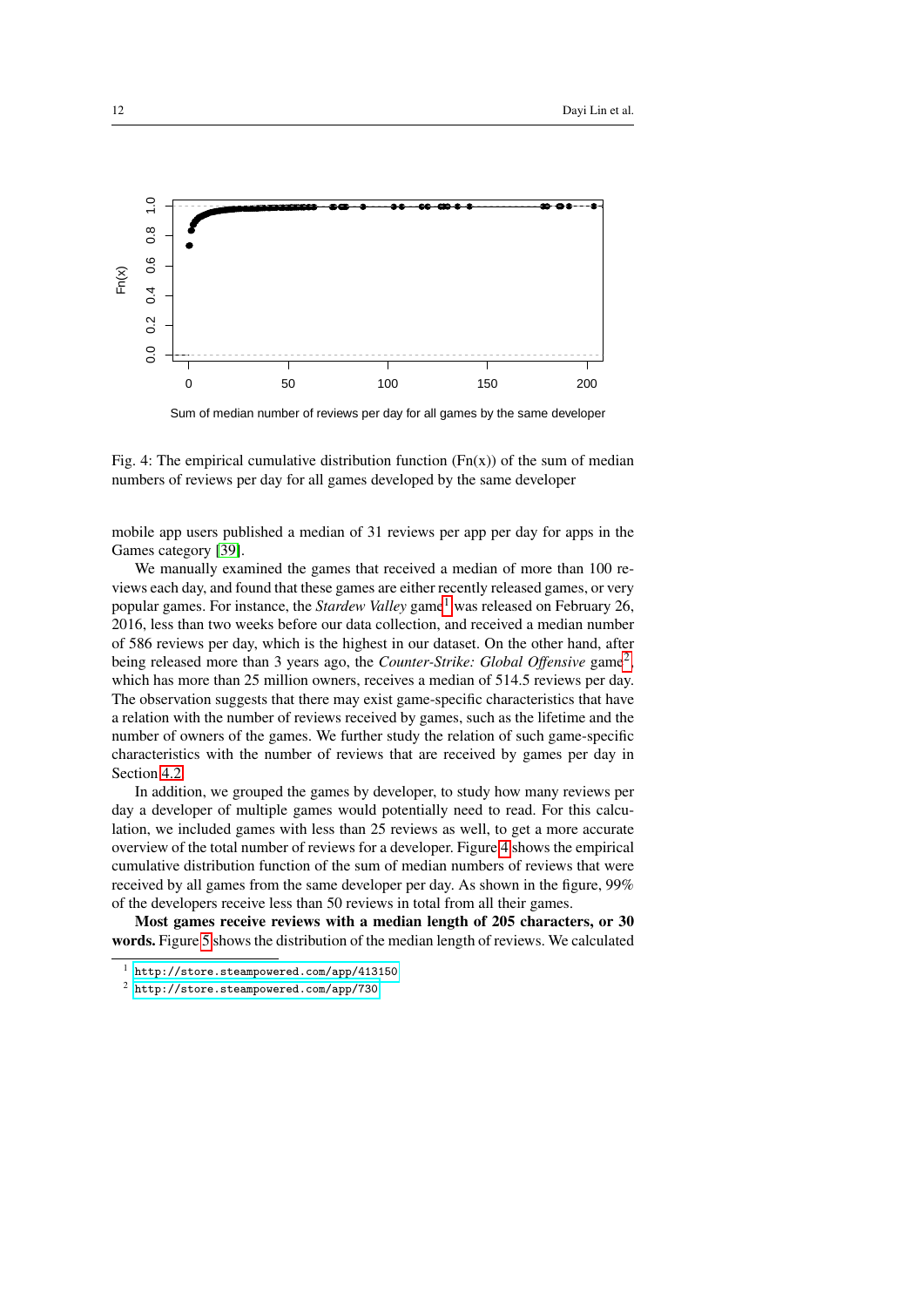<span id="page-12-0"></span>

Fig. 5: The distribution of the median length of positive and negative reviews per game. The vertical lines represent the median. The distributions are significantly different ( $p < 0.05$ ), with negligible effect size.

that the median value of the median number of words in reviews per game is 30 words. The lowest median length of reviews is 15 characters for reviews of the *Karos* Returns game<sup>[3](#page-12-1)</sup> (245 reviews in total), and the highest median length of reviews is 1,68[4](#page-12-2) characters for reviews of the *Drizzlepath: Genie* game<sup>4</sup> (29 reviews in total).

We calculated that the median length of reviews across all the games is 93 characters. Our findings show that game reviews are longer than mobile app reviews, which have a median of 61 characters [\[39\]](#page-35-1).

Negative reviews are slightly longer than positive reviews, but the difference is negligible. Figure [5](#page-12-0) shows the distribution of the median length of negative and positive reviews. The Wilcoxon signed-rank test shows that the two distributions are significantly different, however with a negligible Cliff's delta effect size. The negligible effect size indicates that although negative reviews are slightly longer in general, the difference is negligible.

Early access reviews are slightly longer than non-early access reviews. Early access reviews are reviews that are received in the early access stage of an early access game<sup>[5](#page-12-3)</sup>. Early access games allow players to purchase the game during its public beta period while developers continue working on the game. Developers of early access games can receive crucial feedback and bug reports directly from their target community in an earlier development phase. Hence, players may provide more detailed feedback in early access reviews. Our prior work [\[25\]](#page-35-4) showed that the average rating of reviews is higher during the early access stage. Figure [6](#page-13-0) shows the distribution of the median length of early access and non-early access reviews. The Wilcoxon signed-rank test shows that the two distributions are significantly different, with a negligible effect size, indicating that early access reviews are slightly longer than non-early access reviews.

<span id="page-12-1"></span><sup>3</sup> <http://store.steampowered.com/app/371310>

<span id="page-12-2"></span><sup>4</sup> <http://store.steampowered.com/app/438340>

<span id="page-12-3"></span><sup>5</sup> <http://store.steampowered.com/earlyaccessfaq/>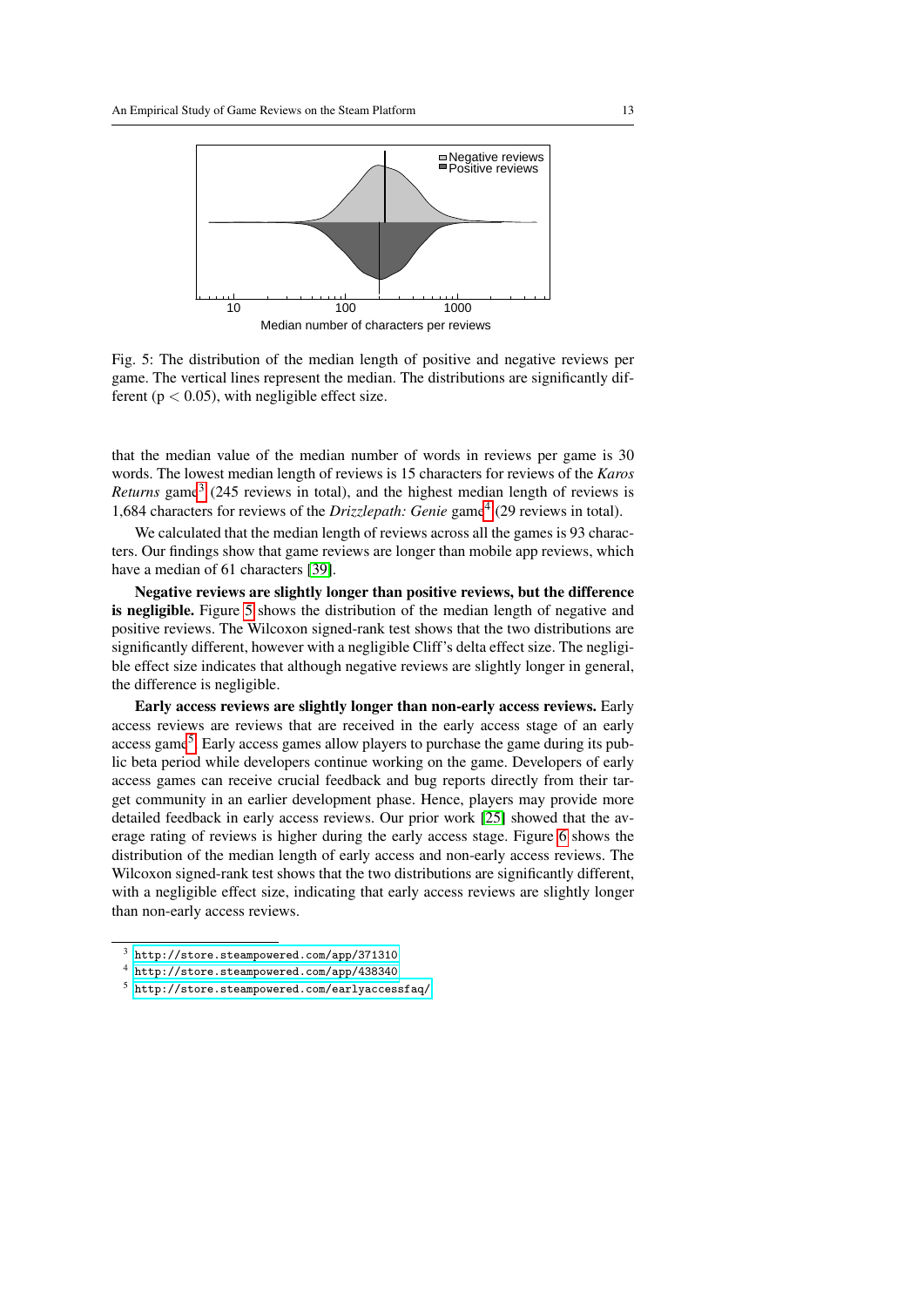<span id="page-13-0"></span>

Median number of characters per reviews

Fig. 6: The distribution of the median length of early access reviews and non-early access reviews per game. The vertical lines represent the median. The distributions are significantly different ( $p < 0.05$ ), with a small effect size.

<span id="page-13-1"></span>

Fig. 7: The distribution of the median length of reviews for free-to-play and non-freeto-play games. The vertical lines represent the median. The distributions are significantly different ( $p < 0.05$ ), with a large effect size.

Players write longer reviews for games for which they paid. Figure [7](#page-13-1) shows the distribution of the median length of reviews for free-to-play and non-free-to-play games. Free-to-play game reviews have a median length of 105 characters per game, while non-free-to-play games have a median length of 215 characters per game. The Wilcoxon signed-rank test shows that the two distributions are significantly different, with a large Cliff's delta effect size, indicating that non-free-to-play games receive longer reviews than free-to-play games. One possible explanation is that paying for a game makes players feel more strongly about that game.

Reviews for indie games are longer than reviews for non-indie games. Figure [8](#page-14-0) shows the distribution of the median length of reviews for indie and non-indie games. The Wilcoxon signed-rank test shows that the two distributions are significantly different, with a small Cliff's delta effect size. The difference is similar to the length of reviews for early access games and non-early access games. The similar-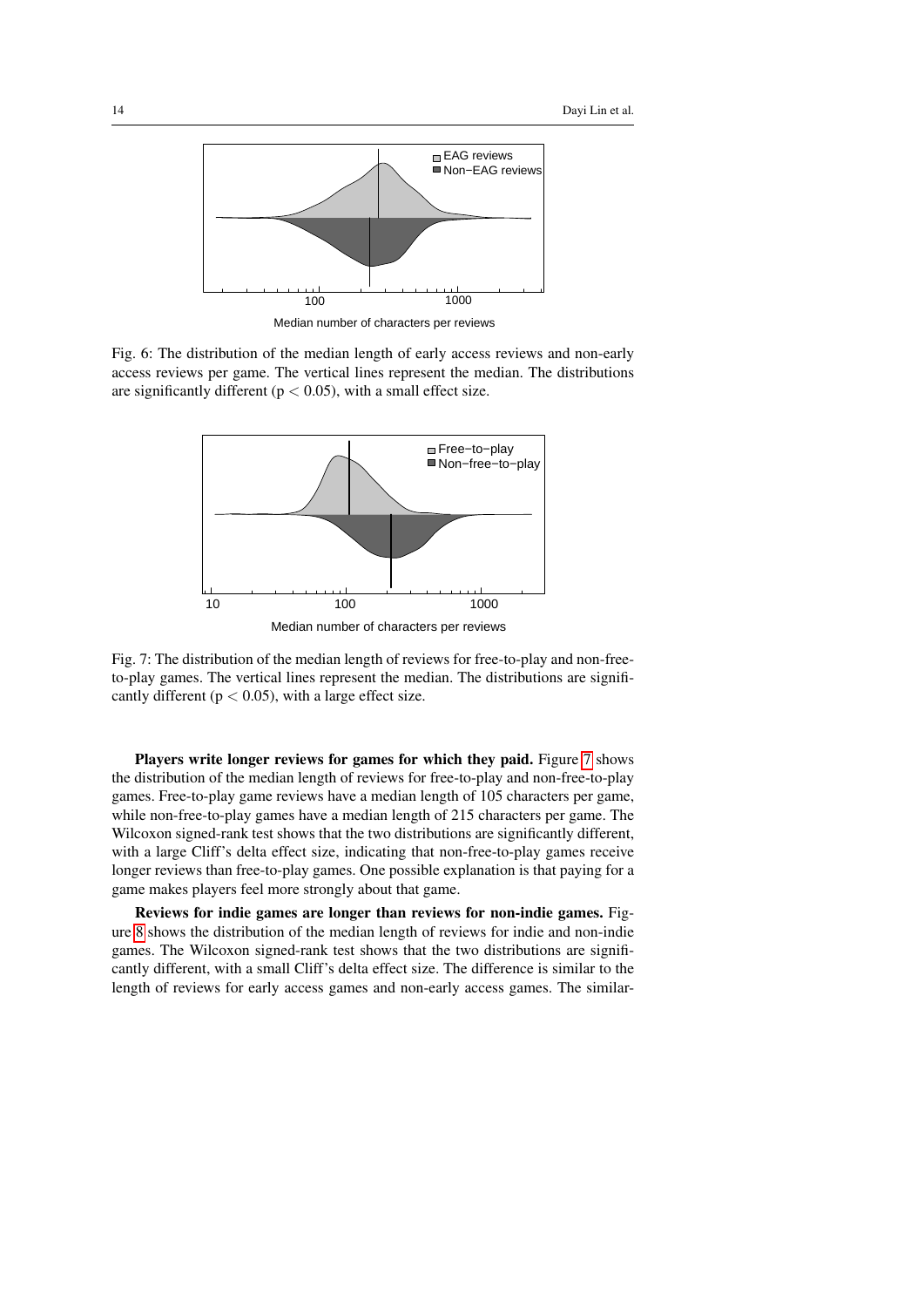<span id="page-14-0"></span>

Median number of characters per reviews

Fig. 8: The distribution of the median length of reviews for indie and non-indie games. The vertical lines represent the median. The distributions are significantly different ( $p < 0.05$ ), with a small effect size.

<span id="page-14-1"></span>

Fig. 9: The distribution of the portion of reviews in the top 10 languages per game

ity could possibly be explained by the fact that early access games are mostly indie games, as shown in our prior study [\[25\]](#page-35-4).

Games receive a median of 36% non-English reviews. Figure [9](#page-14-1) shows the distribution of the portion of reviews in the top 10 languages. We studied the games with a low portion of English reviews, and observed that most of them were developed by studios from non-English speaking countries. Although some of these games have an English interface, the majority of their customers may not speak English. In comparison with mobile app store research, which is usually done on the U.S. version of a store, review language poses a larger threat on Steam, as there is only a single global Steam store. Hence, future studies need to be aware of the considerably large portion of non-English reviews.

Reviews have a median readability level of grade 8. Figure [10](#page-15-1) shows the distribution of the median Coleman-Liau index (CLI) of reviews in English. The median value of the distribution is 7.83, and the first and the third quartiles of the distribution are 7.20 and 8.43 respectively, indicating that most game reviews have a median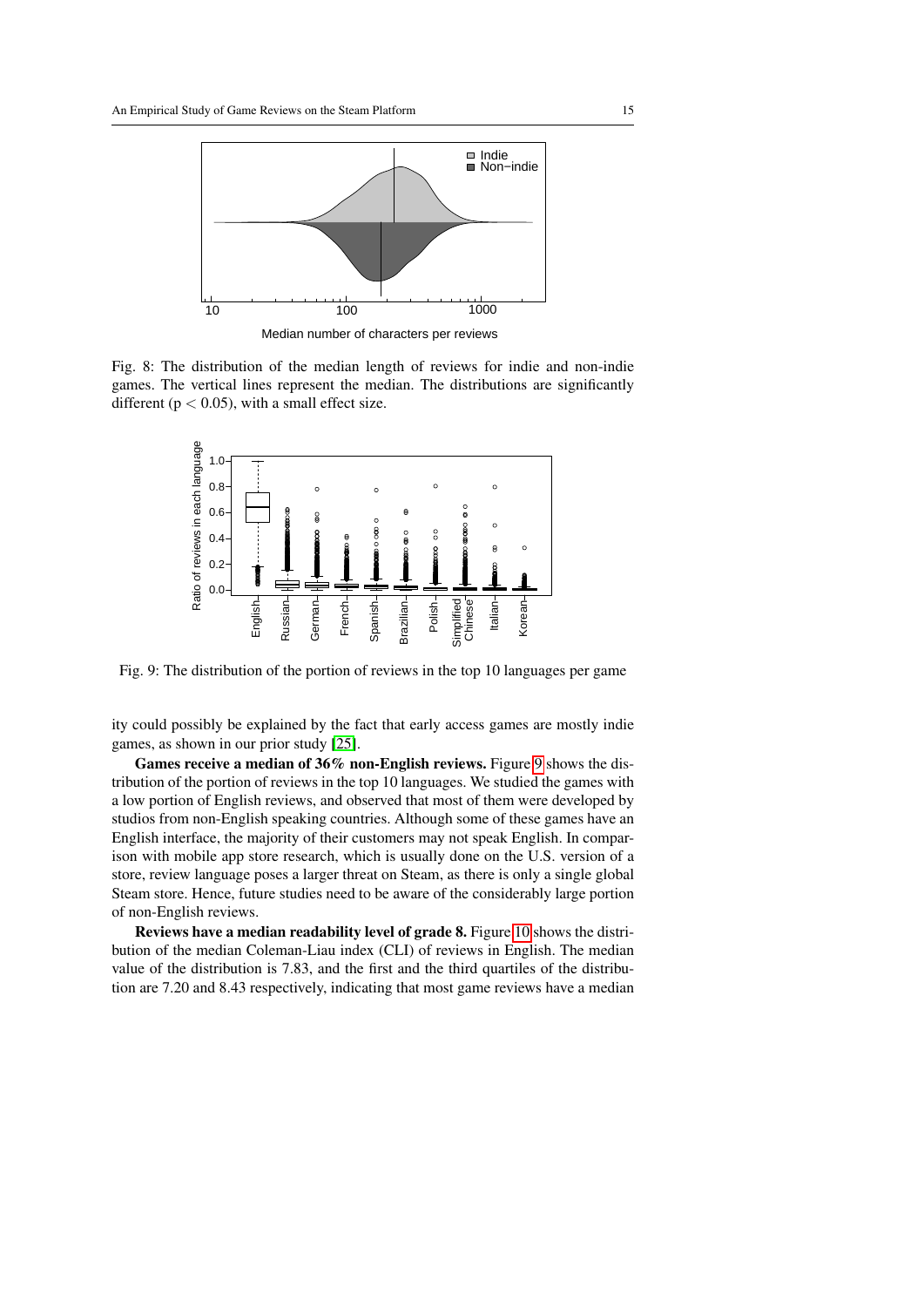<sup>1</sup>

✁

<span id="page-15-1"></span>

Fig. 10: The distribution of the median Coleman-liau index of reviews in English.

readability level of around US grade 8. We did not observe significant differences in the CLI distribution across different genres of games.

We calculated the median Coleman-Liau index for the reviews of each mobile app in the dataset provided by Grano et al. [\[16\]](#page-34-7). The reviews of mobile apps in the dataset have a median CLI of 5.69, which is lower than the median CLI calculated for game reviews. The Wilcoxon rank sum test confirms the significant difference between the readability of game reviews and mobile app reviews, with a large effect size. Game reviews have a significant lower readability than mobile app reviews.

*Summary: Most games receive a limited number of reviews each day, with a relatively short length and high readability. Reviews of early access games are slightly longer. More advanced review selection and summarization techniques are needed for developers of the top 4% games with the most reviews, or for developers who cannot go through their daily reviews for other reasons.*

<span id="page-15-0"></span>4.2 Which game-specific characteristics are related to the number of reviews that are received each day?

*Approach:* We investigated what drives the number of reviews, and whether the phenomenon is consistent with that of mobile app reviews, so that developers can better assign resources to deal with a sudden growth in the number of reviews. We investigated the impact of different game-specific characteristics on the number of reviews that are received each day, including the age of the game, the number of players and the number of owners<sup>[6](#page-15-2)</sup>, the developer, the size of the developer studio, information about discounts, and the number of updates. We studied the impact of the aforementioned game-specific characteristics on the number of reviews by building a linear mixed-effect model [\[2\]](#page-33-3), using all 6,224 studied games as training dataset. In a traditional linear regression model, all the independent variables have the same relation with the dependent variable, hence such a model cannot express differences for independent variables at different hierarchical levels (e.g., different games). Unlike traditional linear regression models, linear mixed-effect models have two types

✄

 $\overline{a}$ 

<span id="page-15-2"></span><sup>6</sup> Anyone who purchased the game is the owner of the game, but only the people who played the game on that day are counted as the player of the game.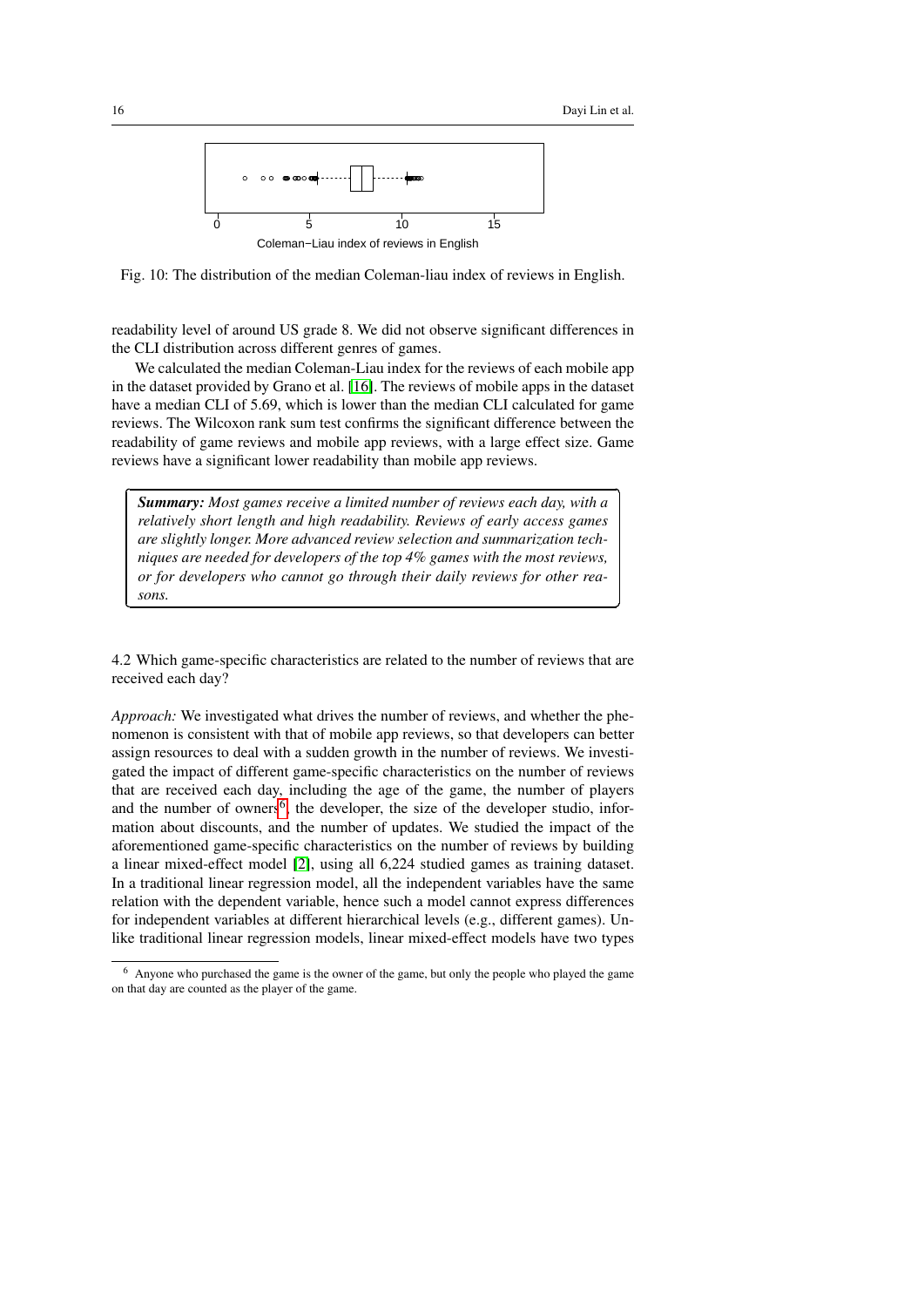<span id="page-16-0"></span>

| <b>Dependent</b><br>variables | <b>Effect</b><br>type | <b>Type</b>    | <b>Description</b>                                           |
|-------------------------------|-----------------------|----------------|--------------------------------------------------------------|
| game_id                       | Random                | Categorical    | The Steam game id.                                           |
| developer                     | Random                | Categorical    | The developer of the game.                                   |
| studio size                   | Random                | Numeric        | The number of games that are developed by the<br>developer.  |
| owners                        | Fixed                 | Numeric        | The number of owners of the game on that day.                |
| players                       | Fixed                 | Numeric        | The number of players of the game on that day.               |
| eag                           | Fixed                 | <b>Boolean</b> | Whether the game is in the early access stage.               |
| age                           | Fixed                 | Numeric        | The number of days since the initial release of the<br>game. |
| last_update                   | Fixed                 | Numeric        | The number of days since the last update of the<br>game.     |
| last discount                 | Fixed                 | Numeric        | The discount percentage of the last sale.                    |
| last_discount_life            | Fixed                 | Numeric        | The number of days after the last sale.                      |

Table 5: A description of the variables of the mixed-effect model

<span id="page-16-1"></span>

Fig. 11: Hierarchical overview of the correlation among the fixed effect variables. The dotted line shows the threshold ( $|\rho| = 0.7$ )

of variables, i.e., random effect variables (game-level variables) and fixed effect variables (review-level variables). A mixed-effect model expresses the relationship between the dependent variable (i.e., the number of reviews that are received in one day for a game) and the review-level variables (e.g., the number of players of the game on that day), while taking into consideration the different game-level metrics (e.g., the Steam game id). Table [5](#page-16-0) shows the independent variables that were used in the model.

Data Scaling. Prior to building our model, we centered and scaled the data, so that we can interpret the coefficients in the model. We applied the scale function in R to the numeric variables in Table [5.](#page-16-0)

Correlation Analysis. We checked for fixed effect variables that are highly correlated with one another using Pearson correlation. We used a variable clustering analysis to construct a hierarchical overview of the correlation among the fixed effect variables. We selected only one variable from the sub-hierarchy with correlation  $|\rho| > 0.7$  [\[35\]](#page-35-7) for inclusion in our models. Figure [11](#page-16-1) shows the hierarchical overview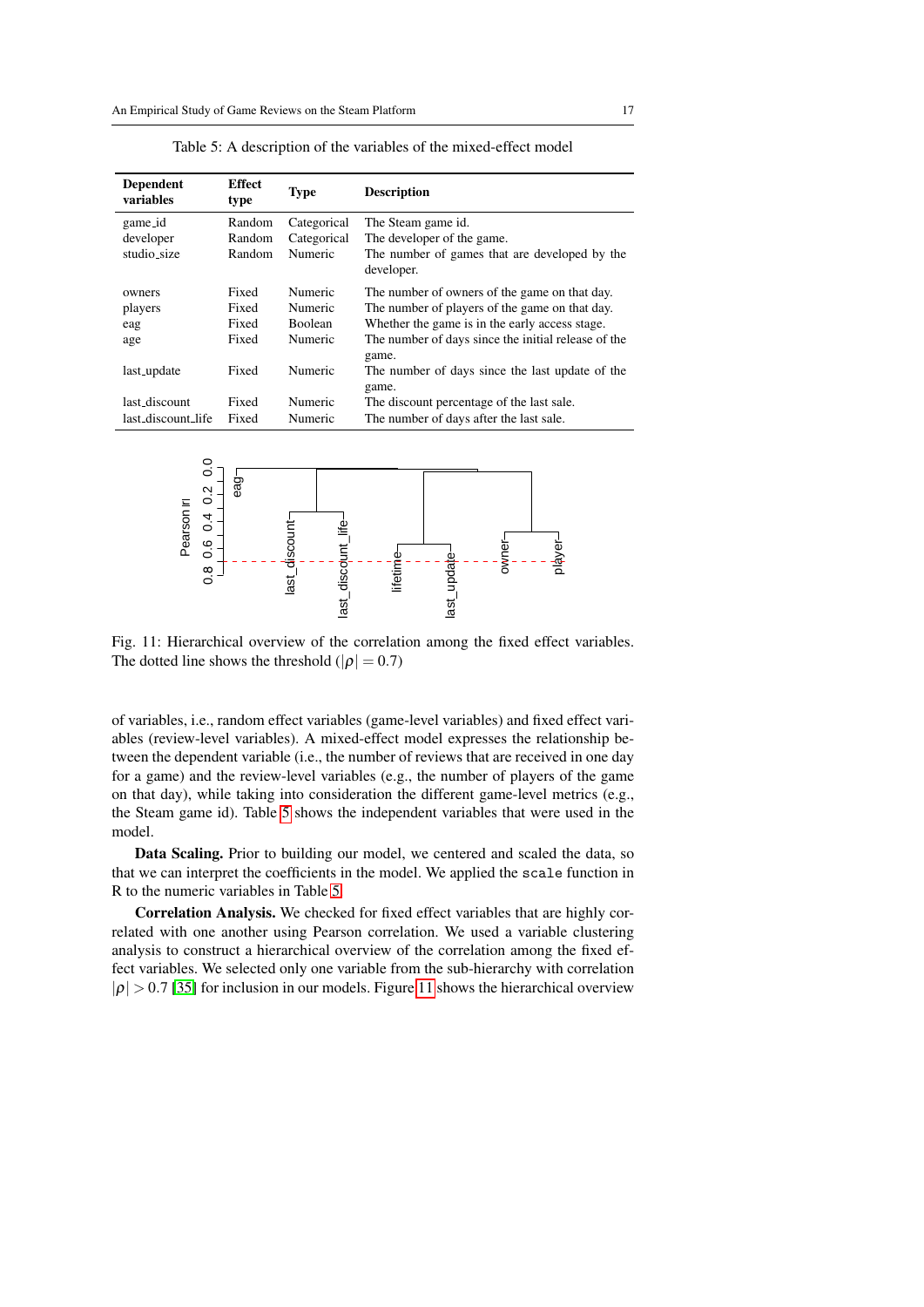<span id="page-17-0"></span>

|                    | Coefficient | <b>Standard Error</b> | p-value   | Significant |
|--------------------|-------------|-----------------------|-----------|-------------|
| players            | 72.77       | 0.30                  | $<$ 2e-16 |             |
| lifetime           | $-4.27$     | 0.33                  | $< 2e-16$ |             |
| owners             | 3.91        | 0.16                  | $< 2e-16$ |             |
| last_discount      | 2.62        | 0.07                  | $< 2e-16$ |             |
| eag                | 2.37        | 5.22                  | 0.650163  |             |
| last_update        | 0.83        | 0.22                  | 0.000231  |             |
| last discount life | 0.29        | 0.08                  | 0.000496  |             |

Table 6: Model result for fixed effects

<span id="page-17-1"></span>Table 7: Model result for random effects

| Groups      | Variance |
|-------------|----------|
| game_id     | 132.030  |
| studio_size | 14.102   |
| developer   | 0.426    |

of the correlation. There is no fixed effect variable over the threshold. Hence, all variables are kept for further analysis.

Redundancy Analysis. Redundant variables (i.e., variables can be explained using other explanatory variables) in an explanatory model will distort the modelled relationship between the explanatory and dependent variables. We used the redun function in the rms package to detect redundant variables. With a threshold for  $R^2 = 0.9$ , all variables survived the redundancy analysis, and hence were kept for building the model.

Model Building. We used the lmer function in the lme4 package to build the linear mixed-effect model. We also used the lmerTest package to calculate the pvalue for each fixed effect variable. Table [6](#page-17-0) and Table [7](#page-17-1) shows the result of the model.

*Findings:* The number of players has the strongest relation with the number of reviews. Table [6](#page-17-0) shows the mixed-effect model results for fixed effects. The "players" variable has the highest estimated coefficient, while the "owners" variable's estimated coefficient is not high, indicating that the number of active players has a stronger relation with the number of reviews received each day than the owner base.

Although the finding that the number of players has the strongest relation with the number of reviews may look trivial, it actually yields us new information compared to prior studies, such as those of mobile app reviews. Such studies only had access to the number of owners of an app, while our study has access to both the number of owners and the number of active users (players).

A sale event has a stronger relation with an increase in the number of received reviews than releasing an update. It is also worth noting that in Table [6,](#page-17-0) the "last discount" variable has the third highest estimated coefficient, while the "last update" variable has the second lowest absolute estimated coefficient, indicating that a sale event has a greater impact on increasing the number of reviews than re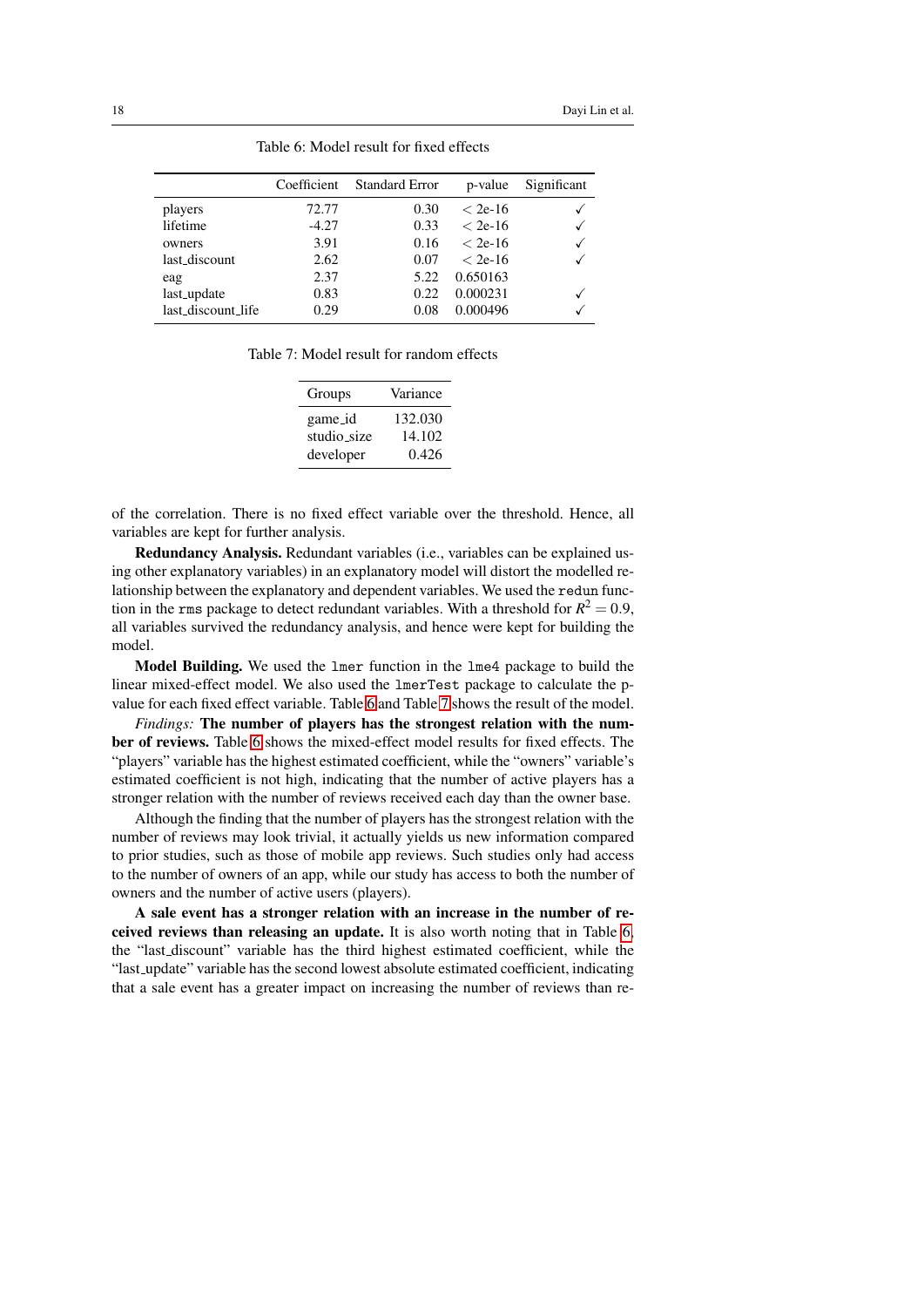leasing an update. A possible explanation is that a sale event can increase the number of players, leading to a higher number of reviews.

The finding is not consistent with prior studies of mobile app reviews. Prior studies on mobile apps tend to ignore paid apps altogether (although there are exceptions [\[13,](#page-34-8) [28\]](#page-35-8)). Our finding shows that discounts are an important factor when studying reviews. In addition, prior studies of mobile apps have shown that mobile app reviews are generally triggered by new releases [\[39\]](#page-35-1). However, our study shows that of all seven fixed effects that we considered, the number of days since the last update of the game has the second lowest impact on the number of received reviews. Hence, our results are an indication that prior mobile app studies may need to be revisited, thereby taking discounts in the app store into account as well.

*Summary: A sale event has a stronger relation with an increased number of reviews than releasing an update. Developers should be prepared to get a surge in the number of reviews after a sales event.*

# <span id="page-18-0"></span>5 Game Reviews on Steam Platform

✄

 $\overline{a}$ 

In this section, we present the results of our empirical study of game reviews on the Steam platform. First, we discuss the categories of game reviews, and compare those to the taxonomy of mobile app reviews from prior work, to understand if gamers address different things in their reviews than mobile app users. Then, we study the number of playing hours before posting a review. As the number of playing hours before posting a review is a very unique attribute of game reviews compared to mobile app reviews, we study whether this attribute provides interesting insights for researchers, e.g., to provide developers advice for designing the storyline and levels of a game. Our findings can also demonstrate the value of collecting and analyzing app usage times for mobile app developers and researchers.

#### <span id="page-18-1"></span>5.1 RQ1: What are gamers talking about in reviews?

*Motivation:* In our preliminary study, we studied the reviews from several quantitative views. In this RQ, we complete our study of reviews by providing a qualitative viewpoint. The goal is to understand what are the differences between the content of game reviews and the content of mobile app reviews, and among different types of games. We classified reviews into high-level categories, and compared our findings to mobile app review studies.

<sup>1</sup>

✁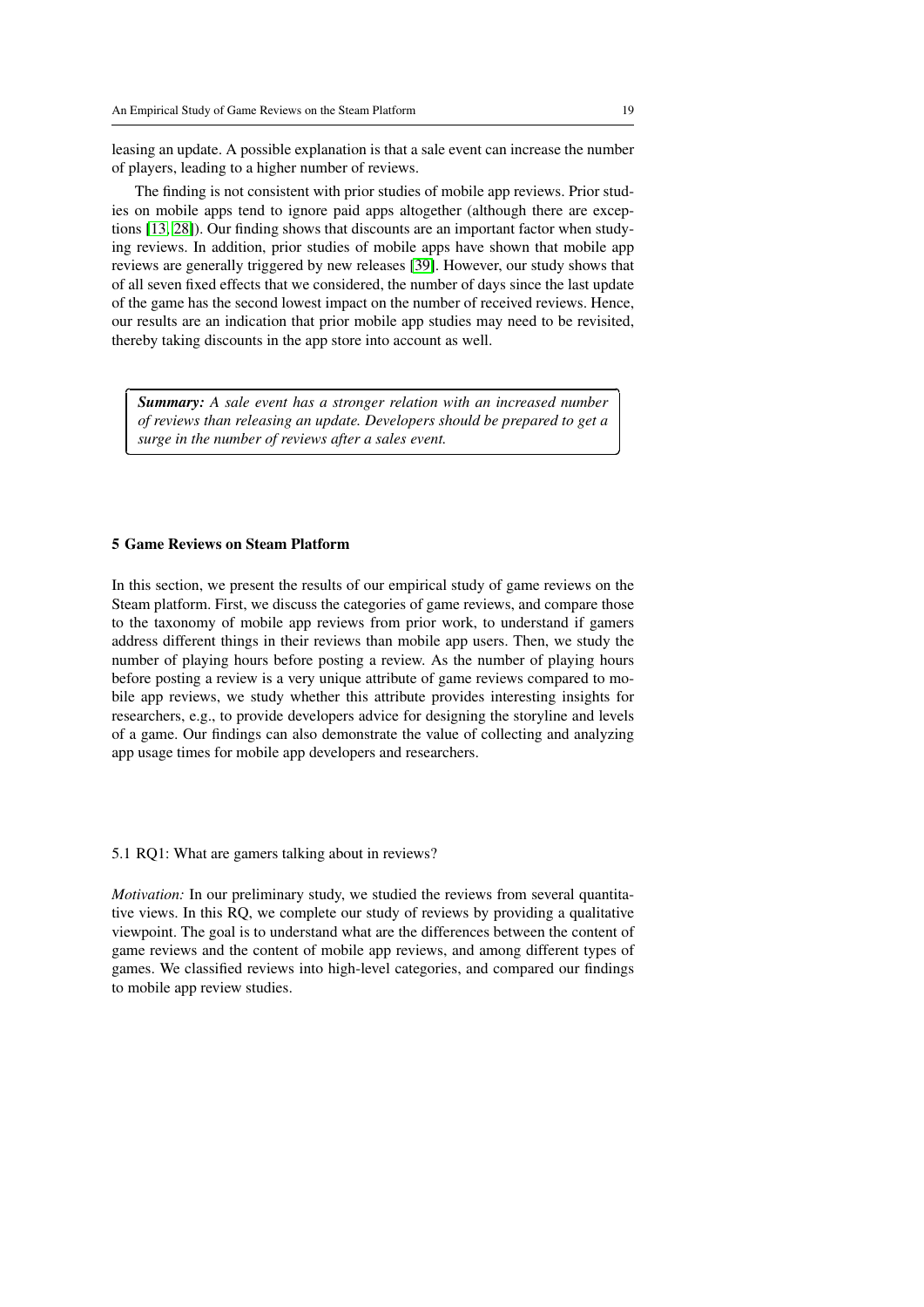```
Inputs = All reviews, a list of categories of reviews (which is initially
    empty)
For each review:
   Manually examine the content of this review.
   If the review matches an existing category:
      Label the review with that/those category(-ies).
   Else:
      Add a new category to the list of categories of reviews.
      Restart labelling with new list of categories.
Outputs = All reviews (labelled with appropriate categories), and a list
    of categories of reviews
```
Listing 1: Coding process

*Approach:* We manually categorized a statistically representative random sample of English reviews. To obtain the sample, we followed the following steps:

- 1. To select a representative sample with a confidence level of 95% and a confidence interval of 10%, we need to randomly select at least 96 reviews for each studied dimension (based on the total number of reviews in that dimension). Hence, we randomly selected reviews from the population of all English reviews, and we counted the number of selected reviews from each dimension, until we selected at least 96 reviews from each dimension.
- 2. We randomly selected 96 reviews from each dimension from the reviews that were selected in the first step, to create a sample of equal size for each dimension.
- 3. We ended up with a representative sample that contains 472 reviews in total, and 96 reviews across each studied dimension (note that a review may appear in multiple dimensions). When considering the representativeness of the sample of 472 reviews, we can draw conclusions with a 95% confidence level and 5% confidence interval. We can also draw conclusions at the dimension-level with a 95% confidence level and a 10% confidence interval.

We performed an iterative process that is similar to *Open Coding* for classifying reviews, as suggested by Seaman *et al.* [\[46,](#page-36-9) [47\]](#page-36-10). The procedure is shown in Listing [1.](#page-19-0)

The procedure starts with an empty list of categories of reviews. For each of the reviews in the sample set, we manually examine the content of the review. If the review matches one or more existing categories in the list, we label the review with those categories. Otherwise, we add a new category to the list and restart labelling with the new list of categories. Note that a review can be categorized into more than one category. For example, if a review contains a suggestion for the game as well as reports a bug, the review would be categorized into both the "Suggestion" and "Bug" categories. Both the first and the second author performed the process individually, and compared the results. The two authors had a (partially) different categorization for 85 out of 472 reviews. The vast majority of the disagreements were cases in which one of the coders assigned an additional label to a review. The conflicts were easily resolved by discussing and coming to an agreement.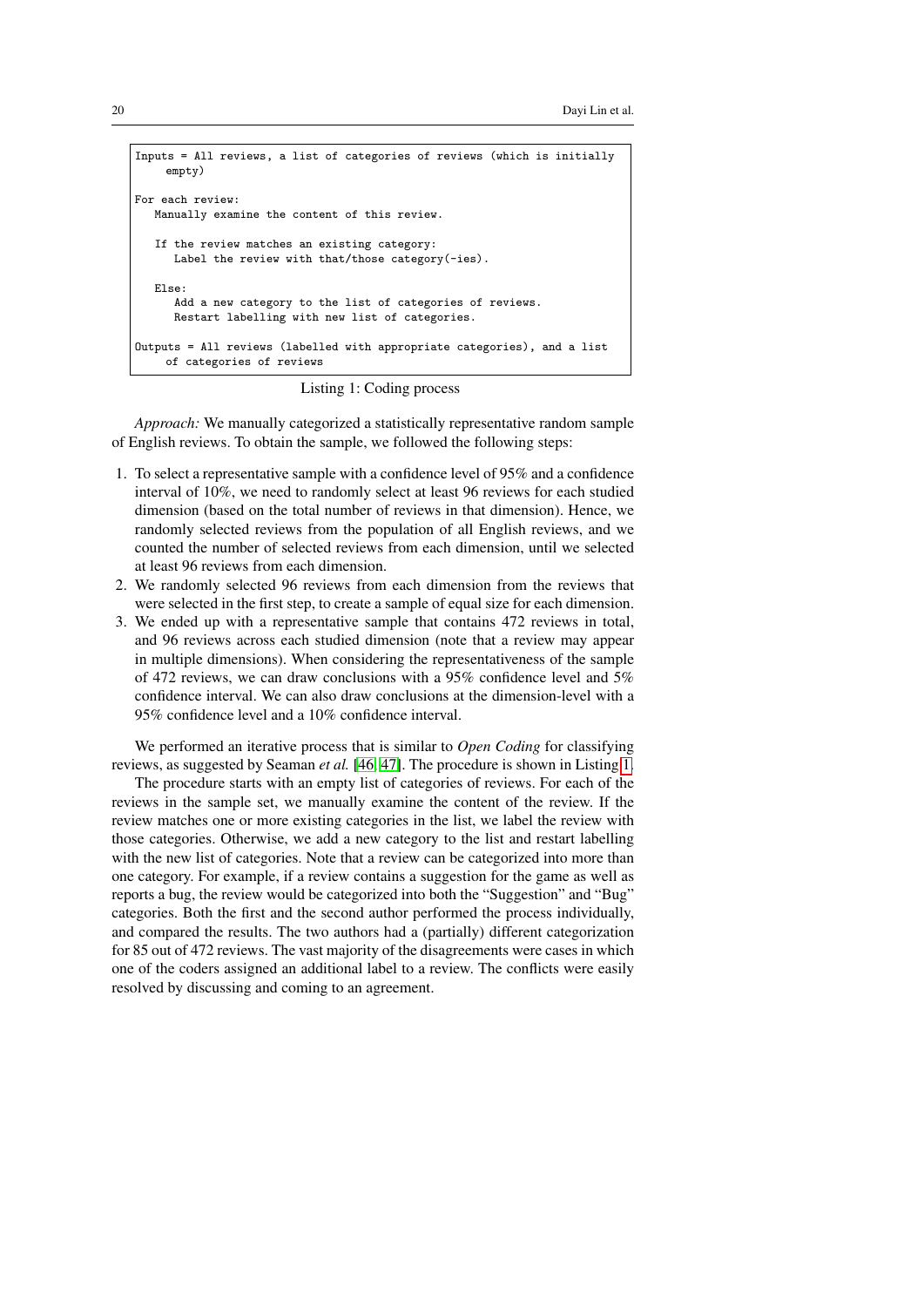<span id="page-20-0"></span>

| Category    | <b>Description</b>                                                                                                                           | <b>Example</b>                                                                                        |
|-------------|----------------------------------------------------------------------------------------------------------------------------------------------|-------------------------------------------------------------------------------------------------------|
| Not helpful | The review contains information that is<br>not helpful for a developer, such as stat-<br>ing the emotion without giving specific<br>reasons. | "Good game!"                                                                                          |
| Pro         | The review contains a pro of the game.                                                                                                       | "This game does atmosphere well and<br>the story presented a mystery that<br>seemed worth exploring " |
| Con         | The review contains a con of the game.<br>(excluding a bug).                                                                                 | " a very, VERY, sharp learning curve<br>,,                                                            |
| Video       | The review contains an URL to a video<br>review.                                                                                             | "For my full review please vist:<br>[YouTube link], And watch my video!"                              |
| Suggestion  | The review contains a suggestion on<br>how to improve the game.                                                                              | " The game would have been more<br>interesting if you could play with 4<br>players"                   |
| Bug         | The review contains a description of a<br>bug that occurs in the game.                                                                       | "My game crashed, not once, not twice,<br>but three times in five miniutes"                           |

Table 8: Identified categories of reviews

<span id="page-20-1"></span>Table 9: Mapping between Gu and Kim's categories [\[17\]](#page-34-9) and the categories of game reviews that are identified in this paper

| This paper  | Gu and Kim [17]          |
|-------------|--------------------------|
| Not helpful | Praise, Others           |
| Pro         | <b>Aspect Evaluation</b> |
| Con         | <b>Aspect Evaluation</b> |
| Video       | Others                   |
| Suggestion  | <b>Feature Request</b>   |
| Bug         | <b>Bug Report</b>        |

During our analysis, we extracted 6 categories from the reviews. Table [8](#page-20-0) shows all categories with their description and an example taken from an examined review.

Several studies of mobile app reviews have proposed taxonomies for mobile app review contents [\[9,](#page-33-4) [12,](#page-34-10) [17,](#page-34-9) [39\]](#page-35-1). However, some of these studies focused on the intention instead of the content of reviews [\[12\]](#page-34-10), while others were only applicable to mobile apps [\[9\]](#page-33-4). As shown in the previous sections, there are differences between mobile app reviews and game reviews. Therefore, we did not follow the taxonomies proposed for mobile app reviews in this section. We compare our extracted categories to the high level mobile app categories that were proposed by Gu and Kim [\[17\]](#page-34-9) in Table [9.](#page-20-1)

*Findings:* 42% of the reviews provide valuable information to developers. Table [10](#page-21-0) shows the percentage of each category. We calculated that the categories that provide valuable feedback for improving the games (i.e., "Pro", "Con", "Suggestion", "Bug") cover 42% of the reviews, suggesting that it is important for developers to read through reviews. The percentage is slightly higher than the 35% "informative"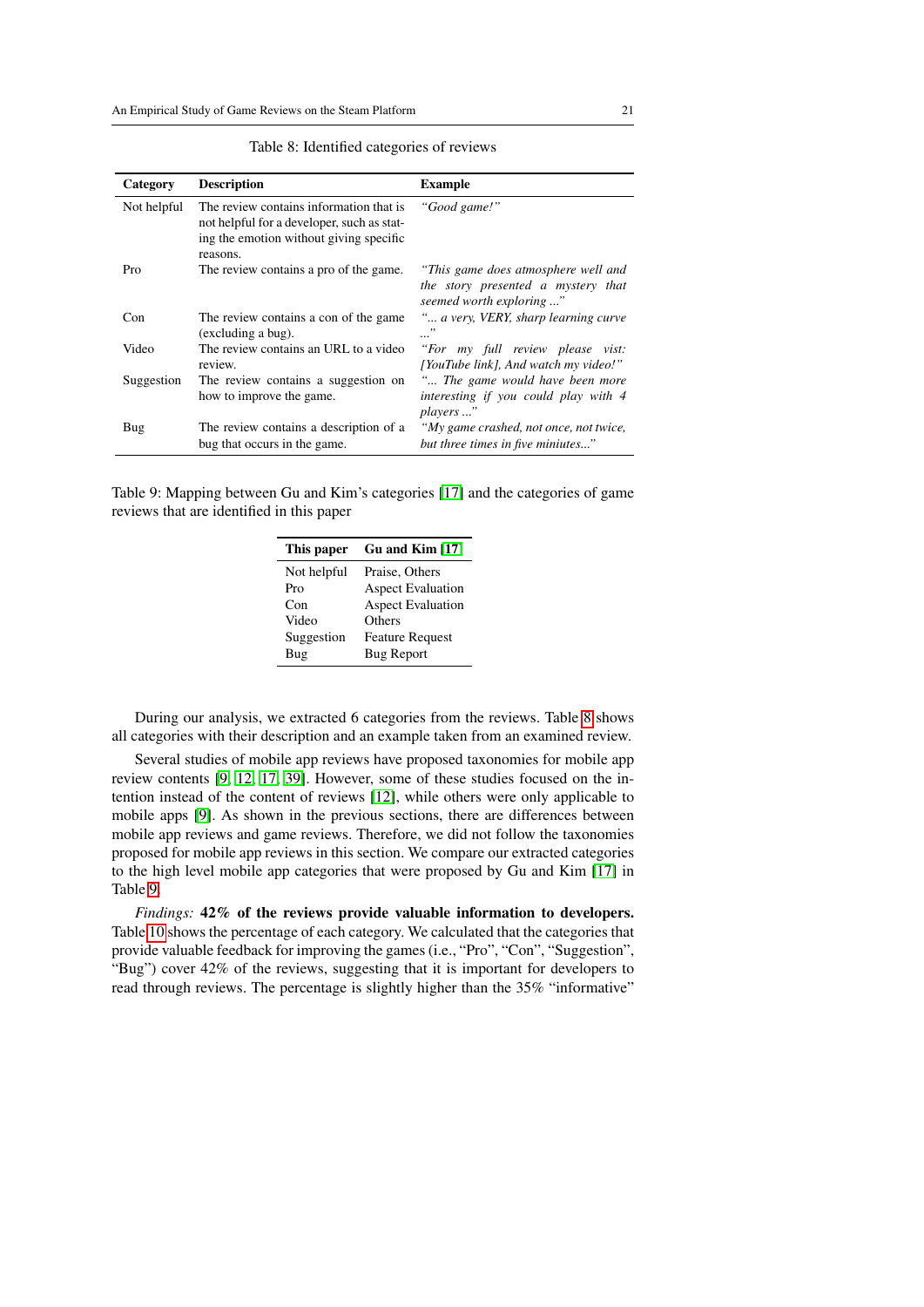<span id="page-21-0"></span>

| Category    | $%$ of all<br>reviews | $%$ of<br>positive<br>reviews | $%$ of<br>negative<br>reviews | $%$ of<br>early<br>access<br>reviews | $%$ of<br>non-<br>early<br>access<br>reviews | $%$ of<br>reviews<br>for indie<br>games | $%$ of<br>reviews<br>for non-<br>indie<br>games | $%$ of<br>reviews<br>for free-<br>to-play<br>games | $%$ of<br>reviews<br>for non-<br>free-to-<br>play<br>games |
|-------------|-----------------------|-------------------------------|-------------------------------|--------------------------------------|----------------------------------------------|-----------------------------------------|-------------------------------------------------|----------------------------------------------------|------------------------------------------------------------|
| Not helpful | 71                    | 71                            | 55                            | 68                                   | 72                                           | 66                                      | 73                                              | 66                                                 | 71                                                         |
| Pro         | 38                    | 46                            | 18                            | 41                                   | 32                                           | 41                                      | 30                                              | 25                                                 | 36                                                         |
| Con         | 34                    | 29                            | 57                            | 27                                   | 33                                           | 40                                      | 31                                              | 30                                                 | 33                                                         |
| Bug         | 8                     | 7                             | 17                            | 13                                   | 8                                            | 7                                       | 9                                               | 14                                                 |                                                            |
| Suggestion  | 4                     | 4                             | 2                             | 9                                    | $\overline{2}$                               | 3                                       |                                                 | 3                                                  | 4                                                          |
| Video       |                       |                               |                               | 4                                    |                                              | 2                                       |                                                 | 2                                                  |                                                            |

Table 10: Categories of reviews (ordered by % of all reviews)

Note that these percentages do not add up to 100% as a single review can be labelled to multiple categories.

reviews (i.e., reviews that are potentially useful for developers to improve the quality of the user experience of apps) in mobile app reviews [\[7\]](#page-33-5).

It is worth noting that, although some categories may not be valuable for developers (e.g., "Not helpful"), they may be helpful to other players or potential customers.

Players complain more about game design than bugs. Table [10](#page-21-0) shows that only 8% of the reviews mention bugs in games, while 34% of the reviews mention the cons related to game design. Moreover, in negative reviews, 17% mention the bugs while 57% mention the cons related to game design. The percentage of reported bugs in reviews is surprisingly low compared to the cons of game design, suggesting that players value a well-designed gameplay over software quality (i.e., the number of bugs in a game).

Moreover, 42% of the reviews that mention bugs in a game are positive reviews, suggesting that having bugs in a game does not necessarily lead to negative reviews. We examined the negative reviews with bugs, and found that most of the reported bugs in negative reviews can block players from playing or finishing the game, i.e., they are severe bugs. The most common reported bugs are:

- 1. Incompatibility (e.g., "Works very very badly on windows 8... Unplayable.")
- 2. Crashes (e.g., "works well until a large battle then it crashes. Want to play it but this makes it impossible", "game keeps crashing")
- 3. Bugs blocking users from playing (e.g. "Well it's been months of trying to get this game to work, but it still doesn't.", "...you get back to the map and it just freezes and won't accept user input...")

We found the following most common types of bugs in positive reviews:

- 1. Performance issues (e.g., "Laggy....")
- 2. Audio or visual issues (e.g., "Audio tends to fade in and out sporadically and frames drop at specific sequences.")
- 3. Crashes (often accompanied by a compliment about game design, e.g., "It is a very interesting game ... The game crashes sometimes.")

Our prior work [\[26\]](#page-35-0) found that 64% of the urgent updates of games address feature malfunctions of games (e.g., "Fixed save game does not save your minibike"),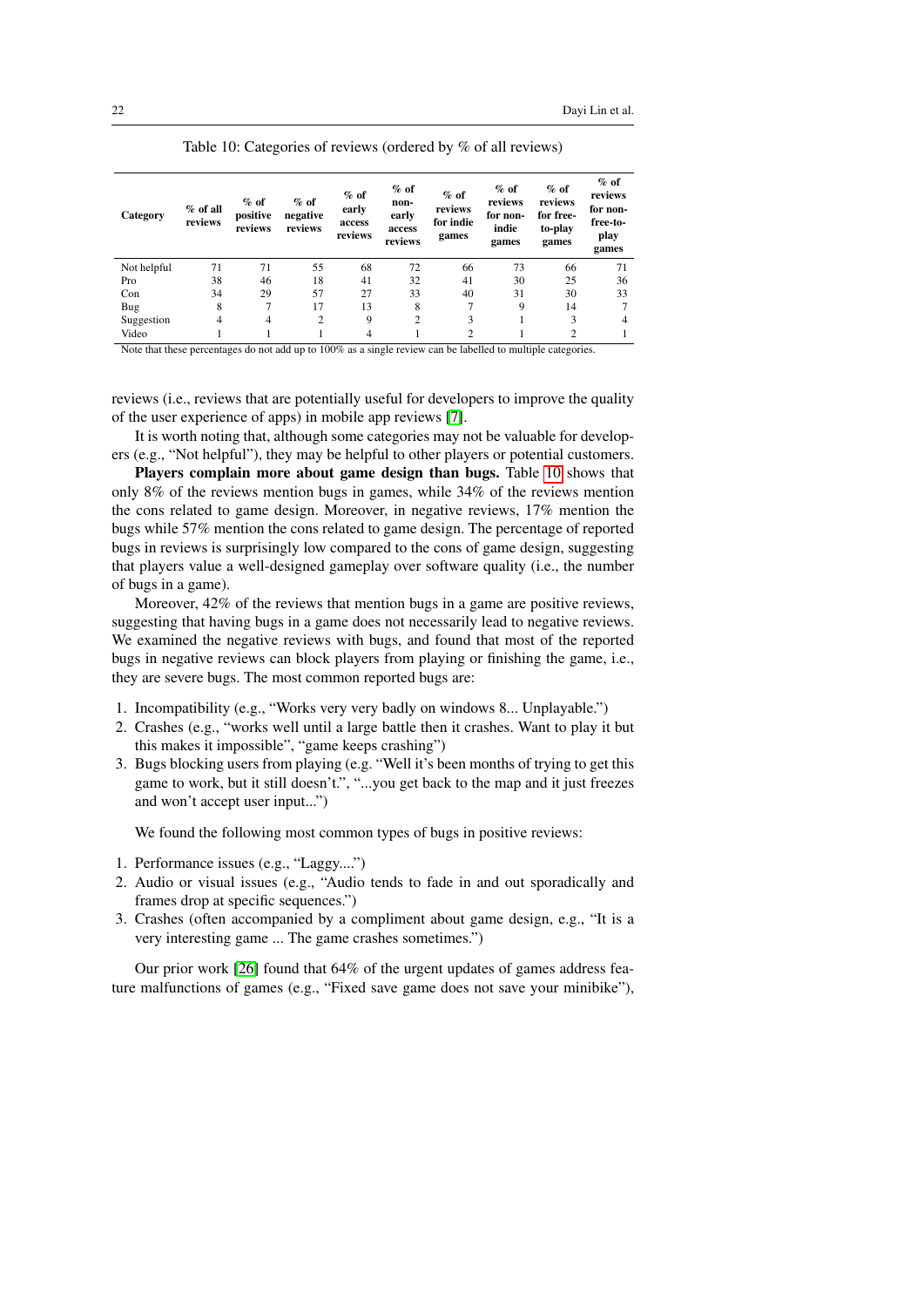most of which are not bugs that block users from playing or finishing the game. As urgent updates cause unnecessary stress on the development team, this finding suggests that developers can re-consider the priority of non-gameplay-blocking bugs, and reduce the number of urgent updates for non-gameplay-blocking bugs by delaying them and bundling them with regular updates.

Negative reviews contain more valuable information about the negative aspects of a game for developers. Table [10](#page-21-0) shows that negative reviews have a higher portion of both "Con" and "Bug", and a lower portion of "Not helpful" reviews, indicating that negative reviews may provide developers with more valuable information about the negative aspects of the current game design. The finding agrees with reported results for mobile app reviews [\[19\]](#page-34-1), that low-star ratings provide more valuable information to developers.

Positive reviews also provide useful information. Table [10](#page-21-0) shows that 29% of the positive reviews discuss cons of the games, and 7% of the positive reviews report bugs in the games. Moreover, positive reviews contain a higher portion of pros of the games, and a slightly higher portion of suggestions, than negative reviews. Knowing what players appreciate about a game is important for developers, as they can ensure that these pros remain or are further improved in future updates. For example, knowing what users consider the pros of a game can help developers to decide whether a feature can be removed. Hence, developers and researchers should not dismiss the information that can be extracted from positive reviews.

Early access games receive more bug reports and suggestions. Table [10](#page-21-0) shows that early access reviews have a higher percentage of bug reports, and almost five times the percentage of suggestions of non-early access reviews. These numbers are reasonable considering that the purpose for developers of using the early access model is to gather more early feedback. The finding complements our prior work, in which we show that games have a much more active discussion forum in their early access stage [\[25\]](#page-35-4).

Indie games receive more suggestions than non-indie games. Table [10](#page-21-0) shows that indie games receive a higher percentage of suggestions in reviews, as well as a higher percentage for both pros and cons of the games. A possible explanation is that the player community of indie games is more engaged than the community of non-indie games.

*Summary: We identify 6 categories of reviews. Although negative reviews contain more valuable information for developers, the portion of useful information in positive reviews should not be ignored by developers and researchers. Players appear to value game design over software quality (i.e., the number of bugs in a game).*

#### <span id="page-22-0"></span>5.2 RQ2: How long do players play a game before posting a review?

✄

 $\overline{a}$ 

*Motivation:* We studied the number of playing hours before posting a review, as this number is a unique attribute that is not found in mobile app reviews. Prior work has shown that the first sustained play session is important for players' engagement [\[8\]](#page-33-6).

Ĭ.

✁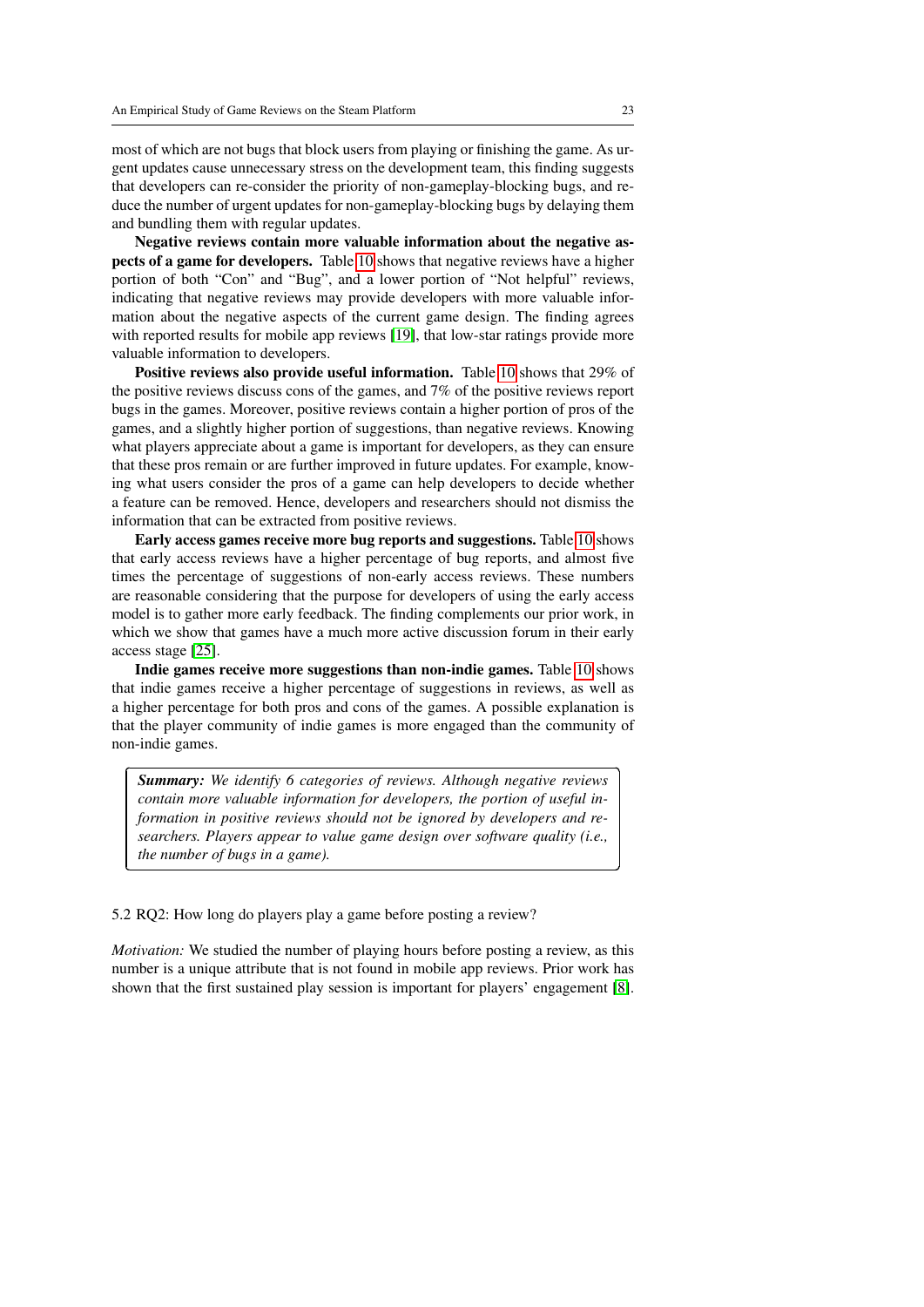<span id="page-23-1"></span>

|                          | Indie  | Non<br>-indie | Early<br>access | <b>Non-early</b><br>access | Free<br>-to-play | Non-free<br>-to-play |
|--------------------------|--------|---------------|-----------------|----------------------------|------------------|----------------------|
| # of games               | 4.721  | 3.304         | 786             | 7.239                      | 386              | 7,639                |
| # of positive<br>reviews | 9.329  | 12.624        | 3.685           | 18.268                     | 3.567            | 18,386               |
| # of negative<br>reviews | 2.419  | 3.919         | 1.333           | 5,005                      | 1.016            | 5.322                |
| # of all reviews         | 11.748 | 16.543        | 5,018           | 23,273                     | 4.583            | 23,708               |

Table 11: RQ2 dataset description

<span id="page-23-2"></span>

Fig. 12: The distribution of playing hours that are associated with each review

With the number of playing hours associated with each review, researchers can quantify and study the importance in depth, and provide developers with suggestions for designing the storylines and levels of a game accordingly. In addition, some online distribution platforms (e.g., Nintendo Game Store<sup>[7](#page-23-0)</sup>) have a minimum requirement for the playing time before allowing a user to post a review [\[29\]](#page-35-9), suggesting that reviews with the same rating but different usage times may have different values. The findings of this research question can demonstrate the value of studying app usage time to mobile app developers and researchers.

*Approach:* We use the Wilcoxon rank sum test to compare the distributions of playing hours across different types of reviews and reviews from different types of games, as explained in Section [3.4.](#page-6-0) The Wilcoxon rank sum test is the unpaired version of the Wilcoxon signed-rank test that we used in Section [4.1.](#page-8-2) As the reviews with playing hours that are used in this RQ were crawled across all the studied games, we use an unpaired test to compare the distributions. We use Cliff's delta effect size to quantify the difference in the distributions. Table [11](#page-23-1) shows the description of the dataset that is used in this RQ.

*Findings:* Gamers play a game for a median of 13.5 hours before posting a review. Figure [12](#page-23-2) shows the distribution of the playing hours that are associated with each review. The distribution has a median of 13.5 hours, indicating that half of the reviews are posted within the first 13.5 hours of playing.

Negative reviews are posted after significantly less playing hours than positive reviews. Figure [13](#page-24-0) shows the distributions of playing hours for positive reviews and negative reviews. There are 21,874 positive reviews and 6,285 negative reviews

<span id="page-23-0"></span><https://www.nintendo.com/games/>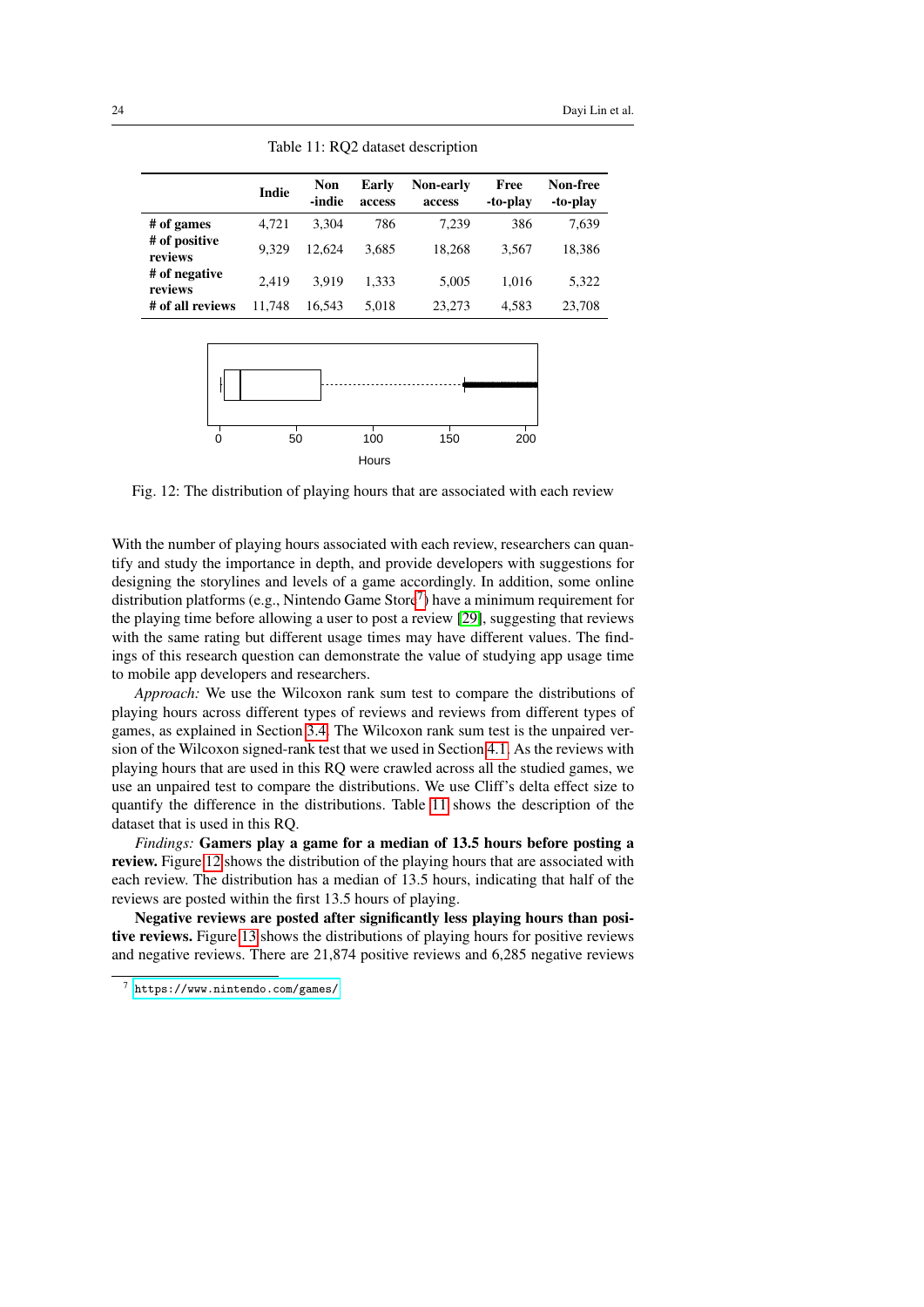<span id="page-24-0"></span>

Fig. 13: The distributions of playing hours for positive and negative reviews. The vertical lines represent the median. The distributions are significantly different  $(p < 0.05)$ , with a small effect size.

in the dataset that is used in this RQ. The playing hours for negative reviews are significantly less than the positive reviews, with a small effect size. The median number of playing hours for positive reviews is 15.5 hours, while the median number of playing hours for negative reviews is 6.6 hours. Hence, we suggest that developers should be extremely cautious about the design of the gameplay for the first 6.6 hours, as more than half of the negative reviews are made within the first 6.6 hours of playing.

We also observe a higher peak in the distribution of playing hours for positive reviews, and a more flat distribution of playing hours for negative reviews. One possible explanation is that there may be different reasons that lead to negative impressions which occur at different period of gameplay of a game. To understand more about why people complain about a game even though they played it for a long time, we manually examined the 63 negative reviews with the longest 1% playing hours. We observed that many of the players who posted such reviews are actually satisfied with the general idea of the game. However, the gaming community (e.g., players who ruin the gameplay), the quality of the latest updates, or the pricing of Downloadable Contents (DLC) of the games disappointed these loyal players, indicating that a badly maintained gaming community, or a poorly planned update may ruin the loyalty of the player base.

We also manually examined the 210 negative reviews with equal to or less than 0.1 playing hour, as 0.1 hour is the smallest granularity at which we monitor playing hours. We identified two major reasons for users to give a negative review after such a short playing time:

- 1. Severe bugs (e.g., "Doesn't even log into the game", "Game crashes every time I try to start it").
- 2. Bad design of the game. (e.g., "Gameplay is so boring", "Not particularly engaging").

A peak in the number of reviews of free-to-play games is observed after approximately one hour of playing. Figure [14](#page-25-0) shows the distributions of playing hours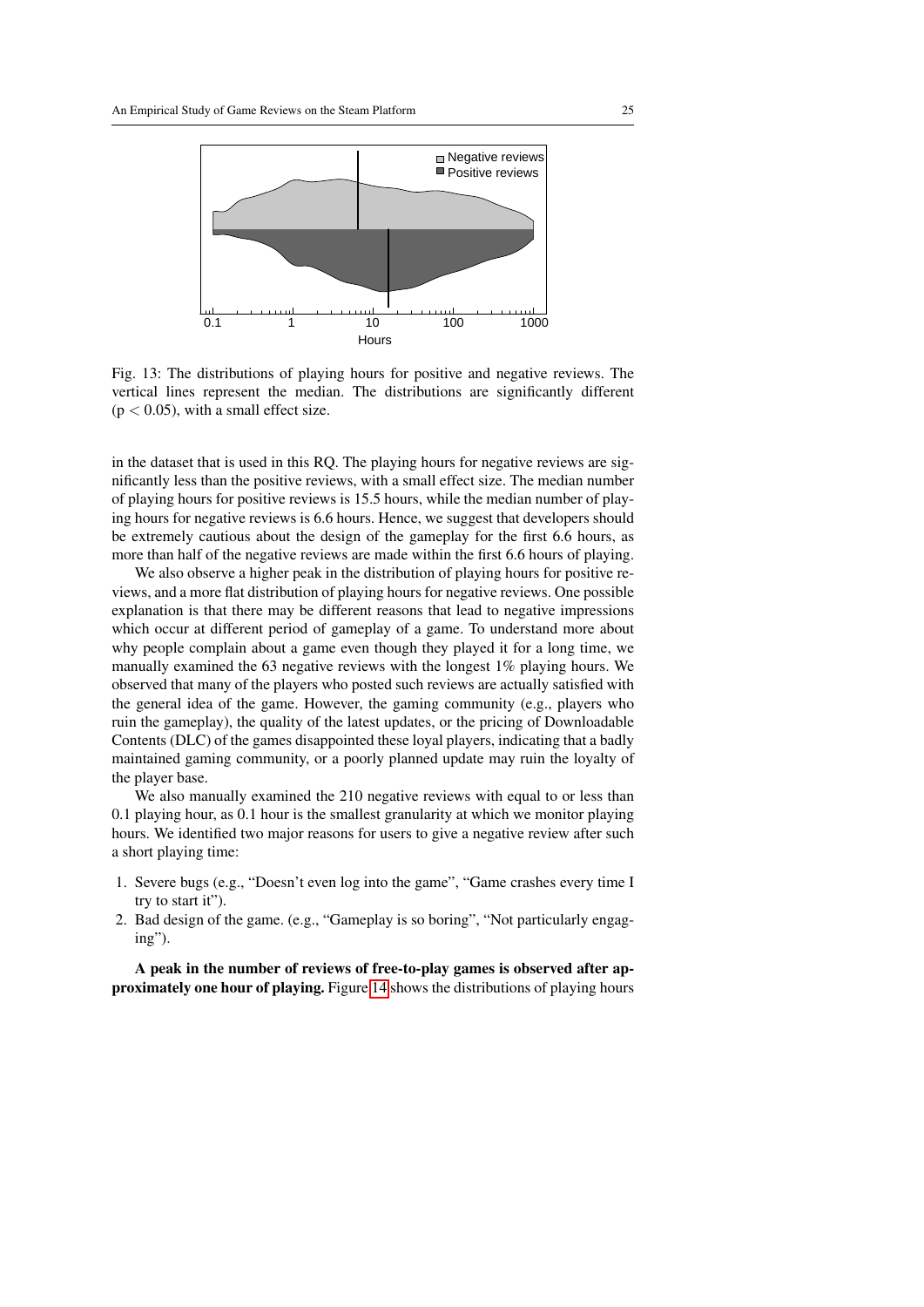<span id="page-25-0"></span>

Fig. 14: The distributions of playing hours that are associated with reviews for freeto-play and non-free-to-play games. The vertical lines represent the median. The distributions are significantly different ( $p < 0.05$ ), with a negligible effect size.

for reviews of free-to-play games and non-free-to-play games. The Wilcoxon rank sum test shows a significant difference between the two distributions, with a negligible effect size. It is worth noting that Figure [14](#page-25-0) shows a density peak at around one hour for free-to-play games, indicating that many free-to-play game players make their judgement of a game after one hour of playing. Possible explanations are that (1) free-to-play games are shorter, or (2) players give up sooner as they did not invest money to buy the game. Moreover, we also observed a different intensity of the peaks around one hour across other dimensions in Figure [13](#page-24-0) and Figure [15,](#page-26-0) suggesting that the first hour of game design is very important.

We calculated that the median length of the reviews with  $1\pm 0.5$  playing hours is 39 characters, while the median length of the reviews with  $10.3\pm0.5$  playing hours (the median playing hours of free-to-play game reviews) is 38 characters. For nonfree-to-play games, the length is 64 and 69 respectively, indicating that reviews that are posted around the first playing hour do not necessary contain less information. The median lengths are shorter than our finding in Section [4.1](#page-8-2) because we did not group the reviews by games in this RQ. The median review length (without grouping the reviews per game) for all the reviews studied in Section [4.1](#page-8-2) is 80.

Our finding on the importance of the first playing hour agrees with the work by Cheung et al. [\[8\]](#page-33-6), which hypothesized that the "first hour experience" is critical for players' engagement. While Cheung et al.'s work uses "first hour experience" to refer to the first sustained play session, our finding confirms from actual empirical data that the first few hours are important for user experience but also suggests that the first hour is even more important for free-to-play games.

Indie game developers have a shorter time to satisfy players in their games than non-indie game developers. Figure [15](#page-26-0) shows the distributions of playing hours for reviews of both indie games and non-indie games. The Wilcoxon rank sum test shows that the playing hours that are associated with reviews for indie games are significantly shorter than non-indie games, with a small effect size. Hence, indie game developers have less time to satisfy players than non-indie game developers. A pos-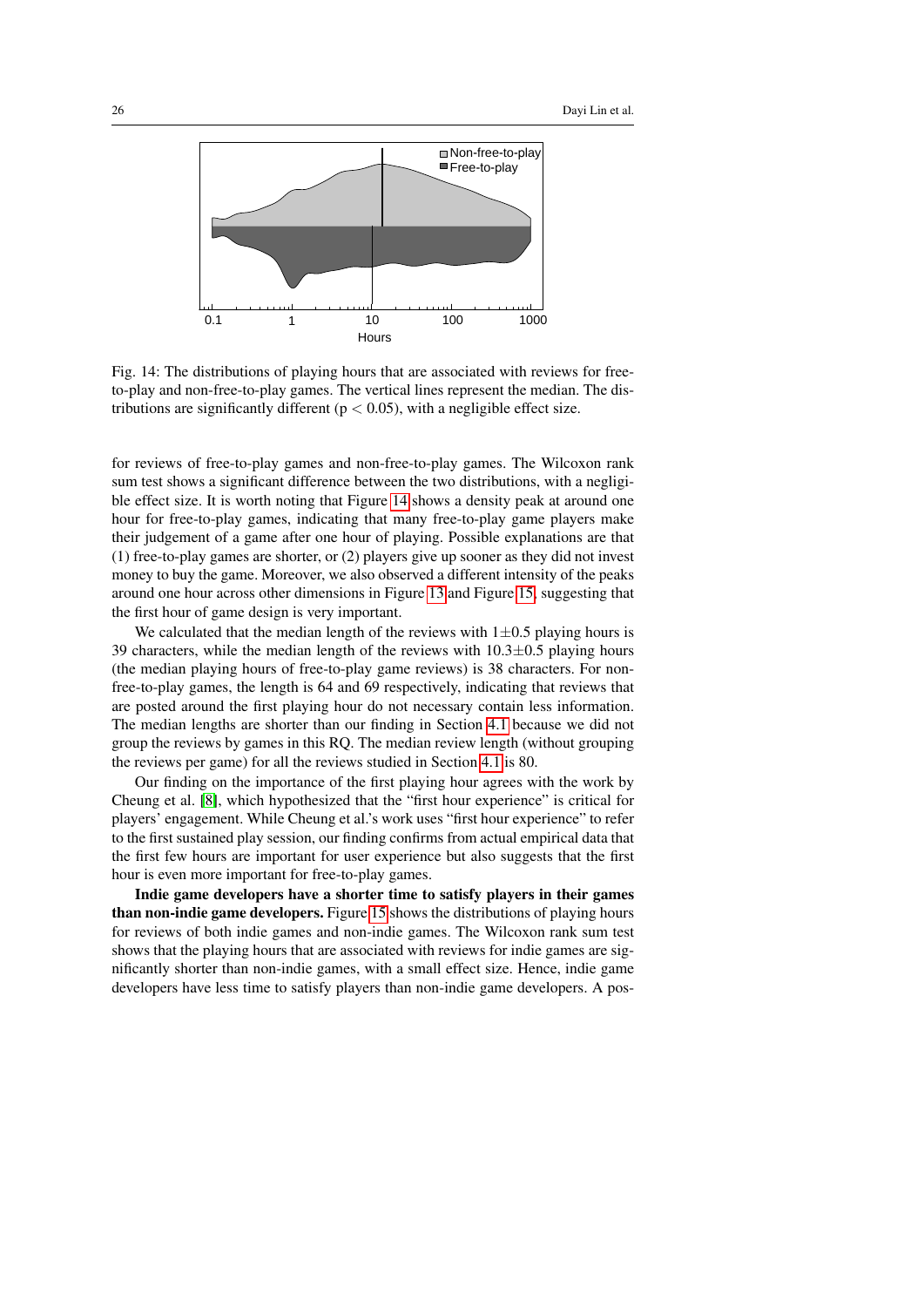<span id="page-26-0"></span>

Fig. 15: The distributions of playing hours that are associated with reviews for indie and non-indie games. The vertical lines represent the median. The distributions are significantly different ( $p < 0.05$ ), with a small effect size.

<span id="page-26-1"></span>

Fig. 16: The distributions of playing hours that are associated with reviews for EAG and non-EAG. The vertical lines represent the median. The distributions are significantly different ( $p < 0.05$ ), with a negligible effect size.

sible explanation is that indie games may have a shorter storyline. It is worth noting that among the 3,628 studied indie games, only 183 (5%) of them are free to play.

Players of games in the early access stage spend more time playing a game before posting a review. Figure [16](#page-26-1) shows the distributions of playing hours for early access reviews and non-early access reviews. The Wilcoxon rank sum test shows that the playing hours that are associated with early access reviews are significantly longer than non-early access reviews. However, the effect size is negligible. This finding agrees with our prior work [\[25\]](#page-35-4), which suggests that players of early access games tend to be more tolerant of the quality of a game during its early access stage.

Players of casual games spend the least time playing a game before posting a review. Figure [17](#page-27-0) shows the distributions of playing hours for each game genre. Casual games have the lowest range of playing hours, indicating that casual game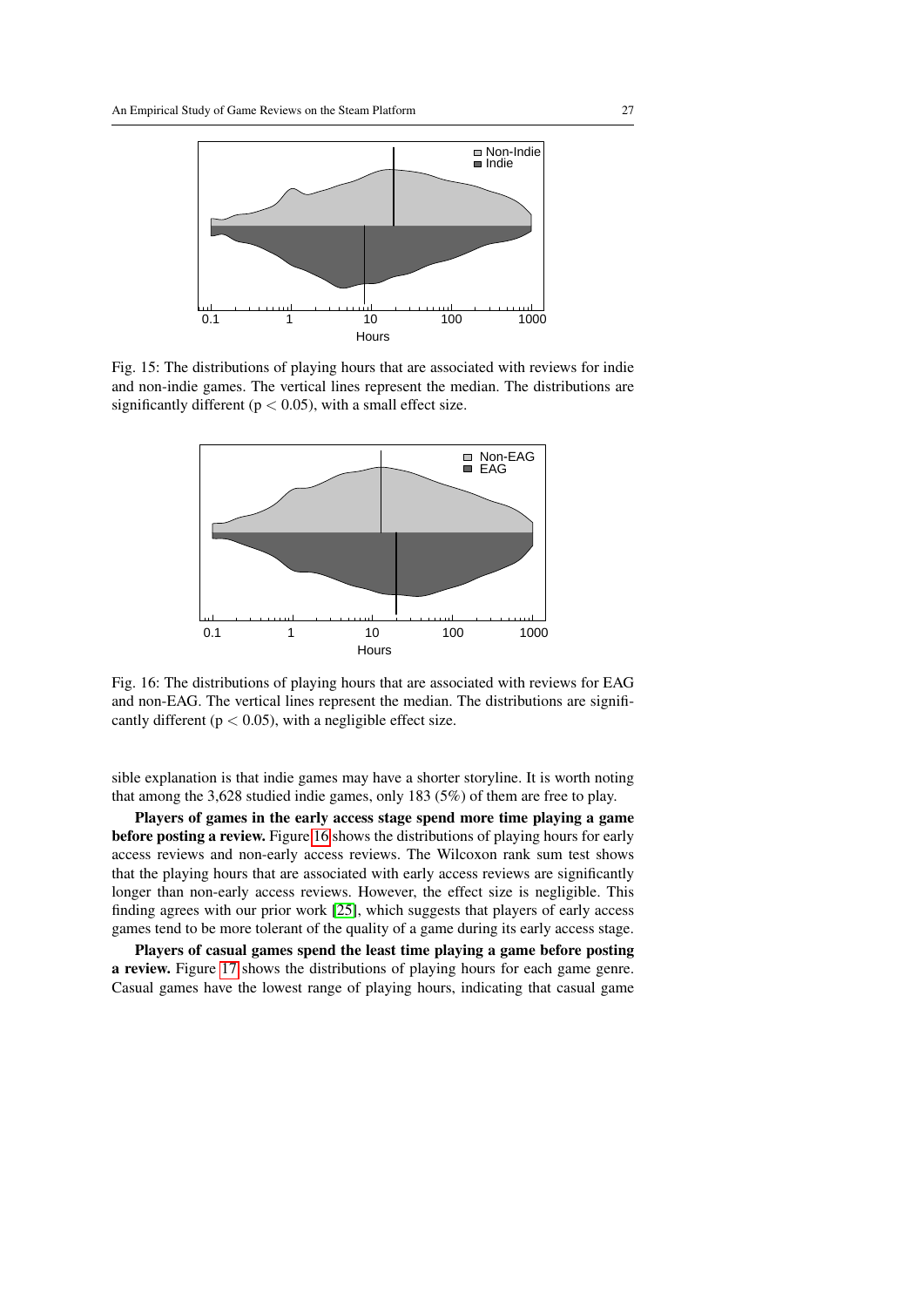<sup>1</sup>

✁

<span id="page-27-0"></span>

Fig. 17: The distributions of playing hours that are associated with reviews for games in each genre. Outliers greater than 400 are removed for better demonstration.

players make their judgement about a game faster than other genres. The genre with the highest median playing hours is the Massively Multiplayer game. In addition, the median number of playing hours for negative reviews is lower than for positive reviews for all game genres.

*Summary: Gamers play a game for significantly less time before posting a negative review than before posting a positive review. The first hour playing experience is more important for free-to-play games. Developers should pay particular attention to the design of the first 6.6 hours of gameplay, as the majority of negative reviews are posted within that period.*

# <span id="page-27-1"></span>5.3 Implications of our Findings

In this section, we discuss the implications of our findings for researchers and future studies that focus on reviews of online distribution platforms (e.g., mobile app stores and the Steam platform).

Reviews for games are different from reviews for mobile apps. Throughout our study of reviews for games on the Steam platform, we found that in several aspects, game reviews are different from mobile app reviews. Firstly, the median number of reviews received by games per day (2) is much lower than the number for mobile apps (22). However, game reviews are longer than mobile reviews. Secondly, prior research on mobile app reviews only had access to the number of owners of an app, while our study analyzed both the number of owners and the number of active users (players) of games, and found that the number of players has a stronger relation with the number of reviews received per day. In addition, prior mobile app studies that do study paid apps, tend to ignore the impact of discounts. These studies of mobile app reviews should be revisited, as we found that a sales event has the strongest relation with an increase in the number of received game reviews. Finally, games receive a higher percentage of reviews that contain useful information for a developer than

✄

 $\overline{a}$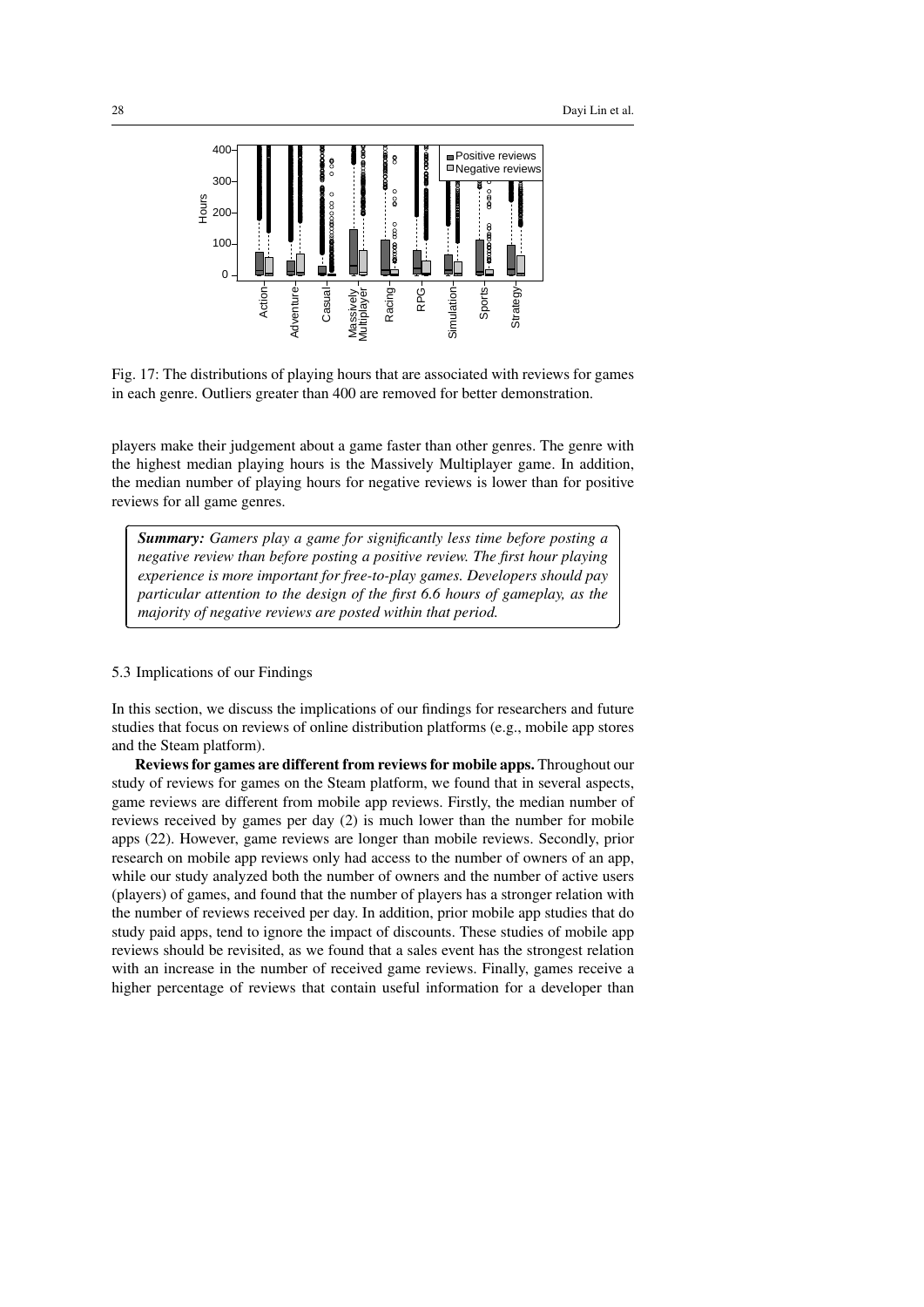mobile apps. Future studies should investigate further whether existing methods for analyzing mobile app reviews can be applied to game reviews. Two observations that we made during our manual analysis of game reviews, which limit the applicability of the automated analysis tools that are currently popular in mobile app review research, are that (1) game reviews tend to contain sarcastic language and that (2) game reviews tend to contain game-specific terminology. As a result, many automated techniques for analyzing natural language do not achieve a high accuracy on game reviews.

Different types of games have different reviews. In our study, we compared all the studied reviews along four dimensions: positive and negative; indie and non-indie; early access and non-early access; free-to-play and non-free-to-play. We found that the median length of reviews is significantly different along every studied dimension. We also noticed that reviews provide different types of information to developers along every studied dimension. For example, indie games receive more suggestions than non-indie games. Therefore, future studies of game reviews should consider the impact of different types of games.

Information that can be extracted from positive reviews should not be ignored by future studies. Previous studies in mobile app reviews often focus on the negative side of the reviews [\[22,](#page-34-2) [33\]](#page-35-10), and rarely consider positive reviews, or the praise in reviews [\[41\]](#page-36-11). However, we found that 29% of the positive reviews discuss cons of the games, and 7% of the positive reviews report bugs in the games despite their positivity. Positive reviews also contain a higher portion of suggestions than negative reviews. In addition, knowing about what players appreciate in a game can help with making important decisions about the evolution of a game. Hence, the helpful information in positive reviews should not be ignored by future studies.

The number of playing hours before posting a review provides a unique and helpful insight for developers. In Section [5.2,](#page-22-0) we showed that the number of playing hours associated with game reviews is a unique attribute that is not found in mobile app reviews. This attribute yields new information that can be leveraged by game developers for game design. We know from prior work [\[8\]](#page-33-6) that the design of the initial gameplay is important. Using the data from the Steam platform, we can quantify and study this importance in depth for all types of games. In this paper, we showed that the number of playing hours provides useful information. Future longitudinal studies should be done to draw definitive conclusions about how gameplay is correlated with the playing time.

In addition, our study sheds light on the fact that reviews that have the same rating, but are posted after different usage times, may provide different information. For example, negative reviews on the Steam platform that are posted after many playing hours, are usually associated with a bad community or update, while negative reviews with few playing hours are usually caused by severe bugs or bad design. Unfortunately, current mobile app stores do not provide the usage time with reviews. As a result, prior studies on mobile app reviews treat all reviews with the same rating equally. However, our findings show that it could be beneficial for researchers and developers to collect and analyze the usage time for mobile apps as well. Hence, mobile app stores and developers should consider integrating the usage time into mobile app reviews. For example, mobile app stores could identify "early" and "late" reviews, to give developers and other mobile app users more context about a user's opinion.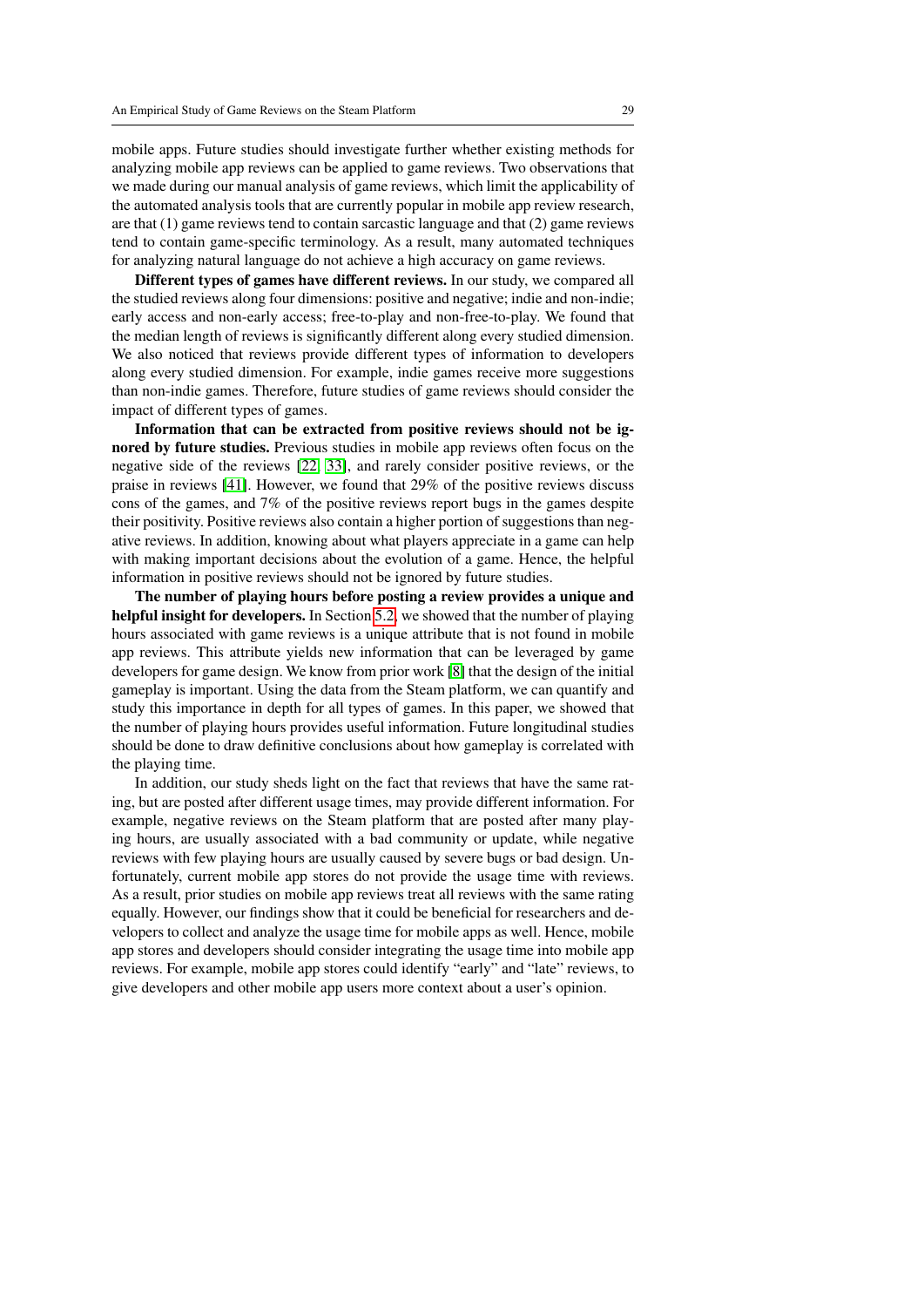# <span id="page-29-0"></span>6 Related Work

In this section, we discuss prior research related to our work. The contribution of our work in comparison to prior work is that we are the first, to the best of our knowledge, to study user reviews from digital game distribution platforms.

### 6.1 Mining Digital Distribution Platforms

Most of the work about mining digital distribution platforms focuses on mining mobile app stores. Martin et al. [\[32\]](#page-35-11) surveyed the field of app store analysis for software engineering. They observed an increasing scale of app samples and a diverse set of techniques and applications in app store analysis, highlighting the health and future potential of the field.

Mining data from digital gaming platforms is an area that has been gaining attention recently. Chambers et al. [\[6\]](#page-33-0) analyzed two years of game-related data, such as server traffic and player numbers, from several sources, including Steam. They demonstrated the difficulty of providing enough resources at launch time of a game and showed that gamers are extremely difficult to satisfy. In our prior work [\[26\]](#page-35-0), we studied urgent updates of popular games on the Steam platform. One of our major findings is that the chosen update strategy by a game developer affects the number of urgent updates that are released. We also studied the early access games on the Steam Platform [\[25\]](#page-35-4). We suggested game developers to use the early access model as a method for eliciting early feedback and more positive reviews to attract additional new players. In our prior work on the Steam platform, we never studied the contents and the playing hours of game reviews.

Several empirical studies examined the social network of the Steam Community. Blackburn et al. [\[4\]](#page-33-7) studied cheaters in the Steam Community. They analyzed more than 12 million player profiles of which 700,000 were flagged as cheaters and showed that the social network of a player (e.g., whether a player has cheating friends) plays an important role in whether a player becomes a cheater. Becker et al. [\[3\]](#page-33-8) analyzed the evolution of the Steam Community social network and examined user groups in the Steam community. Sifa et al. [\[49\]](#page-36-12) studied cross-game behaviour of players in the Steam Community. They analyzed how players that play multiple games on Steam divide their playtime and which games are played by them.

## 6.2 Empirical Studies on Reviews on Digital Distribution Platforms

Many studies have focused on reviews from mobile app stores. Vasa et al. [\[54\]](#page-36-2) and Hoon et al. [\[19\]](#page-34-1) analyzed user reviews of mobile apps and found that when users give a negative review to an app, the length of the feedback is greater. Pagano et al. [\[39\]](#page-35-1) stated that the quality and constructiveness of mobile app reviews vary widely, from helpful advices and innovative ideas to insulting offences.

Many studies focused on automatically extracting useful information from mobile app reviews. Fu et al. [\[13\]](#page-34-8) proposed a system called WisCom to analyze mobile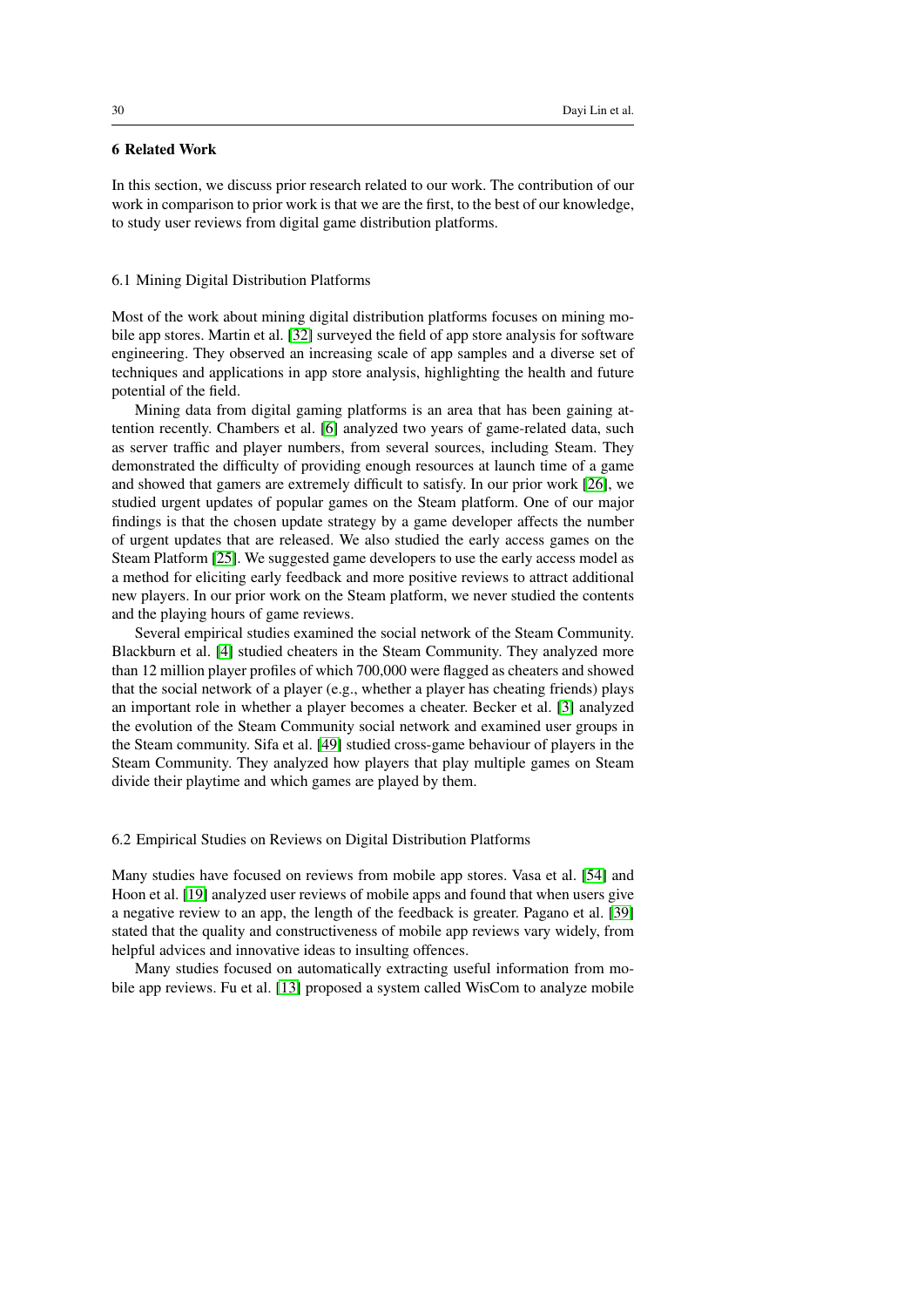app reviews at the market, app, and review level. Iacob and Harrison [\[20\]](#page-34-11) proposed MARA, a prototype for automatic retrieval of mobile app feature requests from online reviews. Di et al. [\[12\]](#page-34-10) introduced an approach to summarize recommended software changes from user reviews. Gu and Kim [\[17\]](#page-34-9) presented a framework to classify reviews into five categories and used a pattern-based parser to extract software aspects. Panichella et al. [\[41\]](#page-36-11) presented a taxonomy to classify app reviews as well as an approach to automatically classify app reviews to the proposed categories. Palomba et al. [\[40\]](#page-35-12) introduced an approach to not only extract feedback from reviews, but also link it back to software artifacts. Similarly, Ciurumelea et al. [\[9\]](#page-33-4) also defined a high and low level taxonomy containing mobile specific categories, and an automatic approach to classify the reviews and link them back to source code files. Man et al. [\[30\]](#page-35-13) proposed a framework to analyze app issues across different mobile app distribution platforms. Villarroel et al. [\[55\]](#page-36-13) introduced a solution to categorize, cluster, and automatically prioritize reviews. Genc-Nayebi and Alain [\[14\]](#page-34-12) systematically reviewed literature about opinion mining from mobile app store user reviews. Martens and Jo-hann [\[31\]](#page-35-14) performed an exploratory study of the emotional sentiment of seven million reviews from the Apple App Store.

Several studies focused on the categorization of mobile app reviews. Khalid et al. [\[22\]](#page-34-2) manually identified 12 types of complaints that users complain about in the reviews. McIlroy et al. [\[33\]](#page-35-10) studied the multi-labelled nature of reviews from 20 mobile apps, and proposed an automatic multi-labelling approach for mobile app reviews.

Some studies examined the mobile app review mechanism. Ruiz et al. [\[45\]](#page-36-14) examined more than 10,000 unique mobile apps in the Google Play store and stated that due to the evolving nature of mobile apps, the current displayed score generated from reviews is not dynamic enough to show the changing user satisfaction level. McIlroy et al. [\[34\]](#page-35-5) studied the value of developers responding to mobile app reviews, and found that there are positive effects to responding to reviews, with a median increase of 20% in the rating. Hassan et al. [\[18\]](#page-34-13) studied the dialogue between users and developers, and found that developers and users use the response mechanism as a rudimentary user support tool. Noei et al. [\[37\]](#page-35-15) study the relation of both device attributes and app attributes with the user-perceived quality of Android apps, and found that the code size has the strongest relationship with the user-perceived quality.

As discussed in Section [5.3,](#page-27-1) we show in this paper that game reviews are different from mobile app reviews in several aspects. In addition, computer gamers have a very unique culture compared to users of other types of software. During the study, we observed a considerable amount of reviews that use sarcastic language or gamespecific terminologies, making it difficult to apply existing generic tools for mobile app review analysis on game reviews in our study.

#### <span id="page-30-0"></span>7 Threats to Validity

This section presents the threats to the validity of our findings.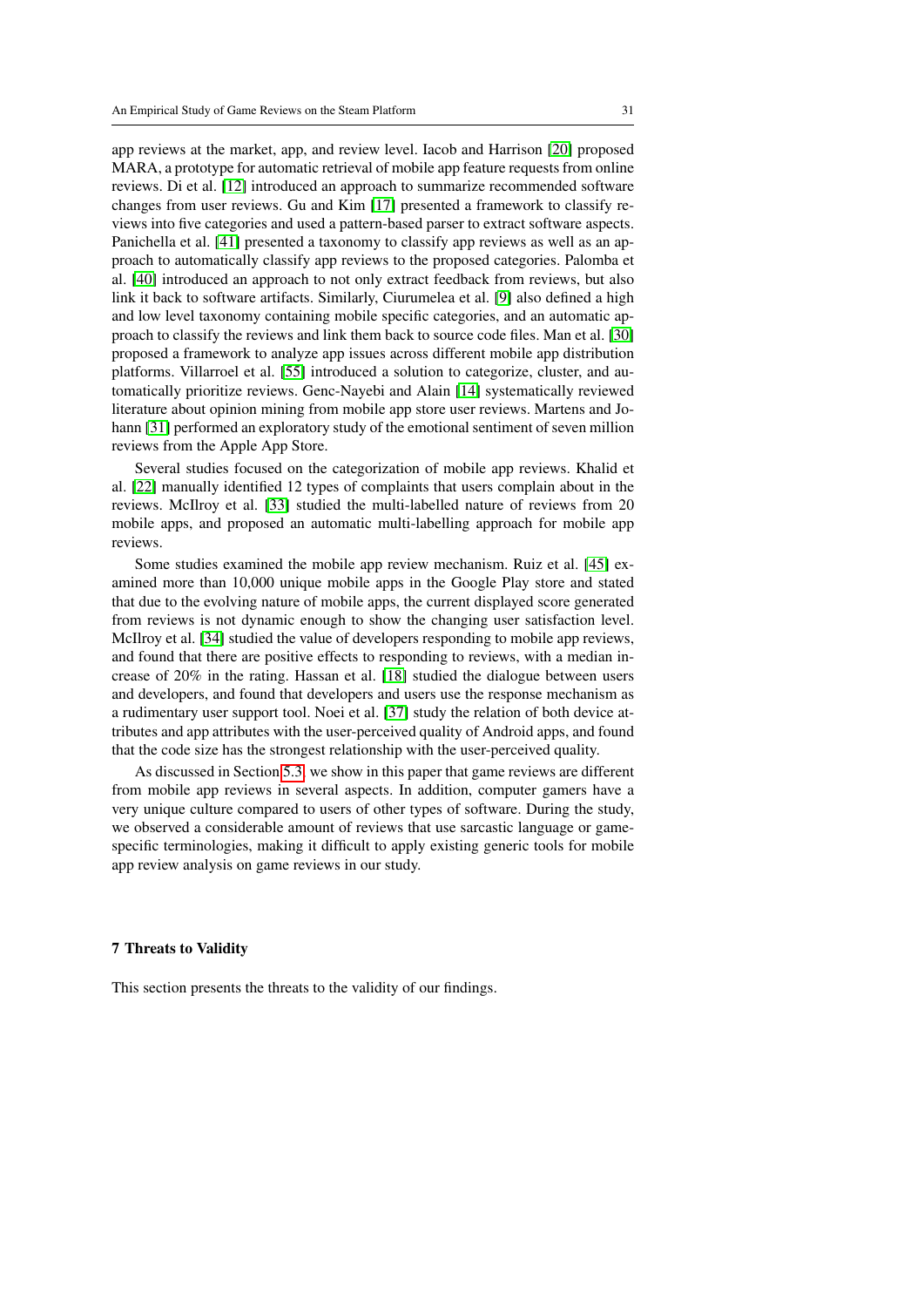# 7.1 Internal Validity

A threat to the validity of our findings is that we only studied reviews that were written in English for the research questions that involve the contents of reviews. However, there is an obvious limitation in reading reviews in all languages. Future studies should validate whether our observations hold for non-English reviews.

Although on the platform level, there are no incentives for gamers to write reviews, there may exist games that provide an in-game incentive (making it hard for us to find out without actually playing the game). The incentives could possibly bias our results.

To understand what are gamers talking about in reviews, we manually categorized a statistically representative random sample of English reviews. Our sample size is 472 reviews for English reviews, which has a confidence level of 95% and a confidence interval of 5; and 96 reviews for each categories of reviews that we studied, which has a confidence level of 95% and a confidence interval of 10. Although the sample size is relatively small compared to the population of 6,768,768 English reviews, our sample is statistically representative of the whole population of game reviews on Steam.

Another threat to the validity of our findings in Section [5.2](#page-22-0) is that we only collected one month of reviews that have an accurate number of playing hours. Future studies are needed on a larger dataset to verify our findings. In addition, as there may be other factors influencing player's playing hours, such as the player's expectation based on the hype that was created for a game, our findings do not suggest causations.

We conducted manual analysis to understand the content of reviews in Section [5.1.](#page-18-1) We have attempted to apply latent Dirichlet allocation (LDA) [\[5\]](#page-33-9) to automatically extract topics from reviews. However, we did not get meaningful topics. A possible explanation is that players use a large amount of game-specific terminology in their reviews, which limits the applicability of LDA. In addition, although the two authors had a partially different categorization for 85 out of 472 reviews, the vast majority of the disagreements were cases in which one of the authors assigned an additional label to a review (hence they were no major conflicts). The conflicts were resolved by discussing and coming to an agreement.

Other threats to the validity of our study concern the metrics that were used in Section [4.2](#page-15-0) in our model for the game-specific characteristics that are related to the number of reviews that are received each day. The number of owners used in our study were estimated from a representative sample by Steam Spy. Although a threeday rolling sample was used to increase the accuracy, there can still exist a deviation from the actual number of owners. However, because the sales data is confidential in the game industry, this is the most accurate method to our knowledge to estimate the number of owners of a game. In addition, we estimated the lifetime of games using the release date as advertised on the Steam Store page. This number is an estimation because developers are allowed to change that release date. We observed that for some games that already existed before they were released on Steam, developers changed the release date to the real release date. We do not have data (reviews, price, etc.) between the real release date and the date that the game was released on Steam.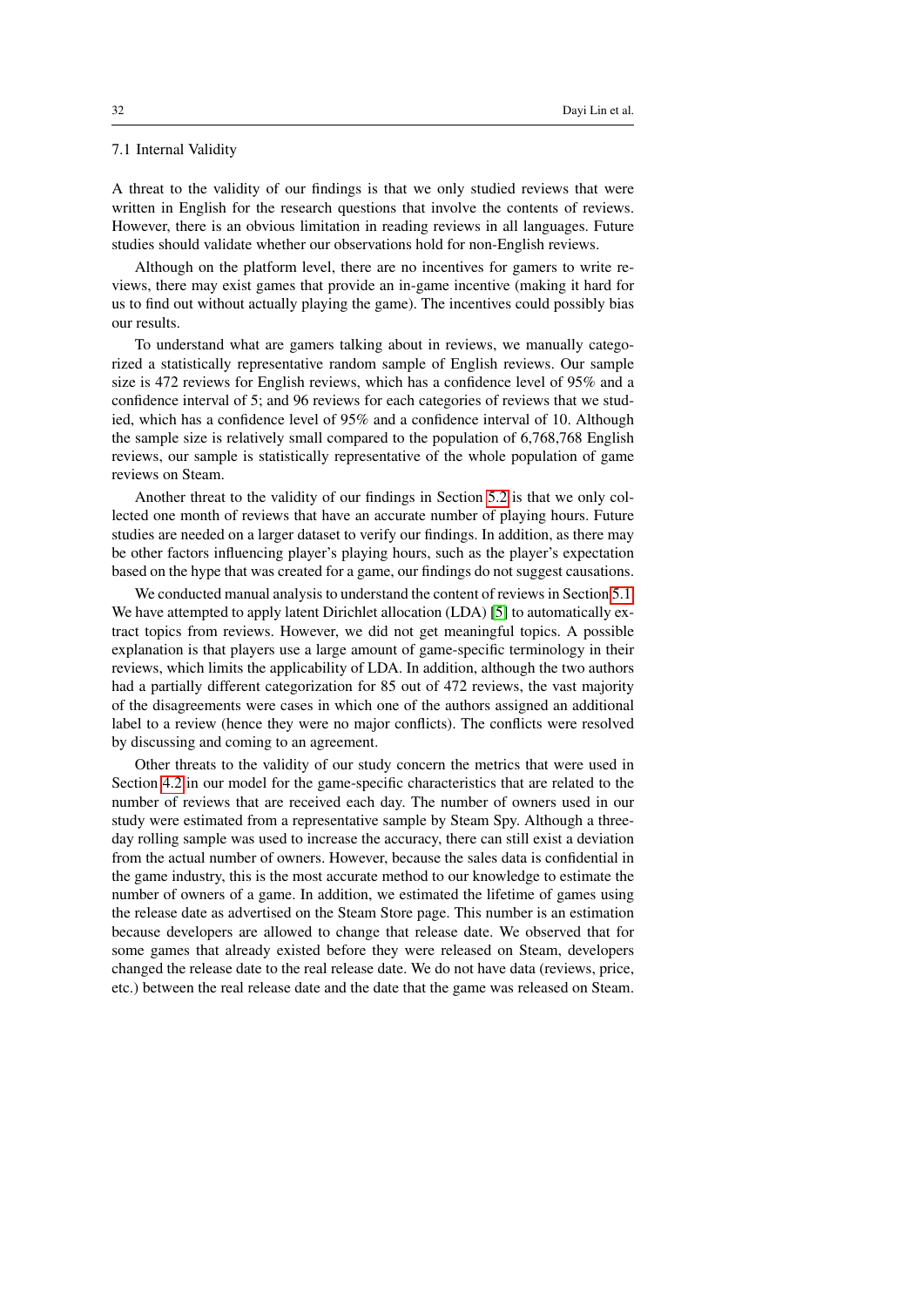However, we expect it is sufficiently accurate to be used to give a good estimation of the lifetime of games.

#### 7.2 External Validity

In our empirical study, we studied the reviews on Steam. The findings of our study may not generalize to other reviews on different distribution platforms. However, as stated in Section [2,](#page-2-0) Steam is the largest digital distribution platform for PC gaming. Hence, the reviews on Steam are representative for a large number of reviews. We also compared our findings on game reviews to mobile app reviews where possible.

# <span id="page-32-0"></span>8 Conclusion

The competition within the game industry, and the hard-to-please user base has made the quality of games an increasingly important issue. As game reviews are a direct reflection of user concerns, a better understanding of reviews can help developers produce games with higher user-perceived quality.

In this paper, we performed an empirical study on the reviews of 6,224 games on the Steam platform, a popular platform for digital game distribution. We studied the number and the complexity of reviews, the type of information that is provided in the reviews, and the number of playing hours before posting a review.

The most important findings of our study are:

- 1. Negative reviews are often posted after only half of the playing hours of positive reviews.
- 2. A large number of reviews for free-to-play games are posted after approximately one hour of playing.
- 3. Players complain more about game design than bugs in their reviews.
- 4. Although negative reviews contain more valuable information for developers, the useful information in positive reviews should not be dismissed.
- 5. Game reviews are different from mobile app reviews along several aspects.

Based on our findings, we provide the following suggestions for future studies:

- 1. Due to the difference we discovered between game reviews and mobile app reviews, future studies should investigate further how to adjust existing methods for analyzing mobile app reviews to apply them to game reviews.
- 2. When studying game reviews, the impact of different types of games should be considered.
- 3. Information that can be extracted from positive reviews should not be ignored by future studies.
- 4. The number of playing hours before posting a review should be included in future studies, as the attribute provides a unique insight into how a player's opinion is related to their playing time. Mobile app stores and developers should consider integrating the usage time into mobile app reviews.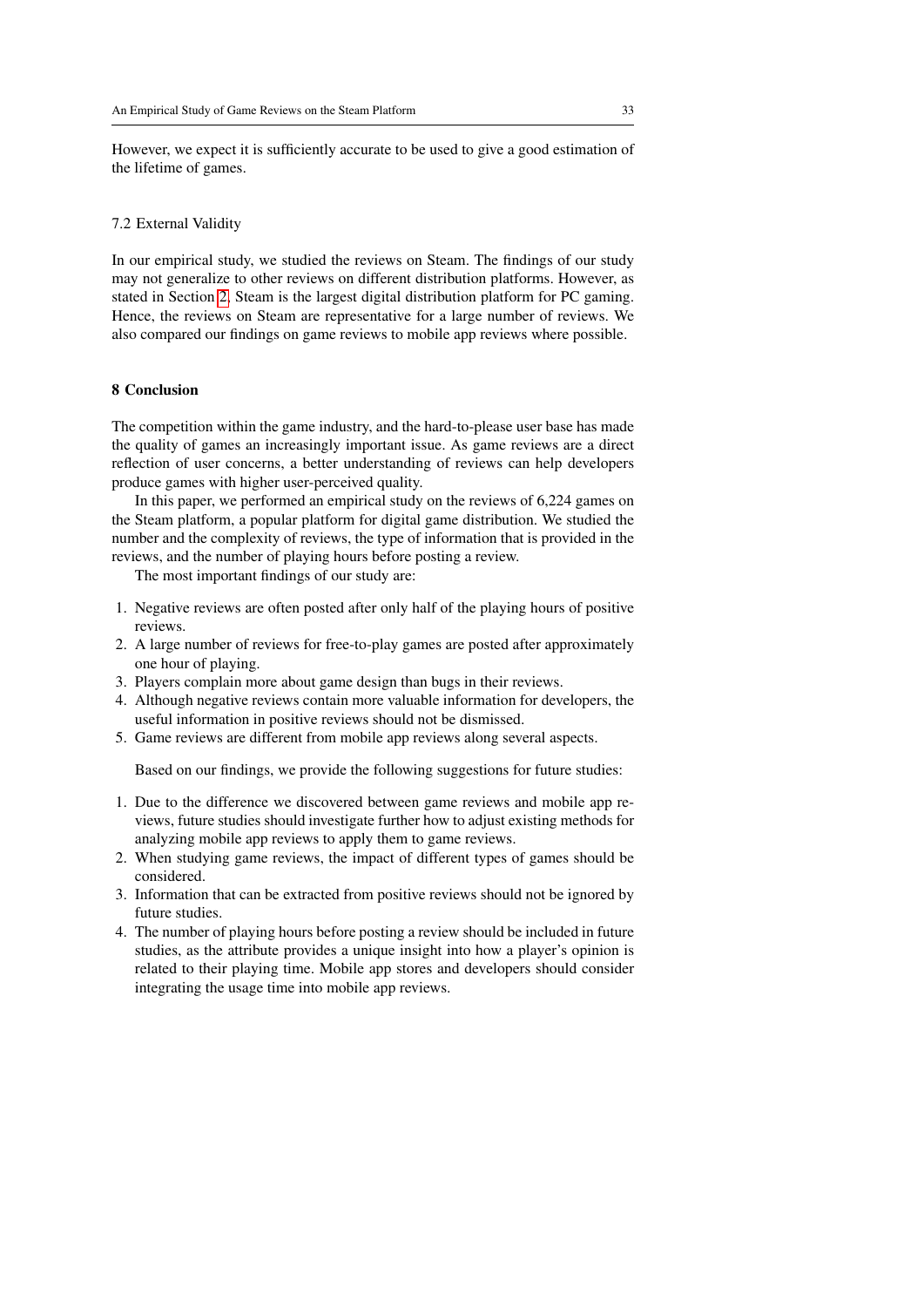We believe that our findings and suggestions can help researchers conduct future studies in game reviews, and in turn help developers improve the user-perceived quality of their games. Future studies should investigate advanced methods that help developers who are not able to read all reviews of their games each day, such as developers of the top 4% games, or developers who have an additional full-time job. Furthermore, our findings show that game reviews are different from mobile app reviews in many aspects, and reveal several important factors that are often ignored by mobile app researchers (e.g., the impact of discounts on the number of reviews). Prior work on mobile app reviews needs to be revisited to take such factors into account.

Acknowledgements We are grateful to Sergey Galyonkin, the owner of Steam Spy, who generously gave us access to all the historical data of Steam collected by Steam Spy for this research.

### References

- <span id="page-33-1"></span>1. Alden (2017) Steamworks Partner Program. [https://partner.steamgames.](https://partner.steamgames.com/steamdirect) [com/steamdirect](https://partner.steamgames.com/steamdirect), (last visited: Mar 29, 2018)
- <span id="page-33-3"></span>2. Bates D, Mächler M, Bolker B, Walker S (2015) Fitting linear mixed-effects models using lme4. Journal of Statistical Software 67(1):1–48
- <span id="page-33-8"></span>3. Becker R, Chernihov Y, Shavitt Y, Zilberman N (2012) An analysis of the Steam community network evolution. In: Proceedings of the 27th Convention of Electrical & Electronics Engineers in Israel (IEEEI), IEEE, pp 1–5
- <span id="page-33-7"></span>4. Blackburn J, Kourtellis N, Skvoretz J, Ripeanu M, Iamnitchi A (2014) Cheating in online games: A social network perspective. ACM Transactions on Internet Technology (TOIT) 13(3):9
- <span id="page-33-9"></span>5. Blei DM, Ng AY, Jordan MI (2003) Latent Dirichlet Allocation. Journal of Machine Learning Research 3(Jan):993–1022
- <span id="page-33-0"></span>6. Chambers C, Feng Wc, Sahu S, Saha D (2005) Measurement-based characterization of a collection of on-line games. In: Proceedings of the 5th ACM SIG-COMM conference on Internet Measurement, USENIX Association, pp 1–1
- <span id="page-33-5"></span>7. Chen N, Lin J, Hoi SCH, Xiao X, Zhang B (2014) Ar-miner: Mining informative reviews for developers from mobile app marketplace. In: Proceedings of the 36th International Conference on Software Engineering (ICSE), ACM, New York, NY, USA, pp 767–778
- <span id="page-33-6"></span>8. Cheung GK, Zimmermann T, Nagappan N (2014) The first hour experience: How the initial play can engage (or lose) new players. In: Proceedings of the First ACM SIGCHI Annual Symposium on Computer-human Interaction in Play (CHI PLAY), ACM, New York, NY, USA, pp 57–66
- <span id="page-33-4"></span>9. Ciurumelea A, Schaufelbühl A, Panichella S, Gall HC (2017) Analyzing reviews and code of mobile apps for better release planning. In: Proceedings of the 24th International Conference on Software Analysis, Evolution and Reengineering (SANER), IEEE, pp 91–102
- <span id="page-33-2"></span>10. Cobbett R (2017) From shareware superstars to the Steam gold rush: How indie conquered the PC. [http://www.pcgamer.com/](http://www.pcgamer.com/from-shareware-superstars-to-the-steam-gold-rush-how-indie-conquered-the-pc/)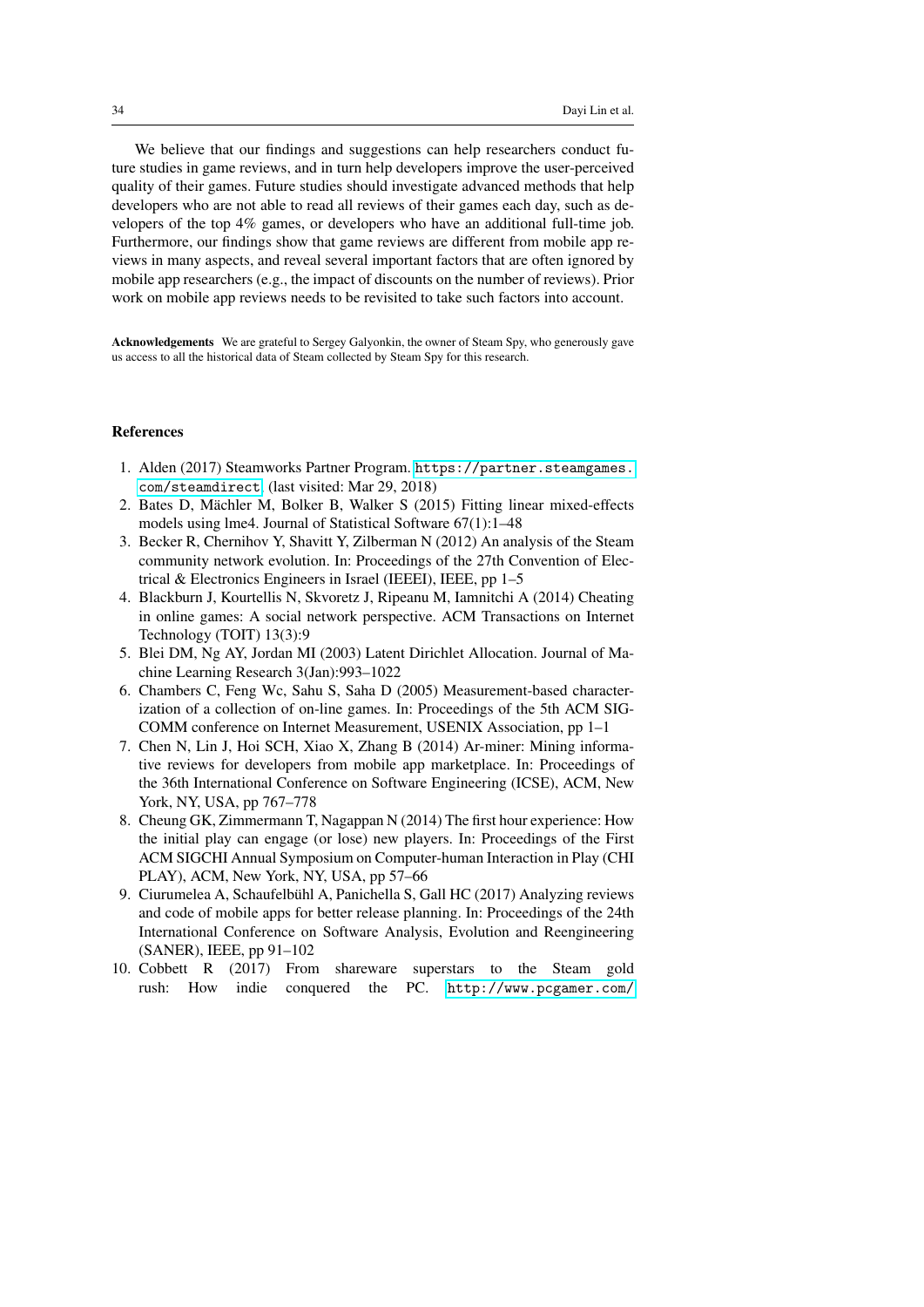[from-shareware-superstars-to-the-steam-gold-rush-how-indie-conquered-the-pc/](http://www.pcgamer.com/from-shareware-superstars-to-the-steam-gold-rush-how-indie-conquered-the-pc/), (last visited: Mar 29, 2018)

- <span id="page-34-5"></span>11. Coleman M, Liau TL (1975) A computer readability formula designed for machine scoring. Journal of Applied Psychology 60(2):283
- <span id="page-34-10"></span>12. Di Sorbo A, Panichella S, Alexandru CV, Shimagaki J, Visaggio CA, Canfora G, Gall HC (2016) What would users change in my app? summarizing app reviews for recommending software changes. In: Proceedings of the 24th ACM SIGSOFT International Symposium on Foundations of Software Engineering, ACM, pp 499–510
- <span id="page-34-8"></span>13. Fu B, Lin J, Li L, Faloutsos C, Hong J, Sadeh N (2013) Why people hate your app: Making sense of user feedback in a mobile app store. In: Proceedings of the 19th ACM SIGKDD International Conference on Knowledge Discovery and Data Mining, ACM, pp 1276–1284
- <span id="page-34-12"></span>14. Genc-Nayebi N, Abran A (2017) A systematic literature review: Opinion mining studies from mobile app store user reviews. Journal of Systems and Software (JSS) 125:207–219
- <span id="page-34-4"></span>15. Google (2017) How to use the Play Console. [https://support.google.](https://support.google.com/googleplay/android-developer/answer/6112435?hl=en) [com/googleplay/android-developer/answer/6112435?hl=en](https://support.google.com/googleplay/android-developer/answer/6112435?hl=en), (last visited: Mar 29, 2018)
- <span id="page-34-7"></span>16. Grano G, Di Sorbo A, Mercaldo F, Visaggio CA, Canfora G, Panichella S (2017) Android apps and user feedback: a dataset for software evolution and quality improvement. In: Proceedings of the 2nd ACM SIGSOFT International Workshop on App Market Analytics, ACM, pp 8–11
- <span id="page-34-9"></span>17. Gu X, Kim S (2015) What parts of your apps are loved by users? In: 30th International Conference on Automated Software Engineering (ASE), IEEE, pp 760–770
- <span id="page-34-13"></span>18. Hassan S, Tantithamthavorn C, Bezemer CP, Hassan AE (2017) Studying the dialogue between users and developers of free apps in the google play store. Empirical Software Engineering pp 1–38
- <span id="page-34-1"></span>19. Hoon L, Vasa R, Schneider JG, Mouzakis K (2012) A preliminary analysis of vocabulary in mobile app user reviews. In: Proceedings of the 24th Australian Computer-Human Interaction Conference, ACM, pp 245–248
- <span id="page-34-11"></span>20. Iacob C, Harrison R (2013) Retrieving and analyzing mobile apps feature requests from online reviews. In: 10th Working Conference on Mining Software Repositories (MSR), IEEE, pp 41–44
- <span id="page-34-3"></span>21. Inc A (2017) Choosing a Membership. [https://developer.apple.com/](https://developer.apple.com/support/compare-memberships/) [support/compare-memberships/](https://developer.apple.com/support/compare-memberships/), (last visited: Mar 29, 2018)
- <span id="page-34-2"></span>22. Khalid H, Shihab E, Nagappan M, Hassan AE (2015) What do mobile app users complain about? IEEE Software 32(3):70–77
- <span id="page-34-6"></span>23. Kincaid J (1975) Derivation of New Readability Formulas: (automated Readability Index, Fog Count and Flesch Reading Ease Formula) for Navy Enlisted Personnel. Research Branch report 8–75, Chief of Naval Technical Training, Naval Air Station Memphis
- <span id="page-34-0"></span>24. Lewis C, Whitehead J, Wardrip-Fruin N (2010) What went wrong: a taxonomy of video game bugs. In: Proceedings of the 5th International Conference on the Foundations of Digital Games (FDG), ACM, pp 108–115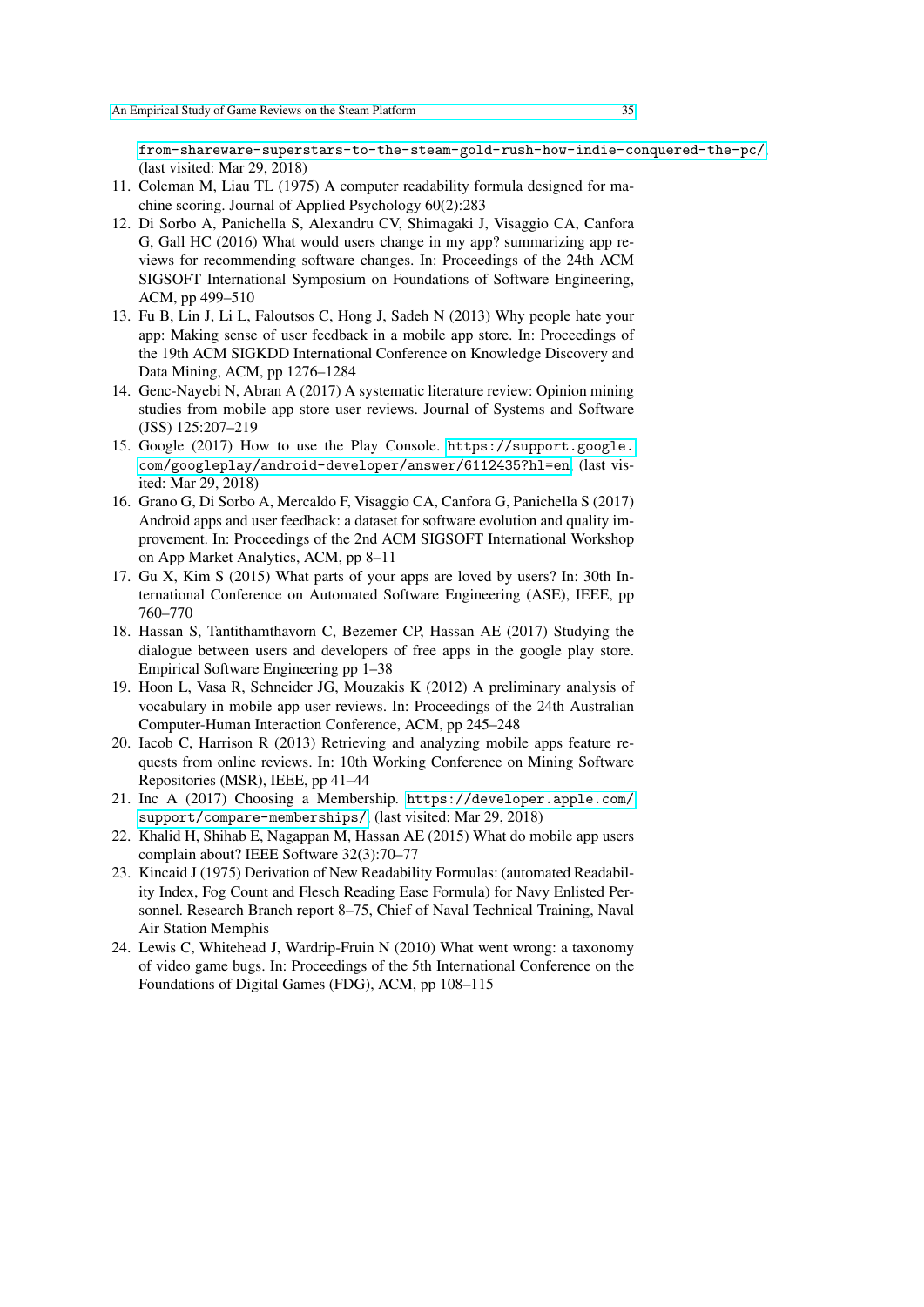- <span id="page-35-4"></span>25. Lin D, Bezemer CP, Hassan AE (2017) An empirical study of early access games on the Steam platform. Empirical Software Engineering pp 1–29
- <span id="page-35-0"></span>26. Lin D, Bezemer CP, Hassan AE (2017) Studying the urgent updates of popular games on the Steam platform. Empirical Software Engineering 22(4):2095–2126
- <span id="page-35-6"></span>27. Long JD, Feng D, Cliff N (2003) Ordinal Analysis of Behavioral Data. John Wiley & Sons, Inc.
- <span id="page-35-8"></span>28. Maalej W, Nabil H (2015) Bug report, feature request, or simply praise? on automatically classifying app reviews. In: 23rd International Requirements Engineering Conference (RE), IEEE, pp 116–125
- <span id="page-35-9"></span>29. Machkovech S (2018) Nintendo: letting our fans review video games might not be a good idea. [https://arstechnica.com/gaming/2018/02/](https://arstechnica.com/gaming/2018/02/nintendo-has-opened-the-doors-to-fans-game-reviews-on-nintendo-com/) [nintendo-has-opened-the-doors-to-fans-game-reviews-on-nintendo-com/](https://arstechnica.com/gaming/2018/02/nintendo-has-opened-the-doors-to-fans-game-reviews-on-nintendo-com/), (last visited: Mar 29, 2018)
- <span id="page-35-13"></span>30. Man Y, Gao C, Lyu MR, Jiang J (2016) Experience report: Understanding crossplatform app issues from user reviews. In: 27th International Symposium on Software Reliability Engineering (ISSRE), IEEE, pp 138–149
- <span id="page-35-14"></span>31. Martens D, Johann T (2017) On the emotion of users in app reviews. In: Proceedings of the 2nd International Workshop on Emotion Awareness in Software Engineering, IEEE Press, pp 8–14
- <span id="page-35-11"></span>32. Martin W, Sarro F, Jia Y, Zhang Y, Harman M (2017) A survey of app store analysis for software engineering. IEEE Transactions on Software Engineering (TSE) PP(99):1–32
- <span id="page-35-10"></span>33. McIlroy S, Ali N, Khalid H, Hassan AE (2016) Analyzing and automatically labelling the types of user issues that are raised in mobile app reviews. Empirical Software Engineering 21(3):1067–1106
- <span id="page-35-5"></span>34. McIlroy S, Shang W, Ali N, Hassan A (2017) Is it worth responding to reviews? a case study of the top free apps in the Google Play store. IEEE Software 34(3):64– 71
- <span id="page-35-7"></span>35. McIntosh S, Kamei Y, Adams B, Hassan AE (2016) An empirical study of the impact of modern code review practices on software quality. Empirical Software Engineering 21(5):2146–2189
- <span id="page-35-2"></span>36. Nagappan M, Zimmermann T, Bird C (2013) Diversity in software engineering research. In: Proceedings of the 2013 9th Joint Meeting on Foundations of Software Engineering (ESEC/FSE), ACM, New York, NY, USA, pp 466–476
- <span id="page-35-15"></span>37. Noei E, Syer MD, Zou Y, Hassan AE, Keivanloo I (2017) A study of the relation of mobile device attributes with the user-perceived quality of android apps. Empirical Software Engineering 22(6):3088–3116
- <span id="page-35-3"></span>38. Orland K (2014) Introducing Steam Gauge: Ars reveals Steams most popular games. [http://arstechnica.com/gaming/2014/04/](http://arstechnica.com/gaming/2014/04/introducing-steam-gauge-ars-reveals-steams-most-popular-games/) [introducing-steam-gauge-ars-reveals-steams-most-popular-games/](http://arstechnica.com/gaming/2014/04/introducing-steam-gauge-ars-reveals-steams-most-popular-games/), (last visited: Mar 29, 2018)
- <span id="page-35-1"></span>39. Pagano D, Maalej W (2013) User feedback in the appstore: An empirical study. In: 21st International requirements engineering conference (RE), IEEE, pp 125– 134
- <span id="page-35-12"></span>40. Palomba F, Salza P, Ciurumelea A, Panichella S, Gall H, Ferrucci F, De Lucia A (2017) Recommending and localizing change requests for mobile apps based on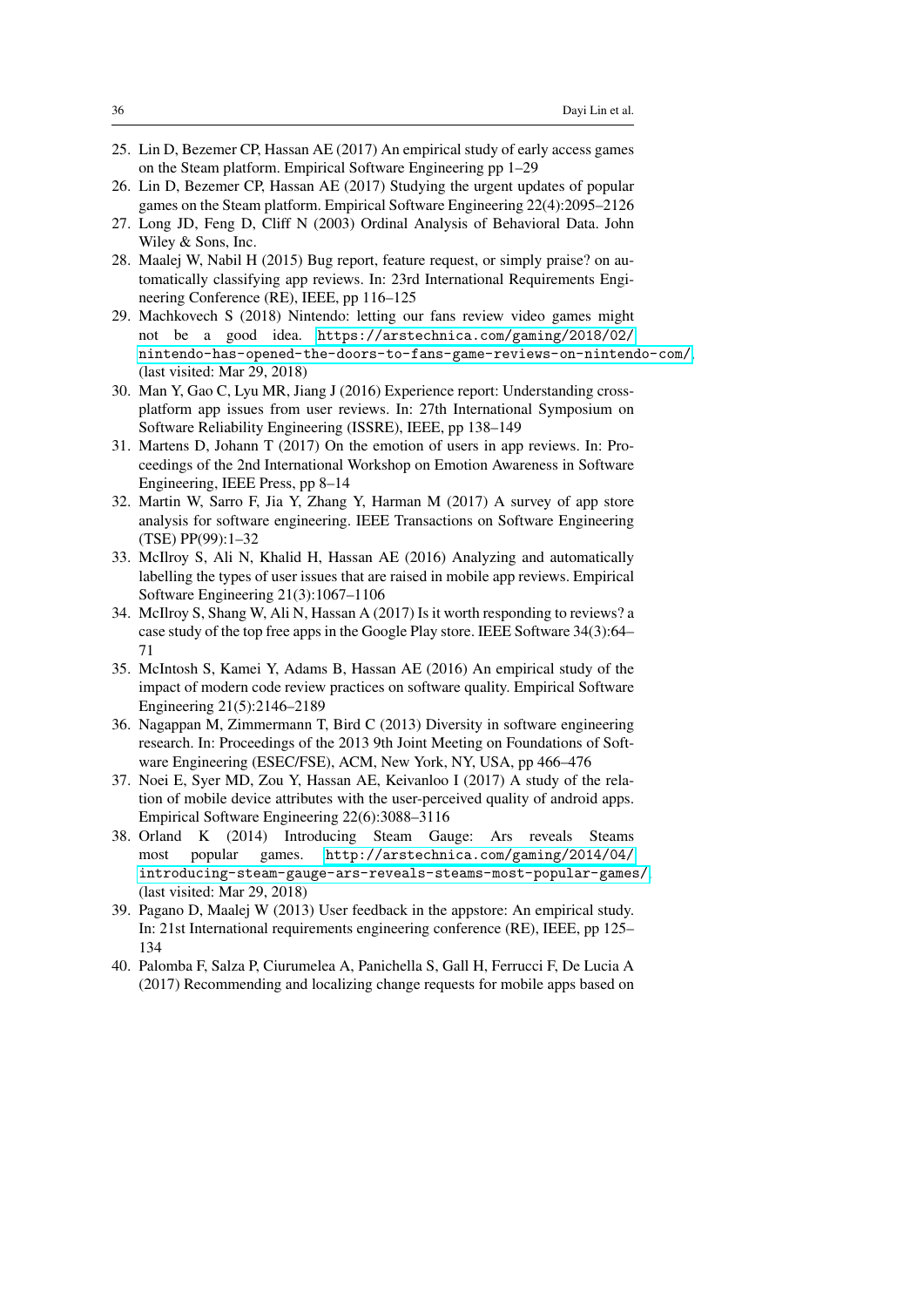user reviews. In: Proceedings of the 39th International Conference on Software Engineering (ICSE), IEEE Press, pp 106–117

- <span id="page-36-11"></span>41. Panichella S, Di Sorbo A, Guzman E, Visaggio CA, Canfora G, Gall HC (2015) How can i improve my app? classifying user reviews for software maintenance and evolution. In: International Conference on Software Maintenance and Evolution (ICSME), IEEE, pp 281–290
- <span id="page-36-6"></span>42. Pavel Djundik MB (2016) Steam DB - Steam Database. [https://steamdb.](https://steamdb.info/) [info/](https://steamdb.info/), (last visited: Mar 29, 2018)
- <span id="page-36-0"></span>43. Research S (2016) Market Brief Year in Review 2016. [https://web.](https://web.archive.org/web/20170702202939/https://www.superdataresearch.com/market-data/market-brief-year-in-review/) [archive.org/web/20170702202939/https://www.superdataresearch.](https://web.archive.org/web/20170702202939/https://www.superdataresearch.com/market-data/market-brief-year-in-review/) [com/market-data/market-brief-year-in-review/](https://web.archive.org/web/20170702202939/https://www.superdataresearch.com/market-data/market-brief-year-in-review/), (last visited: Mar 29, 2018)
- <span id="page-36-8"></span>44. Romano J, Kromrey JD, Coraggio J, Skowronek J, Devine L (2006) Exploring methods for evaluating group differences on the NSSE and other surveys: Are the t-test and Cohen's d indices the most appropriate choices. In: Annual meeting of the Southern Association for Institutional Research
- <span id="page-36-14"></span>45. Ruiz IJM, Nagappan M, Adams B, Berger T, Dienst S, Hassan AE (2016) Examining the rating system used in mobile-app stores. IEEE Software 33(6):86–92
- <span id="page-36-9"></span>46. Seaman CB (1999) Qualitative methods in empirical studies of software engineering. IEEE Transactions on Software Engineering (TSE) 25(4):557–572
- <span id="page-36-10"></span>47. Seaman CB, Shull F, Regardie M, Elbert D, Feldmann RL, Guo Y, Godfrey S (2008) Defect categorization: making use of a decade of widely varying historical data. In: Proceedings of the 2nd International Symposium on Empirical Software Engineering and Measurement (ESEM), ACM, pp 149–157
- <span id="page-36-3"></span>48. Sergey Galyonkin (2016) SteamSpy - All the data and stats about Steam games. <http://steamspy.com/>, (last visited: Mar 29, 2018)
- <span id="page-36-12"></span>49. Sifa R, Drachen A, Bauckhage C (2015) Large-scale cross-game player behavior analysis on steam. In: Artificial Intelligence and Interactive Digital Entertainment International Conference, AAAI Press, pp 198–204
- <span id="page-36-7"></span>50. Stern C (2012) what makes a game indie: a universal definition. [http://sinisterdesign.net/](http://sinisterdesign.net/what-makes-a-game-indie-a-universal-definition/) [what-makes-a-game-indie-a-universal-definition/](http://sinisterdesign.net/what-makes-a-game-indie-a-universal-definition/), (last visited: Mar 29, 2018)
- <span id="page-36-1"></span>51. Takahashi D (2016) PwC: Game industry to grow nearly 5% annually through 2020. [https://venturebeat.com/2016/06/08/](https://venturebeat.com/2016/06/08/the-u-s-and-global-game-industries-will-grow-a-healthy-amount-by-2020-pwc-forecasts/) [the-u-s-and-global-game-industries-will-grow-a-healthy-amount-by-2020-pwc-forecasts/](https://venturebeat.com/2016/06/08/the-u-s-and-global-game-industries-will-grow-a-healthy-amount-by-2020-pwc-forecasts/), (last visited: Mar 29, 2018)
- <span id="page-36-5"></span>52. Valve (2016) Steam Community. <http://steamcommunity.com/>, (last visited: Mar 29, 2018)
- <span id="page-36-4"></span>53. Valve (2016) Steam Store. <http://store.steampowered.com/>, (last visited: Mar 29, 2018)
- <span id="page-36-2"></span>54. Vasa R, Hoon L, Mouzakis K, Noguchi A (2012) A preliminary analysis of mobile app user reviews. In: Proceedings of the 24th Australian Computer-Human Interaction Conference, ACM, pp 241–244
- <span id="page-36-13"></span>55. Villarroel L, Bavota G, Russo B, Oliveto R, Di Penta M (2016) Release planning of mobile apps based on user reviews. In: Proceedings of the 38th International